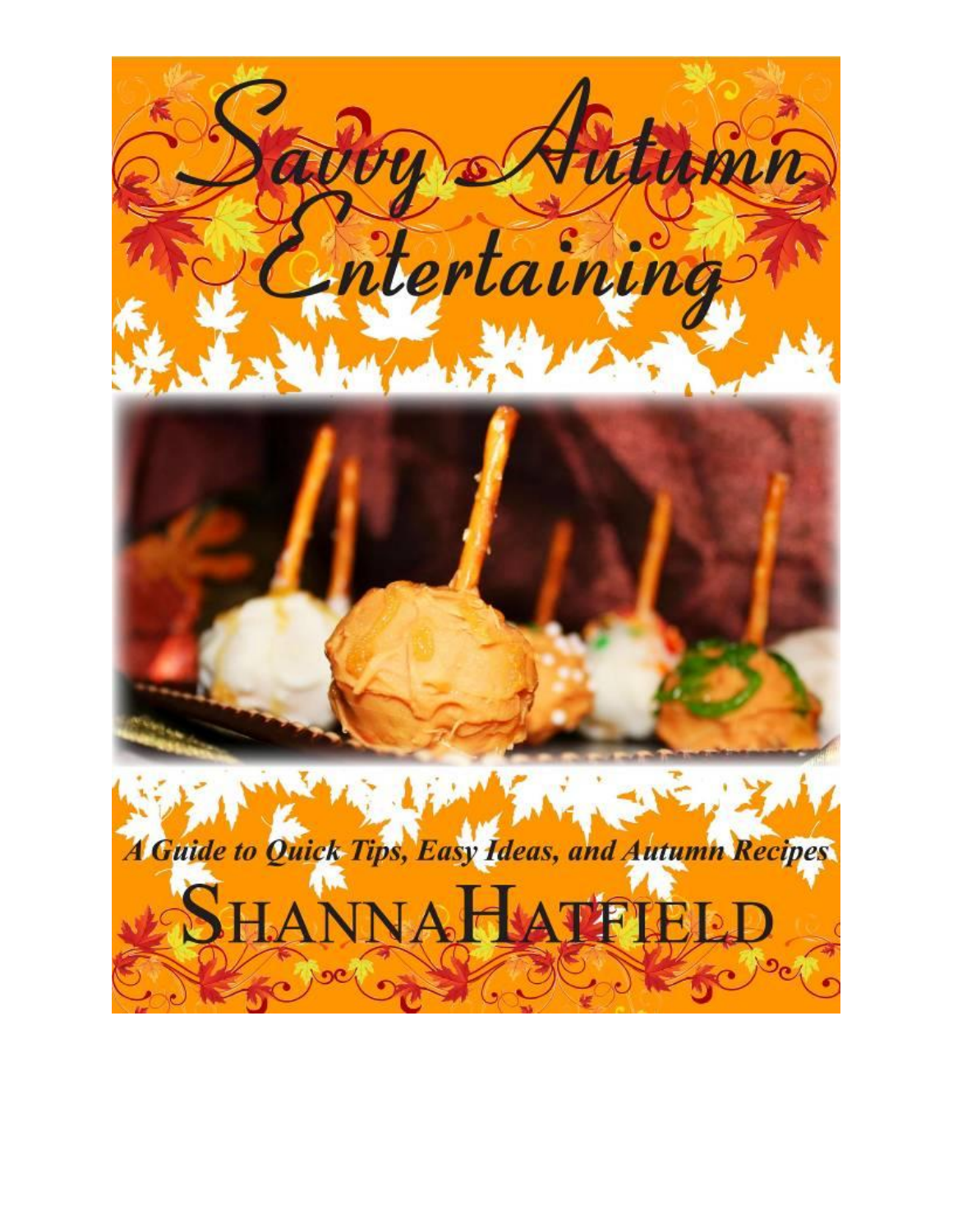Sawy Autumn<br>Entertaining

A Guide to Quick Tips, Easy Ideas, and Autumn Recipes

by **SHANNA HATFIELD**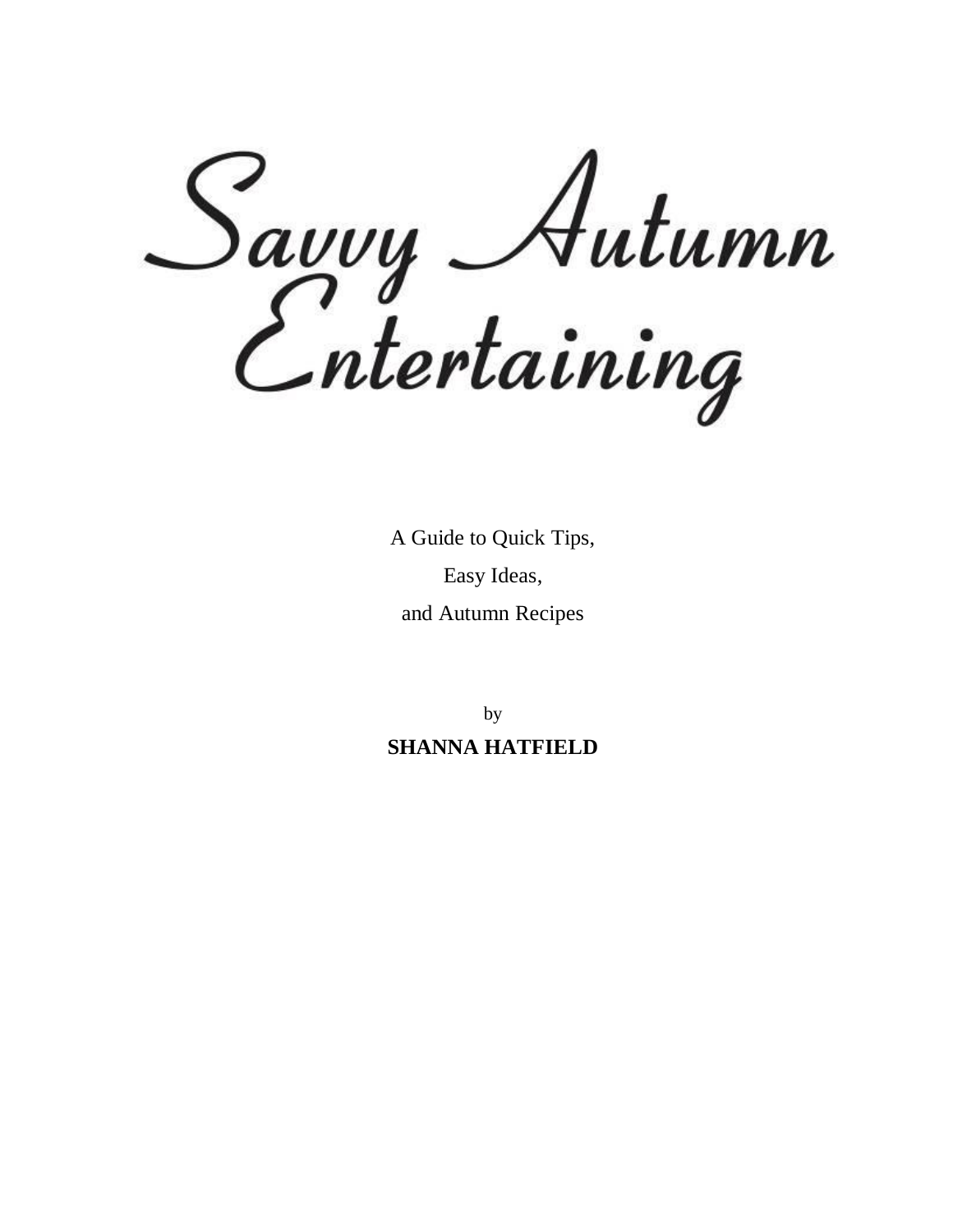Savvy Autumn Entertaining Copyright 2012 by Shanna Hatfield

All rights reserved. This publication may not be reproduced, distributed, or transmitted in any form or by any means, including photocopying, recording, or other electronic or mechanical methods, without the prior written permission of the author, except in the case of brief quotations embodied in critical reviews and certain other noncommercial uses permitted by copyright law.

For permission requests, please contact the author, with a subject line of "permission request" at the email address below or through her website.

Shanna Hatfield shanna@shannahatfield.com [shannahatfield.com](http://shannahatfield.com/)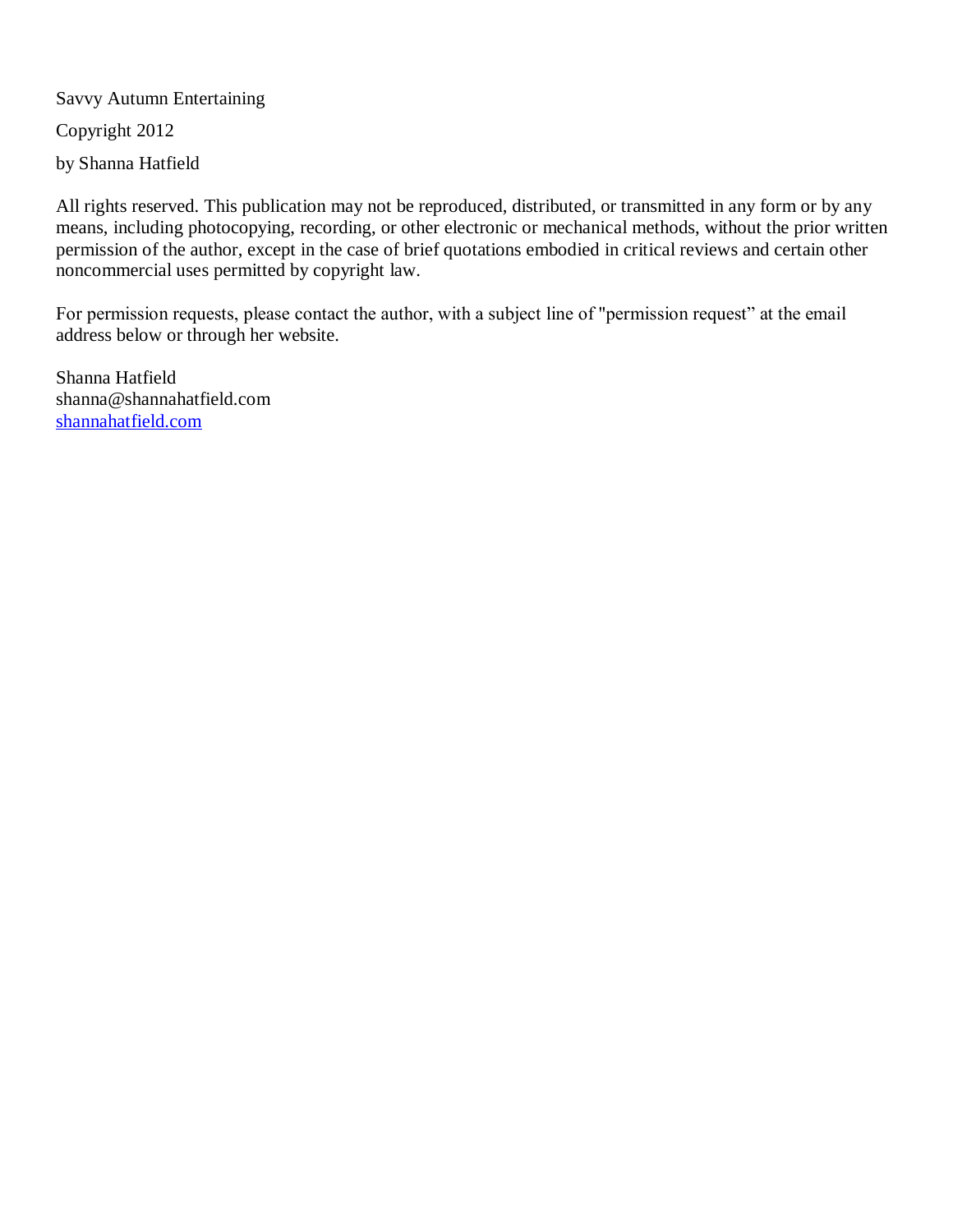## **FICTION**

*The Coffee Girl Learnin' The Ropes QR Code Killer*

## **Grass Valley Cowboys Series**

*The Cowboy's Christmas Plan The Cowboy's Spring Romance The Cowboy's Summer Love*

## **The Women of Tenacity Series**

*The Women of Tenacity - A Prelude Heart of Clay Country Boy vs. City Girl Not His Type*

*><><*

## **NON-FICTION**

*Savvy Holiday Entertaining Savvy Spring Entertaining Savvy Summer Entertaining Savvy Autumn Entertaining*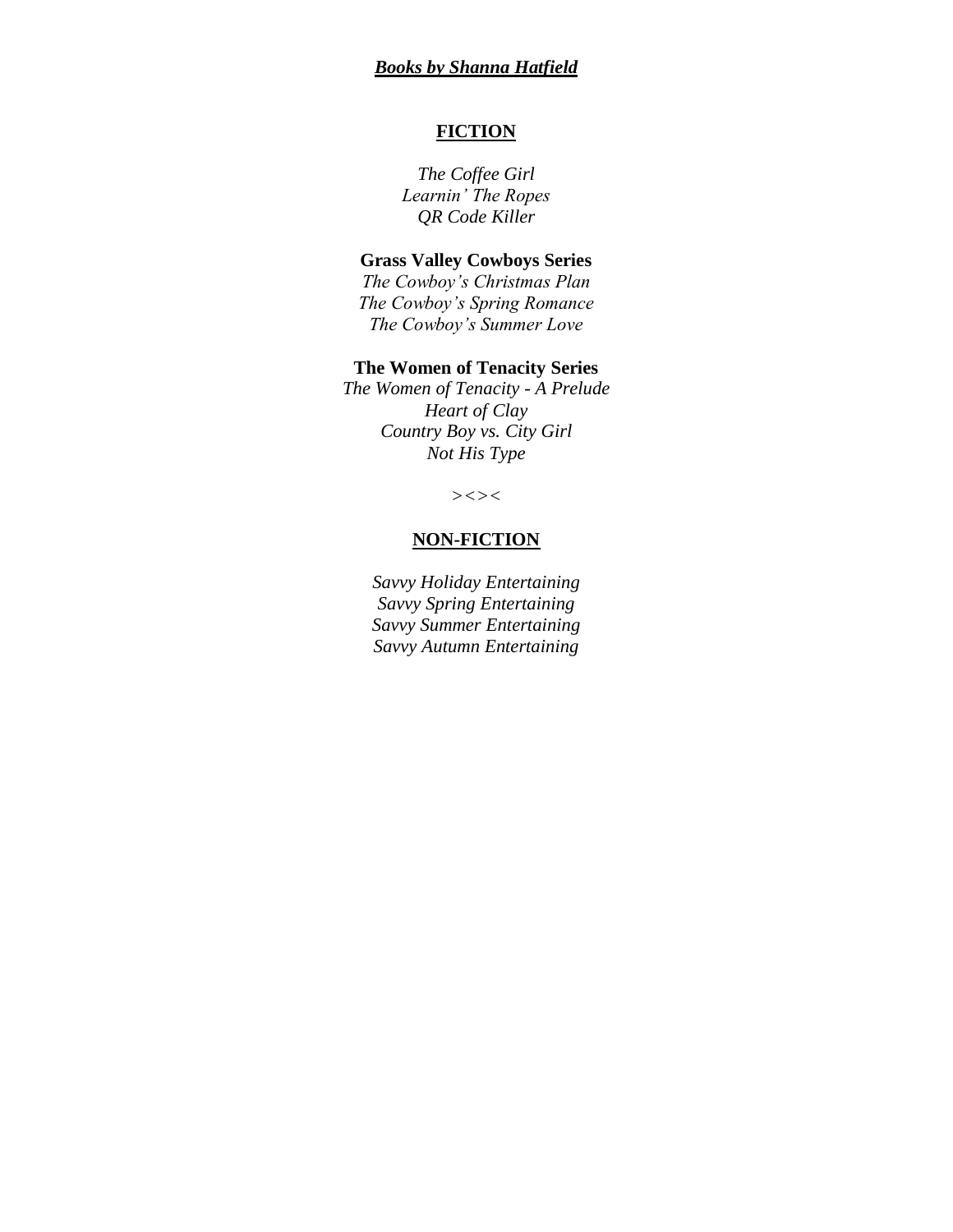# **[Table of Contents](#page-4-0)**

<span id="page-4-0"></span>**[Autumn Entertaining](#page-6-0) [Fall Decorating Ideas](#page-7-0) [Fall Scents](#page-8-0) [Setting A Fall Buffet](#page-9-0) [Fall Party Theme Ideas](#page-10-0) [Apple Party Theme](#page-11-0) [Autumn Treasures Party Theme](#page-12-0) [Chocolate Tasting Party](#page-13-0) [Fall Leaf Party Theme](#page-15-0) [Harvest Party Theme](#page-16-0) [Pumpkin Party Theme](#page-17-0) [Turkey Day Test Run Party](#page-18-0) [Savvy Thanksgiving Entertaining](#page-19-0) [Turkey Day Countdown](#page-20-0) [Thanksgiving Tablescape](#page-22-0) [Pumpkin Possibilities](#page-23-0) [Recipes](#page-24-0) [Granola](#page-25-0) [Fabulous Fall Munch](#page-26-0) [Pumpkin Seeds](#page-27-0) [Easy Herb Bread](#page-28-0) [Pumpkin Bread](#page-29-0) [Breakfast Burrito](#page-30-0) [Fried Apples](#page-31-0) [Quick and Easy Potatoes](#page-32-0) [Beef Bundles](#page-33-0) [Chicken and Dumpling Soup](#page-34-0) [Cashew Chicken Casserole](#page-35-0) [Pasta Ribbon Salad](#page-36-0) [Quiche](#page-37-0) [Spaghetti Carbonara](#page-38-0) [Chicken Enchiladas](#page-39-0)**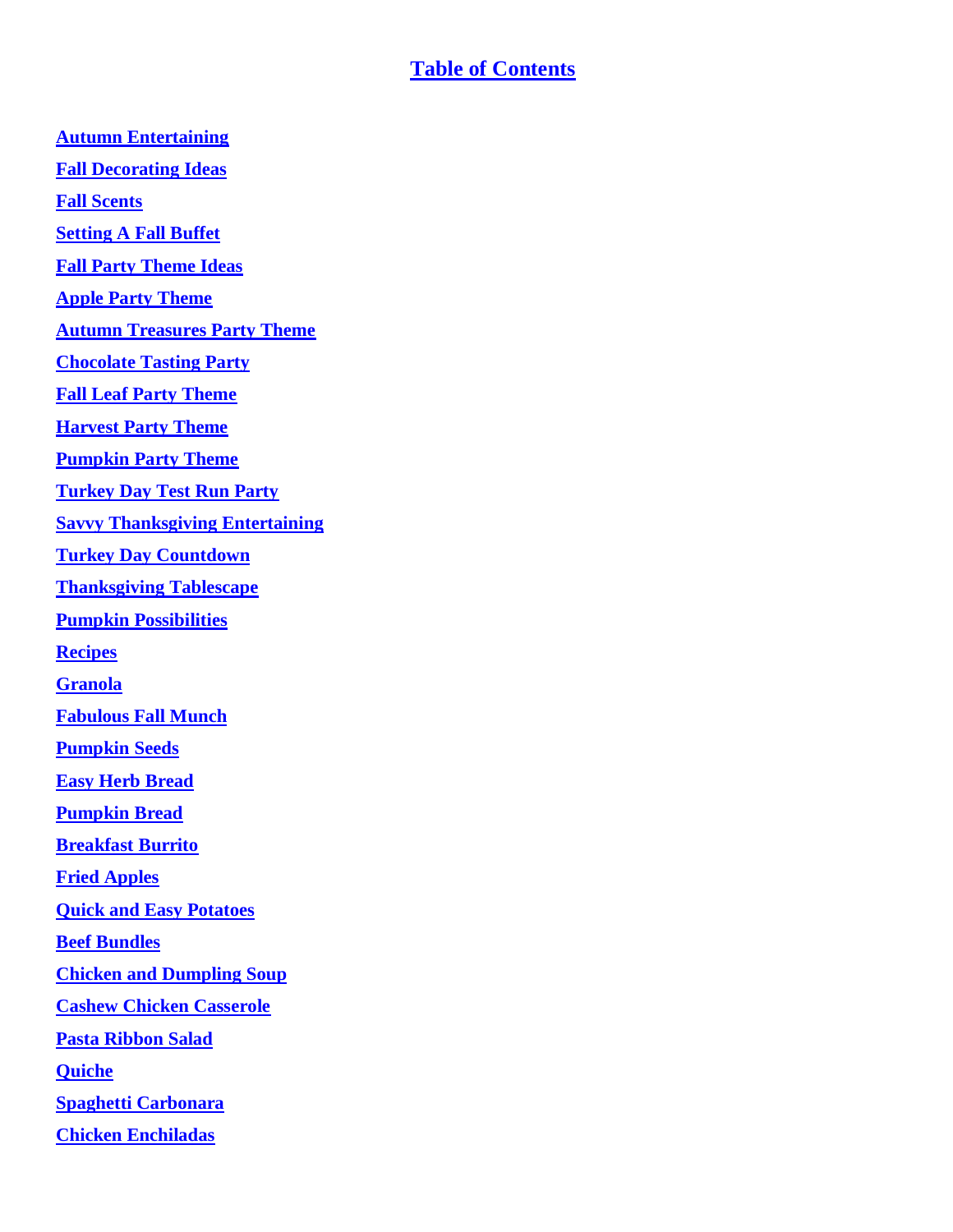**[Salisbury Steak](#page-40-0) [Apple Crisp](#page-41-0) [Baked Custard](#page-42-0) [Caramel Toffee Bars](#page-43-0) [Carrot Cake](#page-44-0) [Popcorn Cake](#page-45-0) [Pumpkin Cake Balls](#page-46-0) [Pumpkin Cheesecake Bars](#page-47-0) [Pumpkin Mousse Trifle](#page-48-0) [Pumpkin Roll](#page-49-0) [Salted Caramel Shortbread Bars](#page-50-0) [Spice Bundt Cake](#page-51-0) [The Cowboy's Autumn Fall Excerpt](#page-55-0)**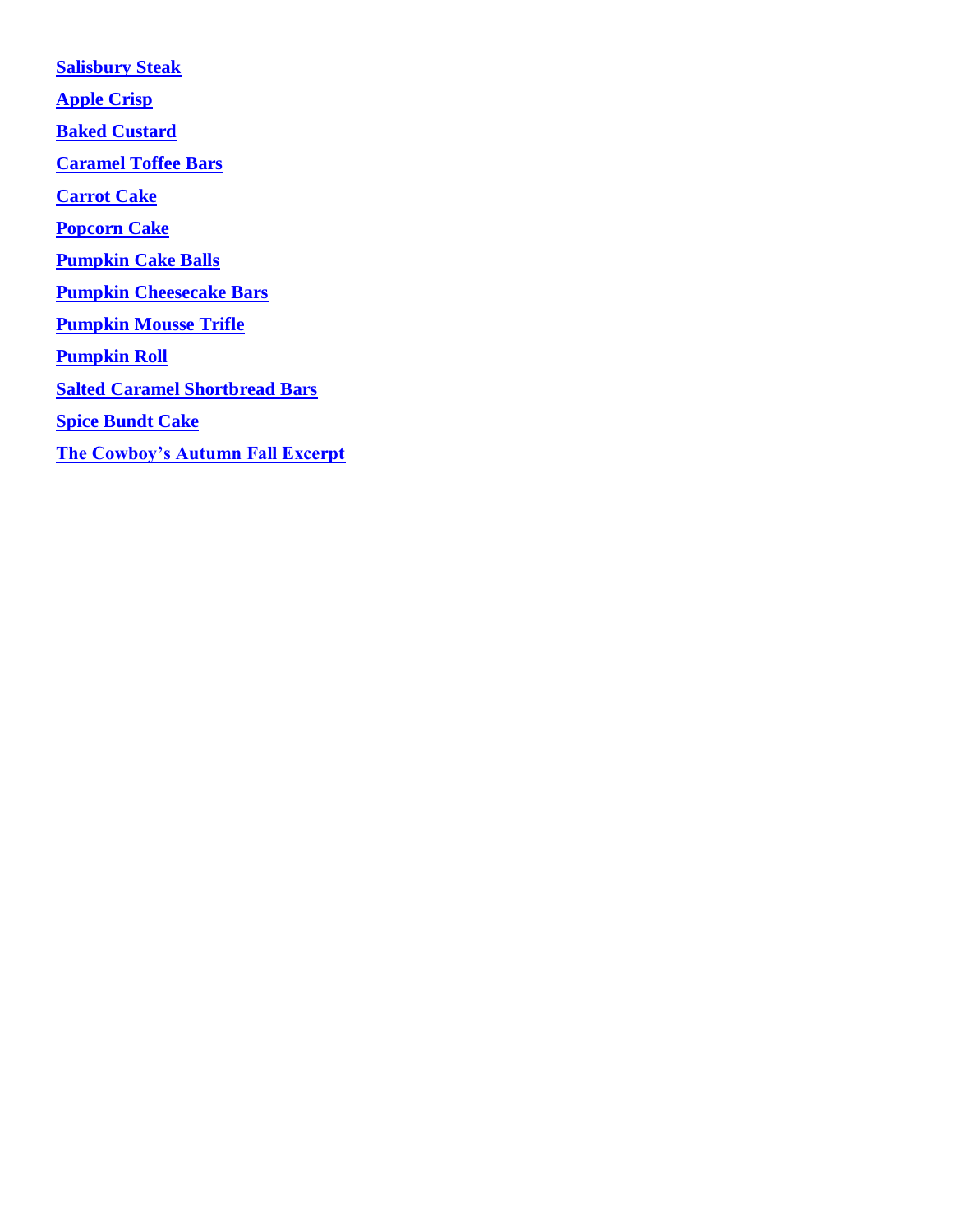# *[Autumn Entertaining](#page-4-0)*

<span id="page-6-0"></span>When the air turns crisp, fallen leaves begin to crunch beneath my shoes and mother nature paints the landscape with inspired hues of rich, golden color, I know autumn has arrived.

Fall is my favorite season. It is the deep breath of contentment between the hurried, hot days of summer and the cold, gray skies of winter.

I love to entertain in the fall when the food, décor, and atmosphere all reflect the bounty of harvest. Tangy tart apples, creamy pumpkin, and the last remnants of the garden demand to be made into something warm and comforting.

Think about how you can incorporate autumn into your next entertaining venture. Bring the outdoors in with bouquets made of fall leaves and the last flowers of the season. Use pine cones and nuts for accents.

Dress your table in nature-inspired colors of amber, gold, cranberry and green. Use all one color of china and serving pieces and create the feel of fall with your table coverings and centerpiece. Or mix and match pieces in fall colors such as brown, yellow, cream, green and red.

Take the indoors outside when you entertain, soaking up the last warm rays of sunshine while the weather is still cooperative. Provide moveable heaters or build a bonfire. Set a very casual buffet table, again using the colors of fall, and have piles of blankets, extra sweaters and plenty of hot beverages available.

Focus your food on the flavors of fall. Whip up a pumpkin soup or pumpkin bread. Apple anything – from apples with caramel dip to baked apples or apple crisp – is sure to be appreciated this time of year. Think of having some friends over for a "comfort food" potluck. Have them each bring their favorite comfort food and pool your efforts for a fun and unique meal.

However you plan to entertain this fall, remember to keep it simple and keep your focus on connecting with those gathered in your home.

*Happy Autumn Entertaining!*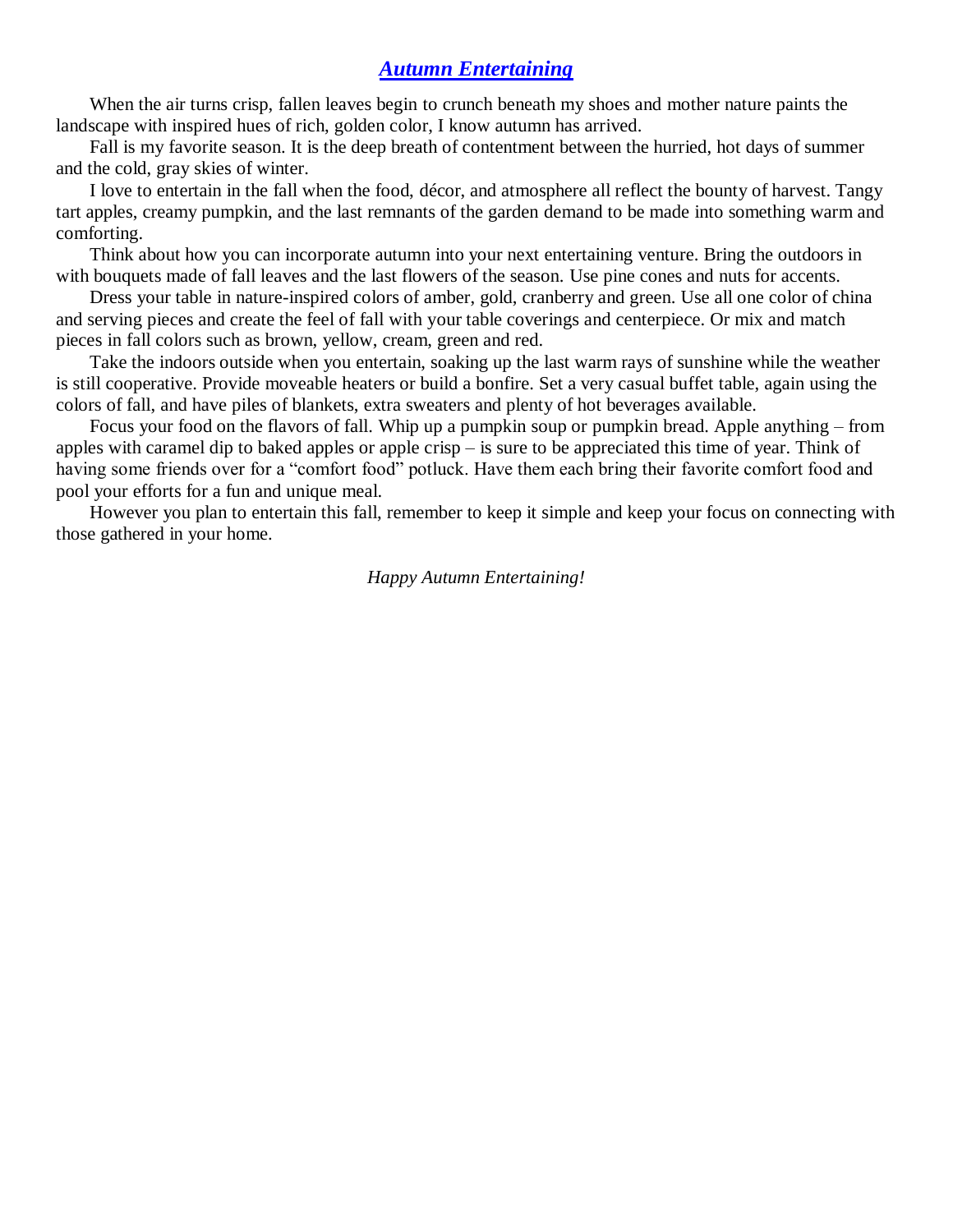# <span id="page-7-0"></span>**[Fall Decorating Ideas](#page-4-0)**

If you are looking to bring the autumn season into your home, a great place to start is by going outdoors. What fall leaves, branches or natural items, like grasses, pinecones or nuts, can you bring indoors for an inexpensive accent to your decor?

Use neutral tones highlighted with fall colors, focusing on the vivid jewel tones of autumn like rich red, warm gold, brilliant orange, deep green and pops of purple. This is not the time or the season to go all beige. Think bold, warm and rich when you are choosing accent colors.

Create a fall welcome at your front door by placing pumpkins on steps, a twiggy wreath around an exterior light or baskets filled with bright fall flowers like mums.

Use fall scents like pumpkin, cinnamon and apple throughout your home. Whatever scent you choose, make sure you stick with it consistently so you don't have scents overpowering each other. No one wants to walk into a scent war-zone!

Fill bowls or baskets with nuts or pinecones for a fast fall accent. Place large leaves between a serving tray and a piece of glass (or a clear glass pate). You can use this as a centerpiece, serve warm mugs of cider on it or leave it on the coffee table as a conversation piece.

Keep your focus on warmth. Warm colors and cozy fabrics create a fantastic sense of welcome.

When entertaining guests, serve food choices that bring fall to mind like pumpkin, apple, caramel and cinnamon.

And, as always, remember to sit down and enjoy your guests. That's what it is all about!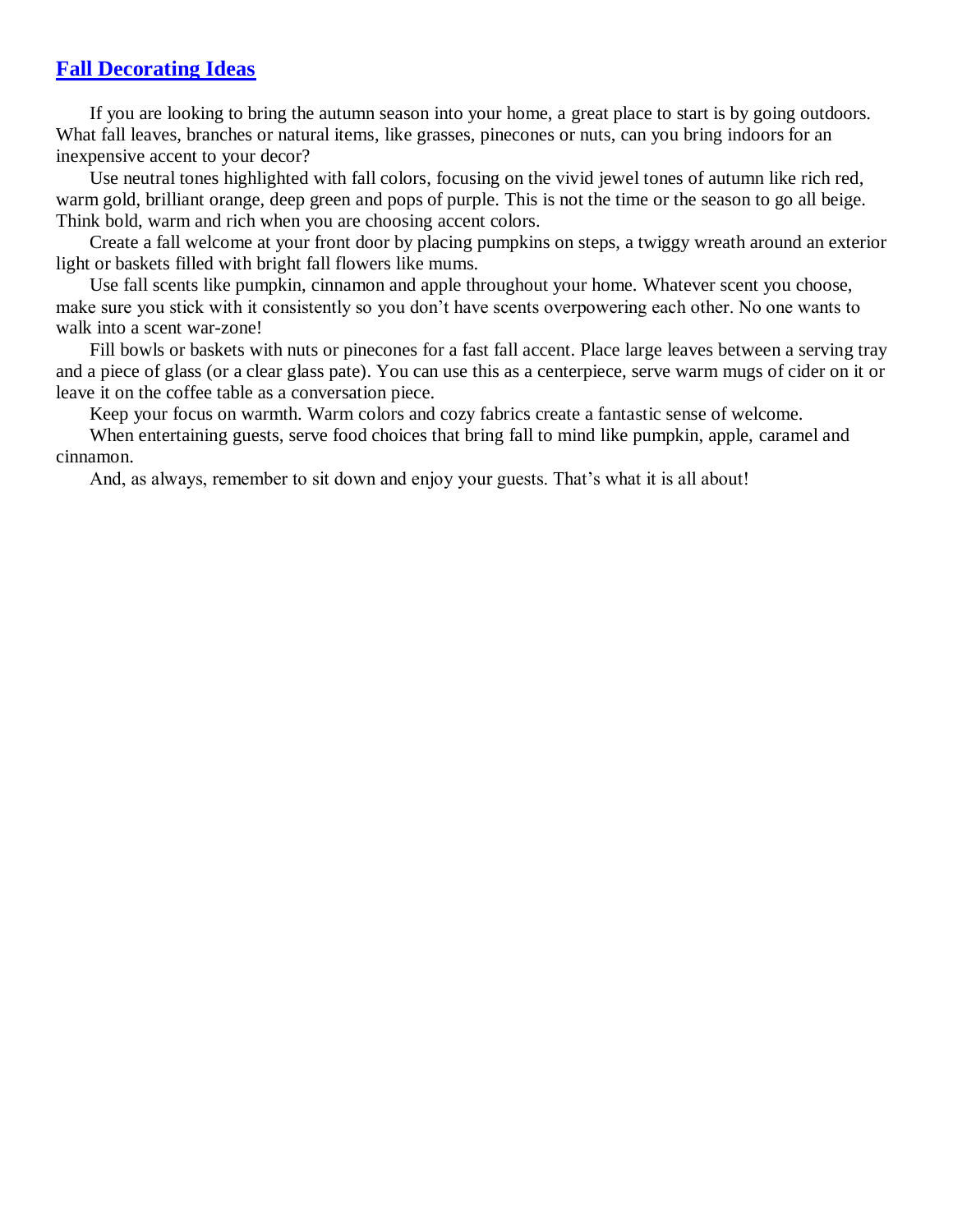# <span id="page-8-0"></span>**[Fall Scents](#page-4-0)**

I can hardly wait each year after Labor Day to get out my fall decorations, dig out the wreath I hang near the front door and set fall scented candles around my home.

If I thought I could get away with it, I'd burn pumpkin scented candles all year long.

Just think about walking into a home where the scents of pumpkin, apple, cinnamon or spices fill the air. It makes you think about fall and hayrides and pumpkin pie and all sorts of wonderful, comforting experiences.

The main thing to remember as you fill your home with the scents of fall is to stick with one scent at a time. If you're burning a sweet pumpkin candle in the kitchen, don't light a heavily spiced candle a few feet

away in the family room. Before you know it, you've got warring scents and quite possibly a headache.

If possible, I try and buy the same scent in varying sizes (a few big jar candles for larger rooms and votives for smaller areas).

Some of my favorite scents for fall are pumpkin, mulled cider, cinnamon stick and (my all-time favorite) creamy nutmeg.

Have fun finding your signature fall scent and see if the warm smell doesn't make you smile.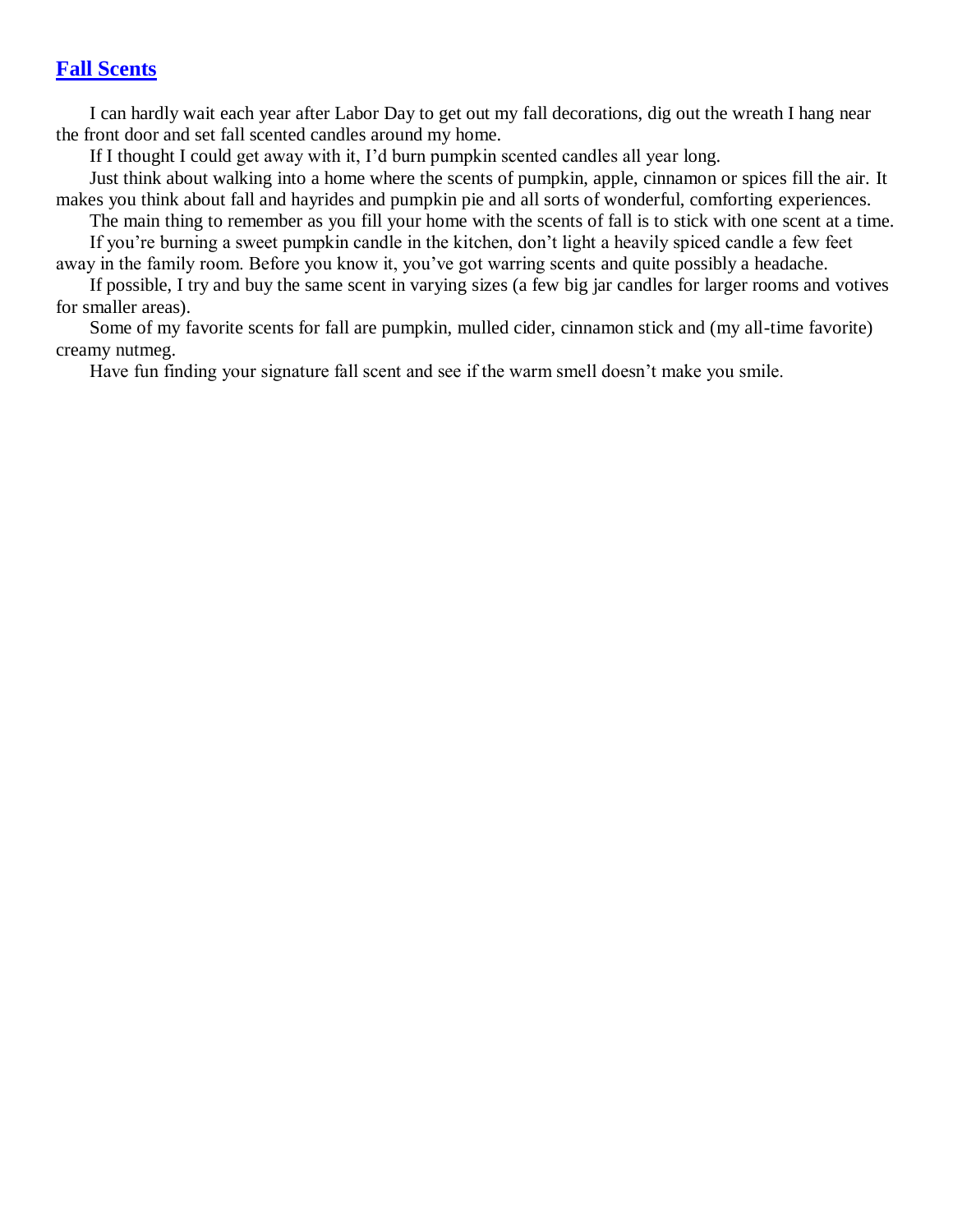# <span id="page-9-0"></span>**[Setting a Fall Buffet](#page-4-0)**

The three elements to setting a successful buffet table are height, color and texture. Remember those three things and you can't go wrong.

When you are setting a buffet, start with a table covering. It can be anything you want to use. Feel free to get creative and think outside the box. I like to use flat sheets because they are inexpensive, drape well, are easy-care and come in a variety of color and sizes. Go with a neutral base. For this buffet I chose black as my neutral.

Add some height elements, remembering to keep your centerpiece on one end of the table to create visual interest. I used some cardboard boxes to create height then covered them with another black cloth. Over the top of that I layered a fun pumpkin print fabric to add more color and texture. For fall, if you don't have a printed piece of fabric handy, use clean burlap, or anything in orange, gold, burgundy or earthy green.



The centerpiece is the next item to go on the table. Using fall florals from my yard, it was easy to pull one together. (Side note: carrot tops look green and fern-like if you don't have anything else handy and they stand up much better than I thought they would! ) You could also create a bouquet out of leaves, pine cones, branches, dried vines or buy one at the store.

Plan where each dish will sit on the table. I like to make little party cards that say what is in each dish and then place them on the table before hand. That way, once it is time to put out the food, I know exactly where it goes. I have also been known to set out the serving pieces before filling them with food so I can see how the table will look.

Once you dish up the food and put it on the table, it will really start to pull the look together. The combination of height, color and texture found in your table coverings, serving pieces and food will impress your guests and look fantastic!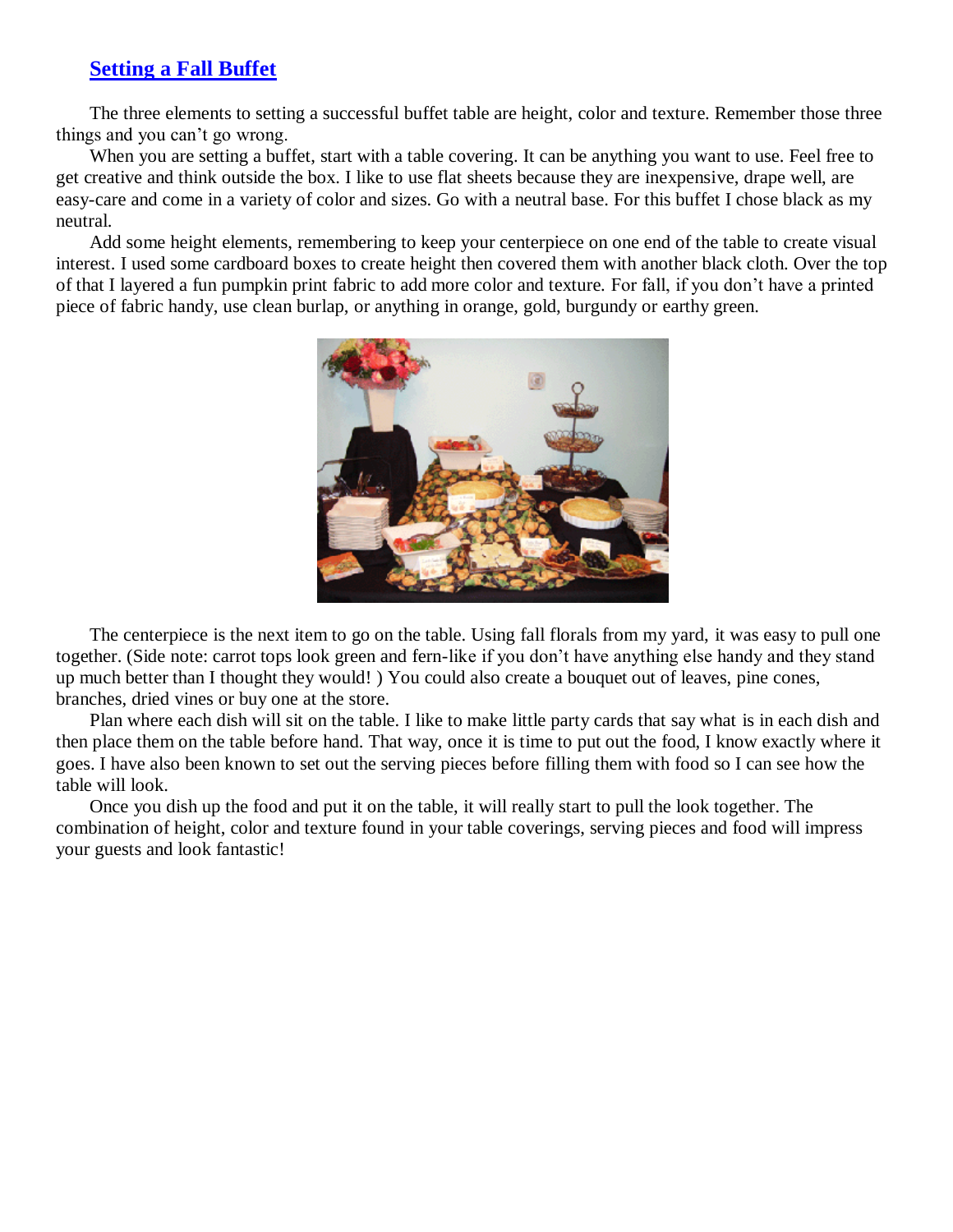# <span id="page-10-0"></span>**[Fall Party Theme Ideas](#page-4-0)**

If you've been thinking about hosting a party this fall, but aren't sure where to start, just jump right in!

Pick a fall theme, center your invitations, decorations and food around it and enjoy! See, doesn't that sound simple? That's because it is! Entertaining at home doesn't have to be complicated and themes are a great way to make a party so much easier on yourself.

Without further ado, here is a list of fall party theme ideas from A to Z!

Apples Back to School Crafter's Gathering Decadent Desserts End of Summer Foliage & Fun Game Night Harvest Festival Indian Summer Jubilee King's Castle Leaves & Laughter Maze Daze Nature's Splendor **Oktoberfest** Pumpkins Queen for a Day Rag Time **Scarecrow** Tailgate Under the Umbrella Vintage Wiener and Marshmallow Roast X-ray Vision/Superheros Yearbook Zebra – *everything is black and white*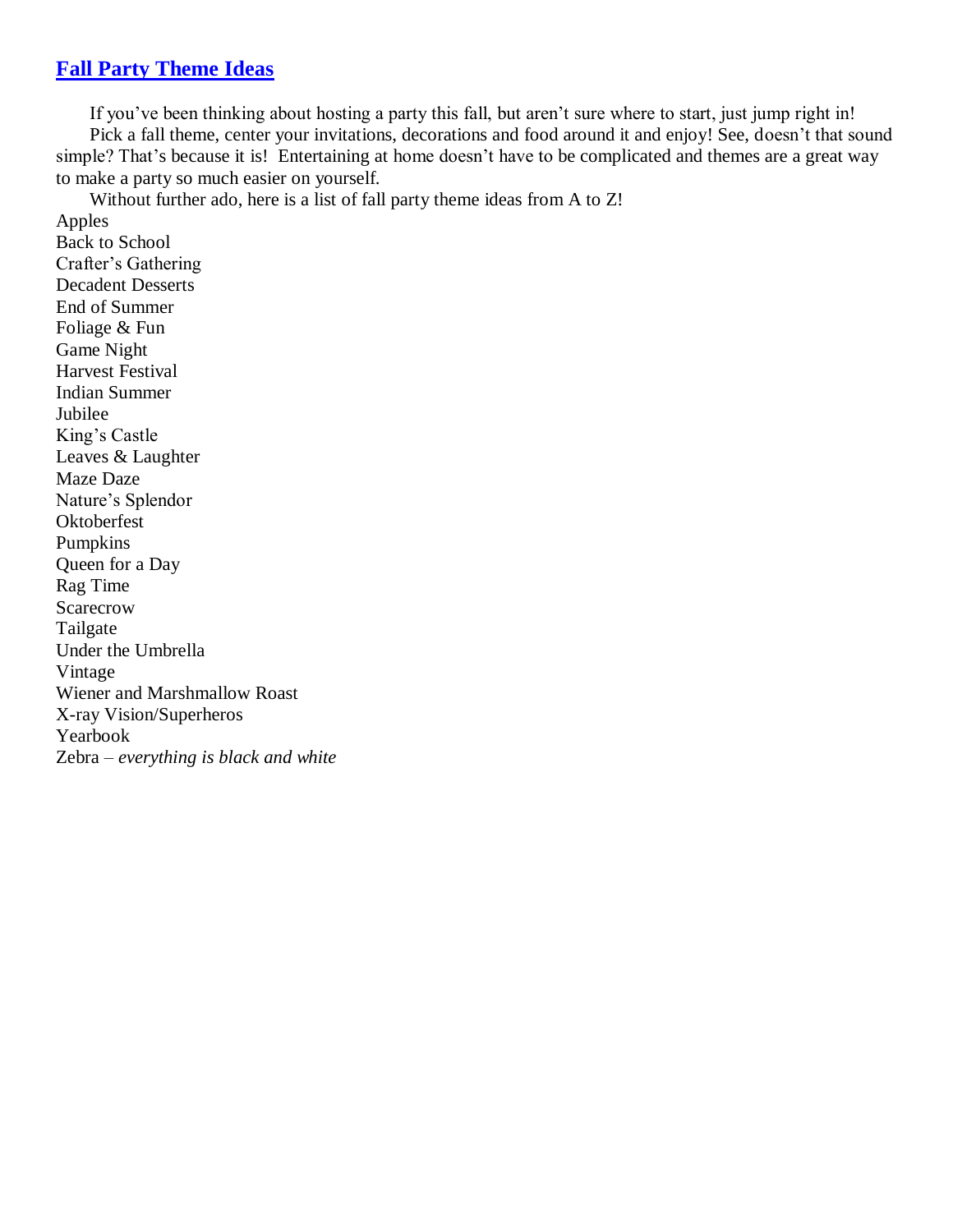# <span id="page-11-0"></span>**[Apple Party Theme](#page-4-0)**

Across the road from our house is a huge apple orchard. It's fun to watch the fruit turn from green to bright red each year.

Seeing those apples hanging ripe from the tree gave me the idea for an apple themed party.

Let's start with invitations. You could send a simple printed invitation on some apple-themed stationery. You could also hand-deliver a caramel apple with the invitation tied to the stick and festooned with a ribbon. I guarantee that will create some interest in your party. Or deliver a small basket of apples with an invitation. You could even write the invitation on a shiny apple with glittery pen.

Once you have set the time and date for your party and invited your guests, decide what your menu will be. Since this is an apple themed party, the menu will be fairly simple to choose – think about what goes great with apples!

Your menu might look something like this:

*Roasted Pork Loin with Baby Potatoes and Carrots Chunky Applesauce Sweet and Sour Cabbage or Coleslaw (with a julienne of cabbage and apples, of course) Cinnamon Biscuits Spicy or Mulled Apple Cider [Apple Crisp](http://http/savvyentertaining.com/2009/11/13/simple-apple-crisp/) with fresh whipped cream or ice cream*

Pork is such a natural main dish to pair with apples. They go together like peanut butter and jelly – sort of… oh, you get the idea.

Once your menu is in place, think about decorations. Keep it simple, but have fun with it. Pair sunflowers with apples for striking and eye-catching centerpieces. Hollow out apples to hold votive or taper candles. Pile apples into wooden baskets or clear glass bowls. If you plan to use scented candles, choose a cinnamon or apple based scent to keep the theme going throughout your home.

You can make a dried apple wreath if you peel, slice and dip slices in salt water. Let slices dry for about two weeks, turning every few days until completely dry. String them on jute or raffia or glue to a wreath form.

For entertainment, you could have a bob for apple contest or an apple peeling contest or even something as simple as an apple eating contest. You could also dip apples in caramel or chocolate and let your guests decorate them then pick a winner for the most artistic.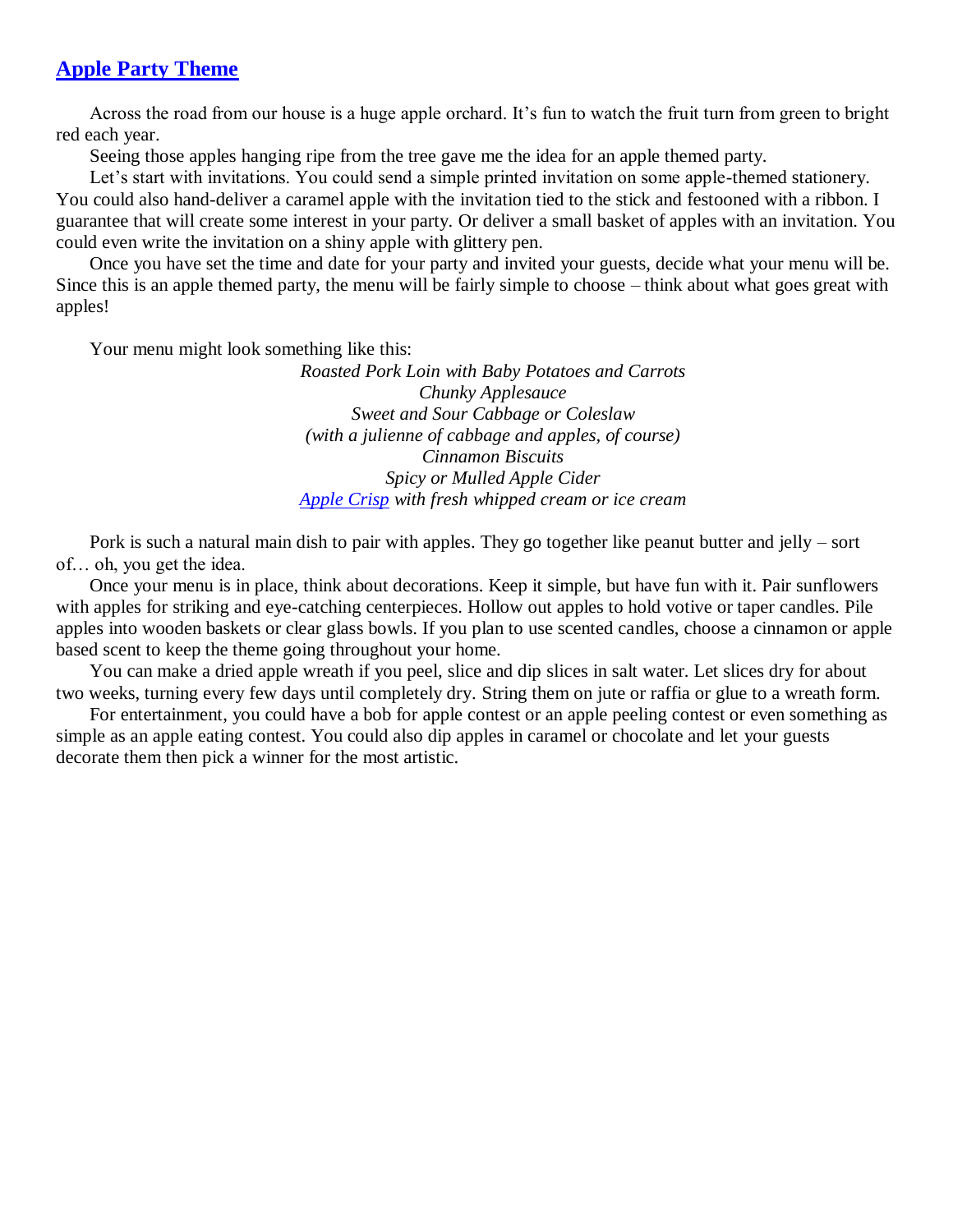# <span id="page-12-0"></span>**[Autumn Treasures Party Theme](#page-4-0)**

An Autumn Treasures Party Theme is a great way to celebrate the season simply.

Send out invitations shaped live fall leaves or use stationery with a pumpkin or apple theme.

Bring the colors of the season into your home using shades of crimson red, burgundy, sage and earthy greens, golden yellow, and deep orange. Use accent pillows or throws to really create that warm and cozy atmosphere we associate with fall.

(Side note: you can easily recover a pillow using a swatch of felt since the edges won't fray. Cut a piece big enough to cover the entire pillow and glue the edges or simply connect the edges by stitching with a piece of thin ribbon.)

Decorations for your party can be something as basic as a few potted mums, bundles of wheat tied with raffia bows or a pile of mini pumpkins and squash. You don't have to get carried away with something fancy.

Your meal can be simple as well. Make a big pot of stew or a filling casserole. Finish the meal with a pumpkin flavored dessert.

If you want the party to be a more hands-on experience, do a fun activity before the meal like apple picking or visiting a pumpkin patch.

Or host an autumn bonfire. Serve up hot dogs, potato wedges and mulled cider.

However you decide to entertain this fall, just remember to enjoy the experience and not get too wrapped up in the details.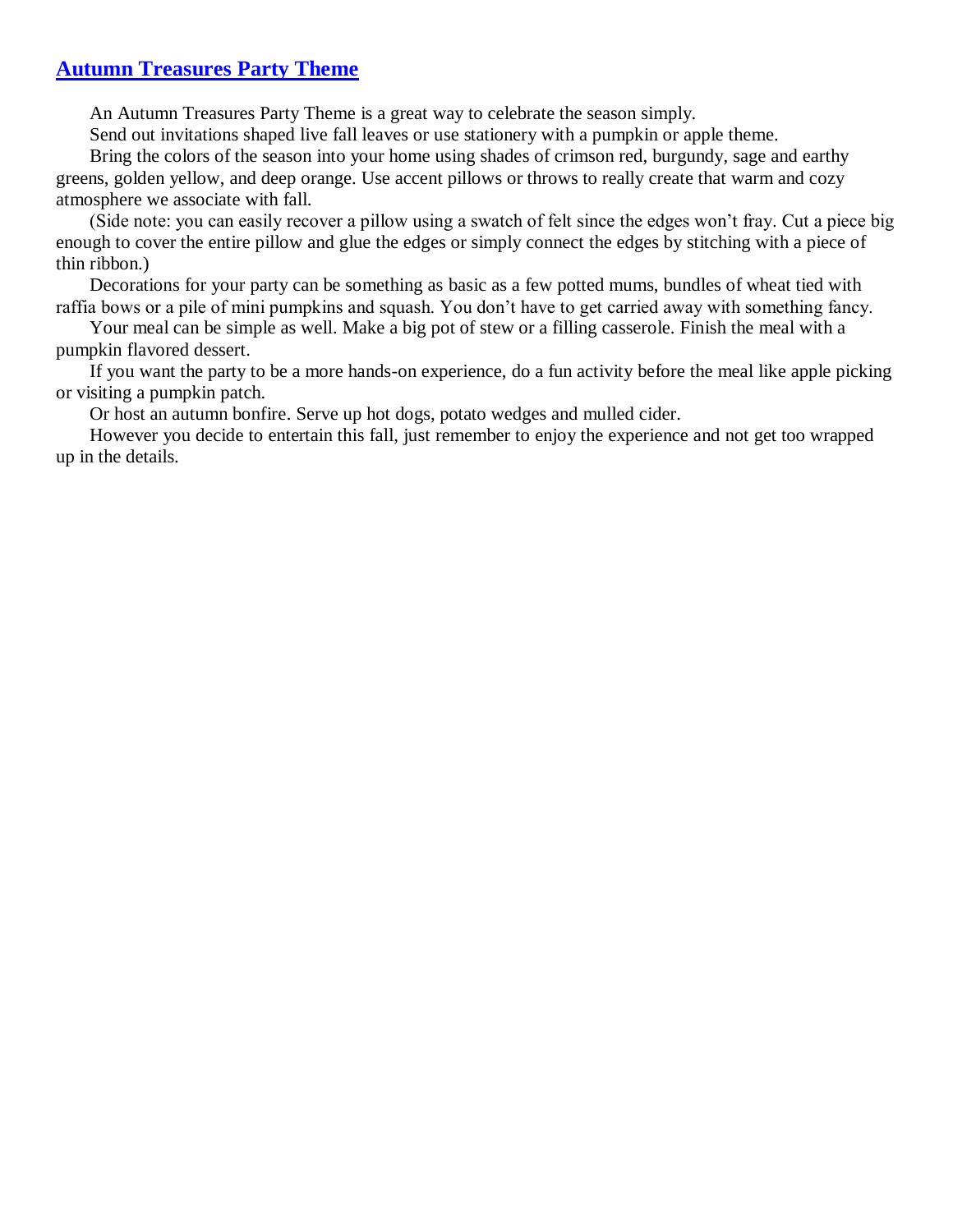# <span id="page-13-0"></span>**[Chocolate Tasting Party](#page-4-0)**

Flipping through a magazine the other day I came to an abrupt halt when my eye landed on an article about hosting a Chocolate Tasting Party.

Hold. The. Phone.

You can do that? You can invite people over with the only intent (besides connecting and having fun) being to eat chocolate. Eating chocolate is right up there with breathing air and buying shoes!

Can you become a certified master-taster? How much chocolate eating does that require? Sign me up! I thought I'd share some of the basic info on how to host a Chocolate Tasting Party. In return for the information, please invite me to your chocolate tasting party. I'd love to come.

## *Know Your Terminology*

**Cacao –** used by the The U.S. Food and Drug Administration to refer to the bean, which is the source of the cacao components such as chocolate liquor, cocoa butter, and cocoa powder.

**Chocolate liquor –** produced by grinding the cacao bean nib to a smooth, liquid state. In the U.S., chocolate liquor can also be called chocolate, unsweetened chocolate, baking chocolate, or bitter chocolate.

**Cocoa butter -** represents the fat naturally found in beans. The amount of cocoa butter in cacao beans typically ranges from 50 to 60%, with the balance being non-fat cocoa solids.

**Cocoa or cocoa powder –** the product made by removing part of the fat from the cocoa bean and and grinding into a powder.

**Milk Chocolate –** A combination of chocolate liquor, cocoa butter, sugar and milk or cream. Milk chocolate must contain at least 10% chocolate liquor and at least 12% total milk ingredients.

**Sweet Chocolate** – A combination of chocolate liquor, cocoa butter and sugar, and contains at least 15% chocolate liquor.

**Semisweet or Bittersweet Chocolate –** A combination of chocolate liquor, cocoa butter and sugar, but contains at least 35% chocolate liquor. Bittersweet chocolate and semisweet chocolate are often called dark chocolate.

**Unsweetened Chocolate or Baking Chocolate** – This is straight chocolate liquor formed into a bar with no added sugar.

**White Chocolate –** Made from the same ingredients as milk chocolate but without the nonfat cocoa solids. White chocolate must contain at least 20% cocoa butter and 14% total milk ingredients.

## *Choose your Chocolate*

Like wine, chocolate may be chosen based on type, region, blend and ingredients. Try centering your tasting around a theme such as:

**Scaled Percent of Cacao:** Try a range of chocolates from low like 35% cacao to high, around 80%. You'll taste from all the different types of chocolate from milk to extra dark.

**Same Percent Cacao:** Find different chocolates all at the same percentage. You could taste all chocolates that are 70% cacao, for example.

**One Type of Chocolate:** Try a selection of only dark chocolates, or only milk chocolates.

**Place of Origin:** Sample chocolates from different regions. Observe the variations between chocolates from Central and South America countries versus European blends.

## *Preparing for the Tasting*

You will want to keep your tasting to a maximum of six different chocolates. More than that and your palate loses its ability to discern flavor variations.

Keep chocolate at room temperature.

Each sample should be small, no more than 1/4 inch square.

Create a plate for each sampling. Include a place card with the name of the chocolate or the original chocolate label for reference. Make sure you provide a place for guests to take notes. You could create a tasting mat that lists the chocolates, pertinent info about each one and has a place to jot notes.

Go from light to dark. By doing this, your taste buds are set up for a more complex, intense tasting.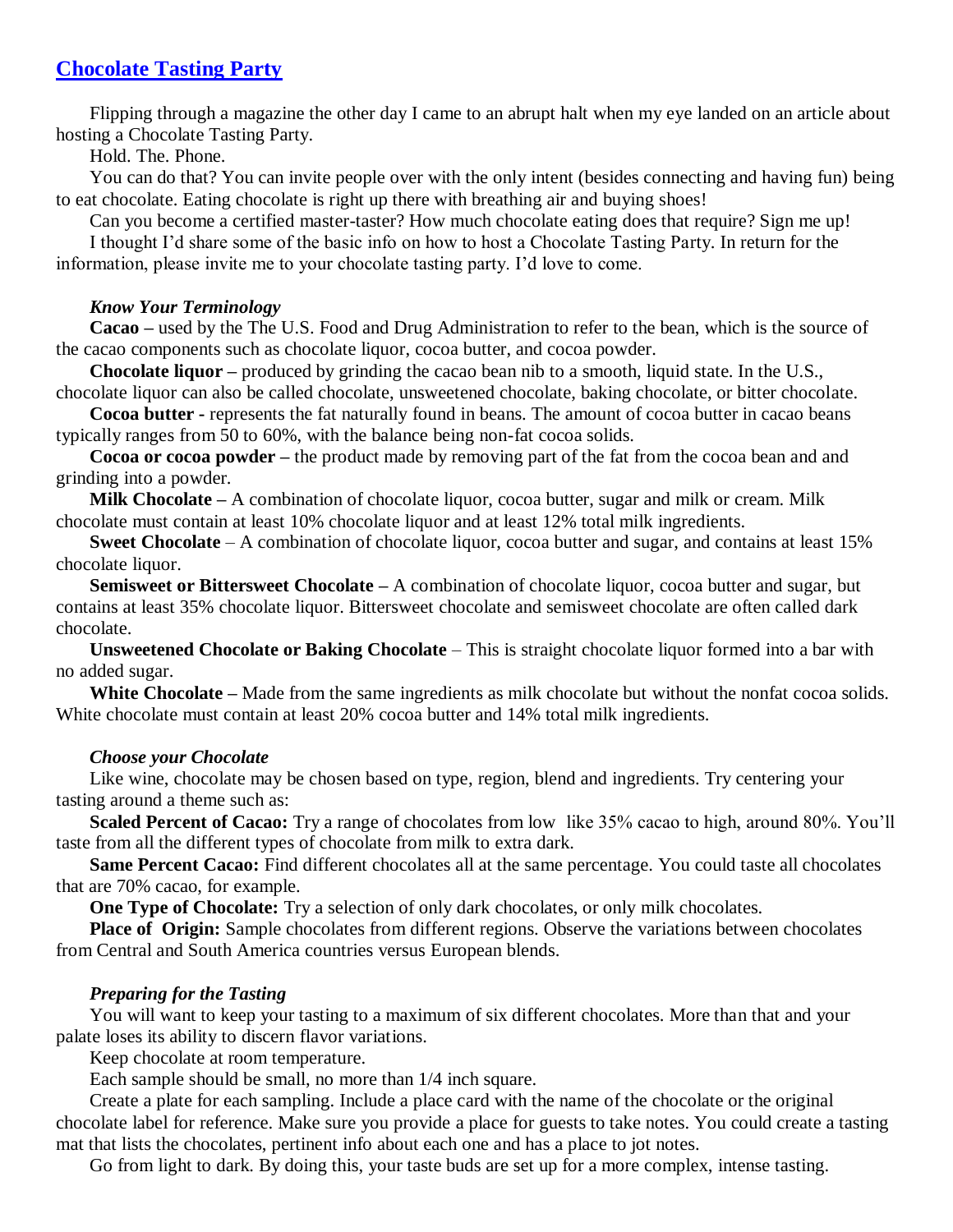Cleanse the palate. Make sure you have room temperature water available for tasters to cleanse their palate between bites. Unsalted crackers or plain white bread will also work.

You may want to provide a light meal before you begin the tasting, making sure to leave enough time between eating and tasting for the palate to be clear and ready for the chocolate.

## *The Tasting*

Engage all your senses and have fun with it. Use these five steps as a guideline:

**1. Sight** – look at the chocolate's color. Is it silky, even textured? Does it have a high shine (a sign of quality chocolate).

**2. Touch** – Is the surface smooth. Premium chocolate should never be gray or grainy.

**3. Sound** – When the bar breaks, it should offer a crisp, loud snap.

**4. Scent** – Breathe in the fragrance. Does it smell rich? Are the aromas intense? Are there added nuances like vanilla, citrus?

**5. Taste** - Allow it to melt on your tongue and savor the flavors and richness.

Enjoy your chocolate tasting. And remember if you need an extra taster, I'm always available!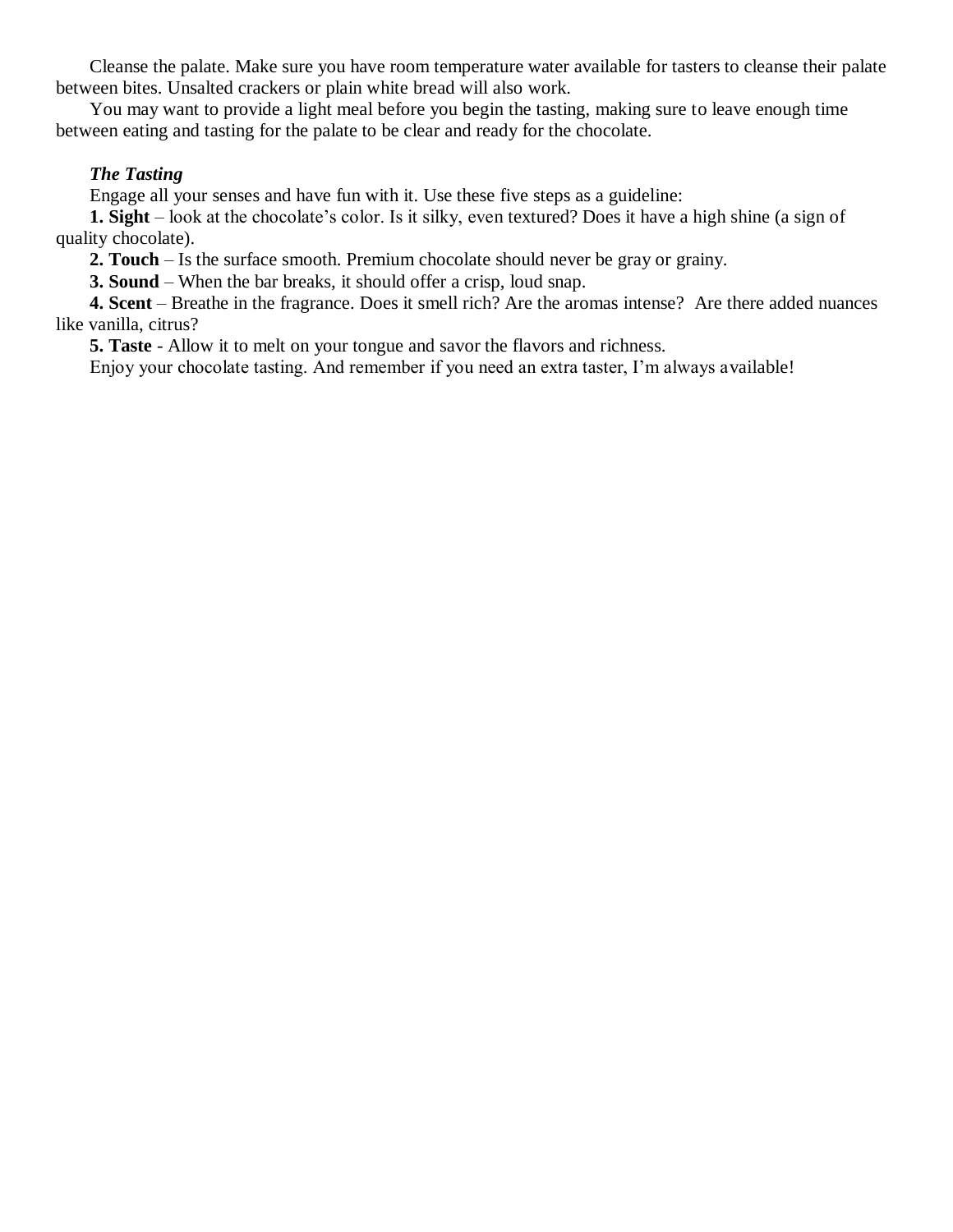# <span id="page-15-0"></span>**[Fall Leaf Party](#page-4-0) Theme**

I don't know about you, but I hate raking leaves. Absolutely dread it. Captain Cavedweller isn't much better. We always hope for a wild windstorm to blow our leaves away before we get too ambitious and have them raked and bagged.

What if you could combine a party with getting the leaves raked up out of your yard and that of your neighborhood?

Think about roping, er… I mean inviting, your neighbors to participate in a block leaf raking party. You could be the "host house" that provides the bags and refreshments and then all participating neighbors would go from lawn to lawn raking and bagging leaves. When finished, everyone would converge at your home for a fun fall-themed meal.

Sounds like a win-win situation, doesn't it? You get your leaves raked, you get to spend time with neighbors and you all get to celebrate fall and a nice clean neighborhood.

Keep your refreshments simple – you could make a pot of soup with hot bread, a green salad and pumpkin bars for dessert. Sliders are another fun option. If the weather cooperates and you have somewhere to build a bonfire, think about roasting wieners and marshmallows.

Send each neighbor home with a "bagged" sugar cookie cut out like a leaf and decorated in fall colors.

The main thing here (besides getting your leaves raked) is to connect with the friends who live around you and enjoy the fall season.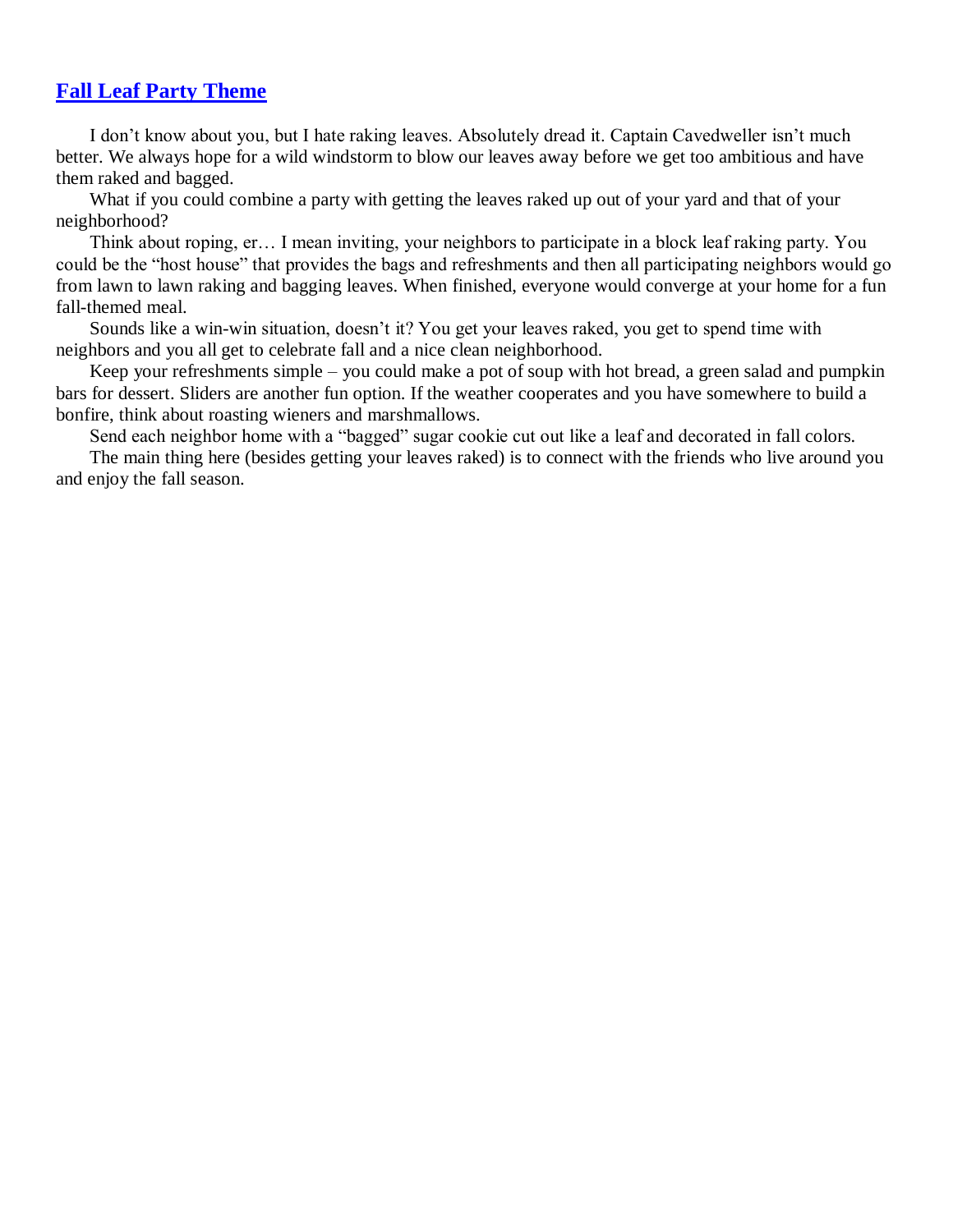## <span id="page-16-0"></span>**[Harvest Party Theme](#page-4-0)**

Host a seasonal Harvest Themed Party by incorporating the elements of the season.

Start with your invitations. You could do something fun like a making a simple scarecrow face. Cut a heavy piece of tan or yellow construction paper into a square. Turn the square so a corner is pointing toward you and one away from you. Glue two wooden buttons or two pieces of candy corn near the middle for eyes and a gumdrop for a nose. Glue a piece of orange string in a smile for a mouth and then "stitch" over it with a black marker. "Stitch" around the edges of the square with the marker and add a little raffia bow at the top. On the back, glue your invitation. If you are creative with clip art, you could also create invitations that featured corn stalks, pumpkins, baskets of apples, or a harvest moon.

Decorations could include piles of pumpkins.

Think about what you have on hand you could dress up. Right now I've got miniature pumpkins surrounding the little cement bunny that stands guard at my front door. An old wheelbarrow, a child's wagon, even an empty birdbath can be fun containers for pumpkins.

If you are going to put candles in pumpkins, I highly recommend the battery-operated variety. You don't have to worry about fire issues that way. For something a bit off the beaten bath, take leaf shaped cookie cutters, pound them into the pumpkin with a rubber mallet, pull out with needle nose pliers and get ready for the compliments to roll in once you drop in a candle and illuminate your handiwork.

If you are doing a more formal plated dinner, you have to try this great idea for place cards. Write names of guests on mini pumpkins then using a small knife, follow the outline of the name and peel away the rind without cutting all the way through the pumpkin. Place a votive inside each one. What a fun way to let guests know the seating arrangement. You could also do this with words like "Welcome," "Harvest," "Bountiful," and "Autumn" and place throughout your buffet.

You could also use baskets of apples. There is absolutely nothing on the planet that says fall to me like a wooden basket filled with shiny red apples. Use little baskets to display apples throughout your entertaining area.

Gather stalks of corn and have them stand sentinel by your front door. If you are going to be entertaining outdoors with a bonfire or some other fun activity, be sure to include decorations outside. Straw bales, especially when draped with a thick blanket, make perfect seating for outdoor events. Stack them up and cover with a colorful cloth if you need extra serving space.

Sprinkle fall leaves along your buffet table. You can even tuck a pretty leaf or two into the frame of a mirror or picture.

Bonus decorating tip – nuts and mini pinecones are your friends! They can be trailed along tables, nestled in bowls, poured into jars and stacked in boxes or baskets to create great fall accents. If you've got nothing else, at least have a basket of nuts!

Let the kids make a scarecrow and set him by the front door or somewhere sure to be noticed. Do include a few candles in safe and strategic places throughout your home that carry through the scent of fall like pumpkin, apple, maple or spice or use wall plug-ins.

For a simple menu, think about making a big casserole or a pot of hearty soup. Serve with easy herb bread, a fresh salad with chopped apples and toasted nuts, warm apple cider and [bar cookies](http://savvyentertaining.com/2010/09/24/caramel-toffee-bars/) for dessert.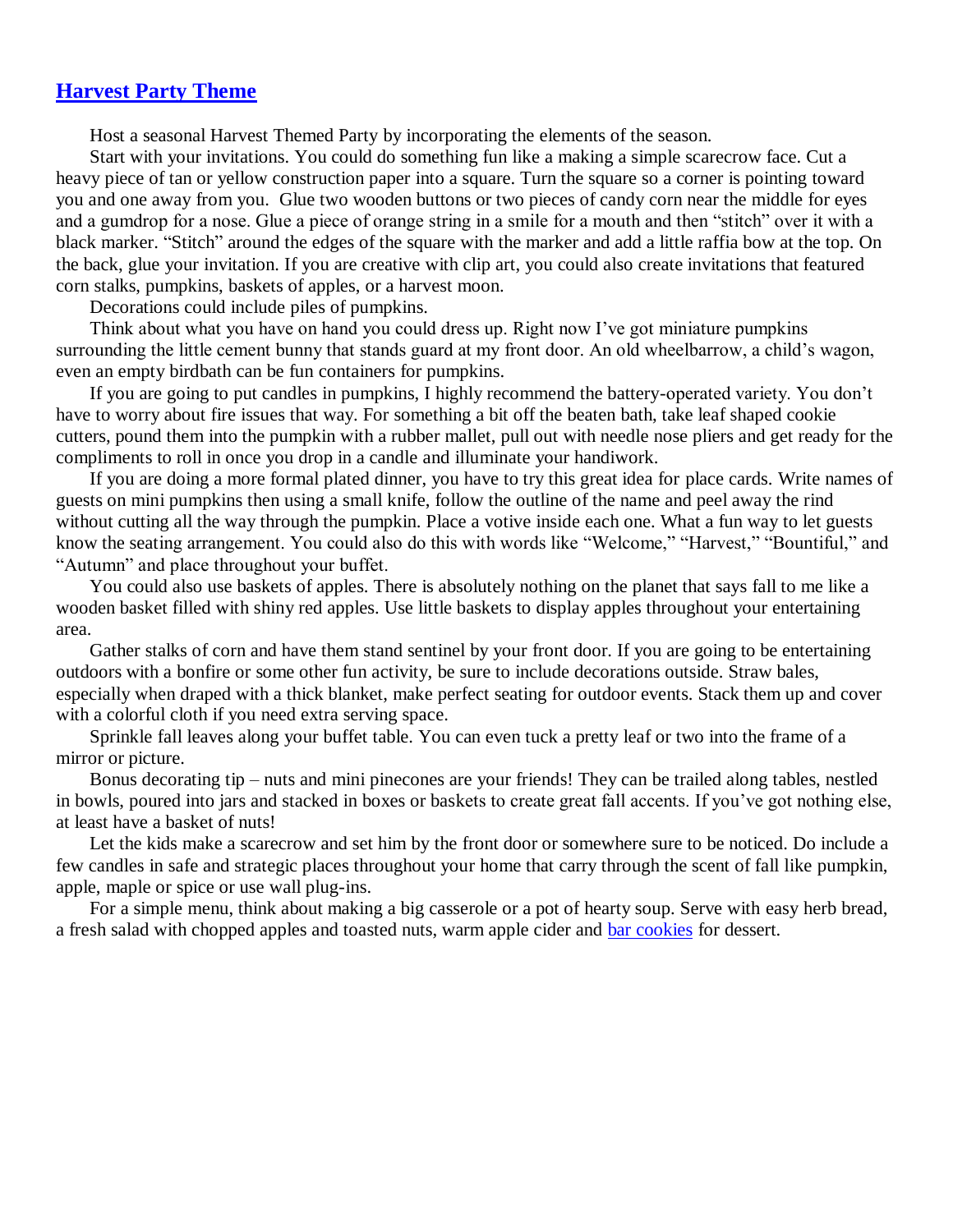# <span id="page-17-0"></span>**[Pumpkin Party Theme](#page-4-0)**

As the weather turns cold, the leaves golden, and the air crisp, my thoughts (and taste buds) seem to wander toward all things pumpkin.

I had a piece of pumpkin cheesecake from one of my favorite restaurants the other day. If I hadn't been at home enjoying it, Captain Cavedweller may have needed to scrape me up off the floor of the restaurant. It was really, really good.

So that started the wheels spinning in my head with a pumpkin themed party.

Start with the invitations. You could use mini pumpkins and florist picks. Type out a simple invitation on some cardstock or hand-print a fun invite. Place the florist pick into the top of the pumpkin and insert the card in the holder then hand deliver to your guests.



Another fun idea would be to color a black band around your pumpkin and then write in metallic or glitter a very simple invitation message. This is guaranteed to get you some attention.

You could also use some fun pumpkin paper, cut your invitations out in the shape of a pumpkin or just use pumpkin colored paper.

Once you have sent out the invitations, think about decorations. The options for decorating with pumpkins are only limited by your imagination. You can carve them, bedazzle them, color them, and stencil them.

Etching is a great way to display a fabulous design without having to dig out all the messy insides of the pumpkin.

If you do find yourself having to clean out a pumpkin, use a sturdy ice cream scoop. It gets in there and digs out all the icky goo like nobody's business.

Line your driveway with illuminated pumpkins. Carve out the letters "w-e-l-c-o-m-e" as a fun greeting for guests. Have piles of pumpkins by your door, set little pumpkins on tables and in corners.

You could even march mini pumpkins or gourds down a table for a fun and easy accent.

Think about using white pumpkins mixed with the traditional orange or go all white for a dramatic effect.

Hollow out pumpkins for candle holders or serving containers. Extra-large pumpkins works great as an ice bucket.

Don't forget to light a few pumpkin candles so your home smells like pumpkin. You can even get pumpkin scented soap, if you want to really take your pumpkin theme to a whole new level.

For your menu, think about fun things you can add to tie in the pumpkin theme. You could offer pumpkin soup or even a chunky stew served in hollowed out mini-pumpkins. Serve pumpkin bread or grilled pumpkin. Make sure your grand finale is a pumpkin dessert like [Pumpkin Cake,](http://savvyentertaining.com/2009/10/30/pumpkin-cake-is-all-treat-no-tricks/) [Pumpkin Roll](http://savvyentertaining.com/2009/12/18/delicious-pumpkin-roll/) (a holiday-must have at our house) or even a **Pumpkin Trifle**. And for goodness sakes, don't forget the pumpkin seeds. You can make your own or buy them plain or with interesting flavors like chipotle, lemon or barbecue.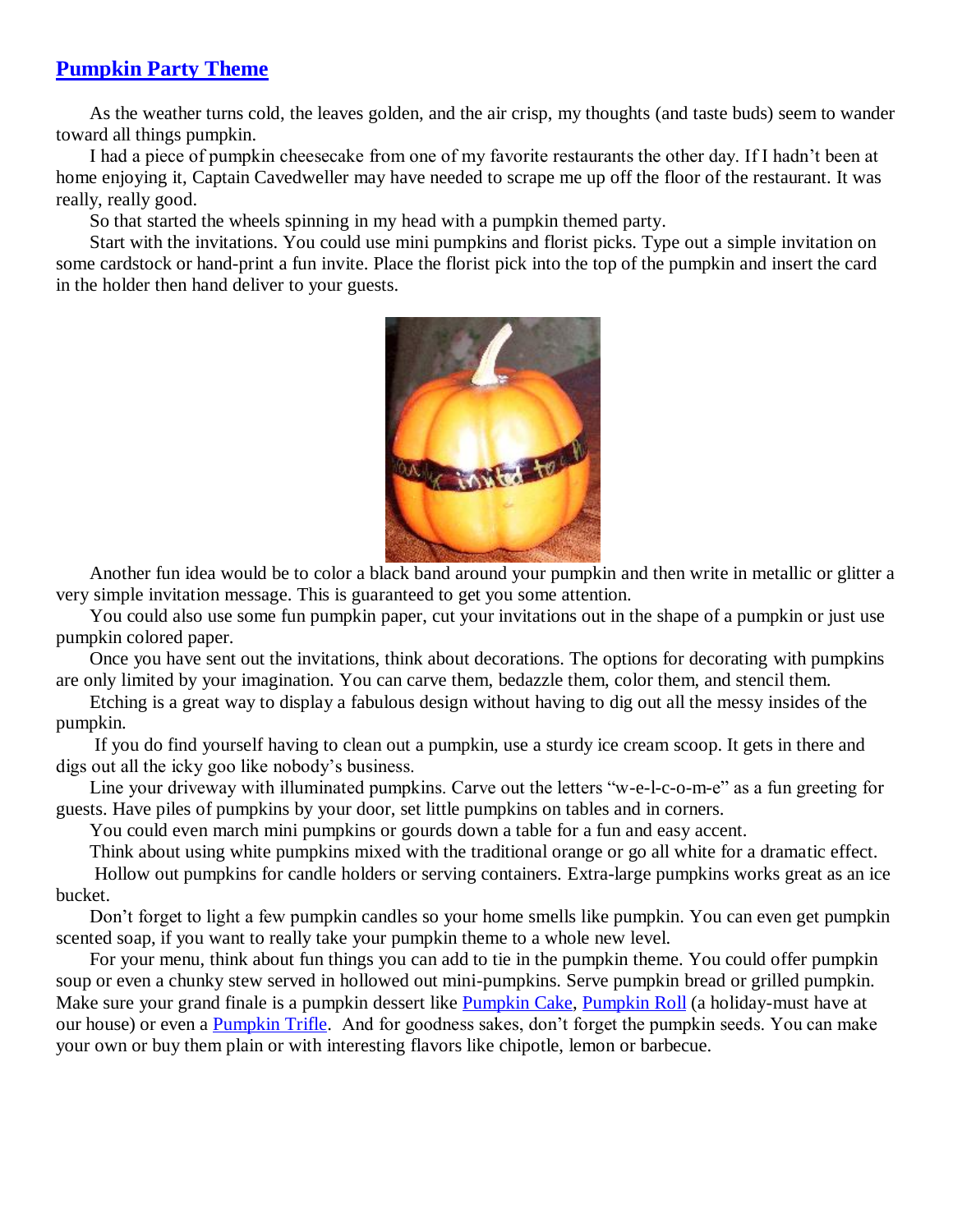# <span id="page-18-0"></span>**[Turkey Day Test Run](#page-4-0) Party**



You're warmly invited to a Turkey Day Test Run 6 p.m. At the Smith's Home. Bring your appetite and prepare to judge the best dishes!

Here is a wild and crazy party idea…. have a Turkey Day Test Run Party!

You know there are several dishes you'd like to try before Thanksgiving. Like that new stuffing recipe or the pie your friend has been raving about.

Plan a casual buffet party, making all the dishes you want to try out, invite over a few friends and have a taste test to see which ones get a thumbs up and which ones get a thumbs down. Some of your friends might want to bring a dish or two for everyone to taste-test as well.

By serving the food buffet style, you can keep things simple with an overlying theme of just getting together and having a relaxed meal.

You can have ballot slips for each guest to fill out, rating each dish. You could even give a few prizes for "most creative descriptions" or "most valuable tester." Keep the prizes simple like a fall-scented votive candle or a boxed single truffle.

The main idea is to get together with friends while trying out some new recipes. I think you'll have a good time if you give it a try!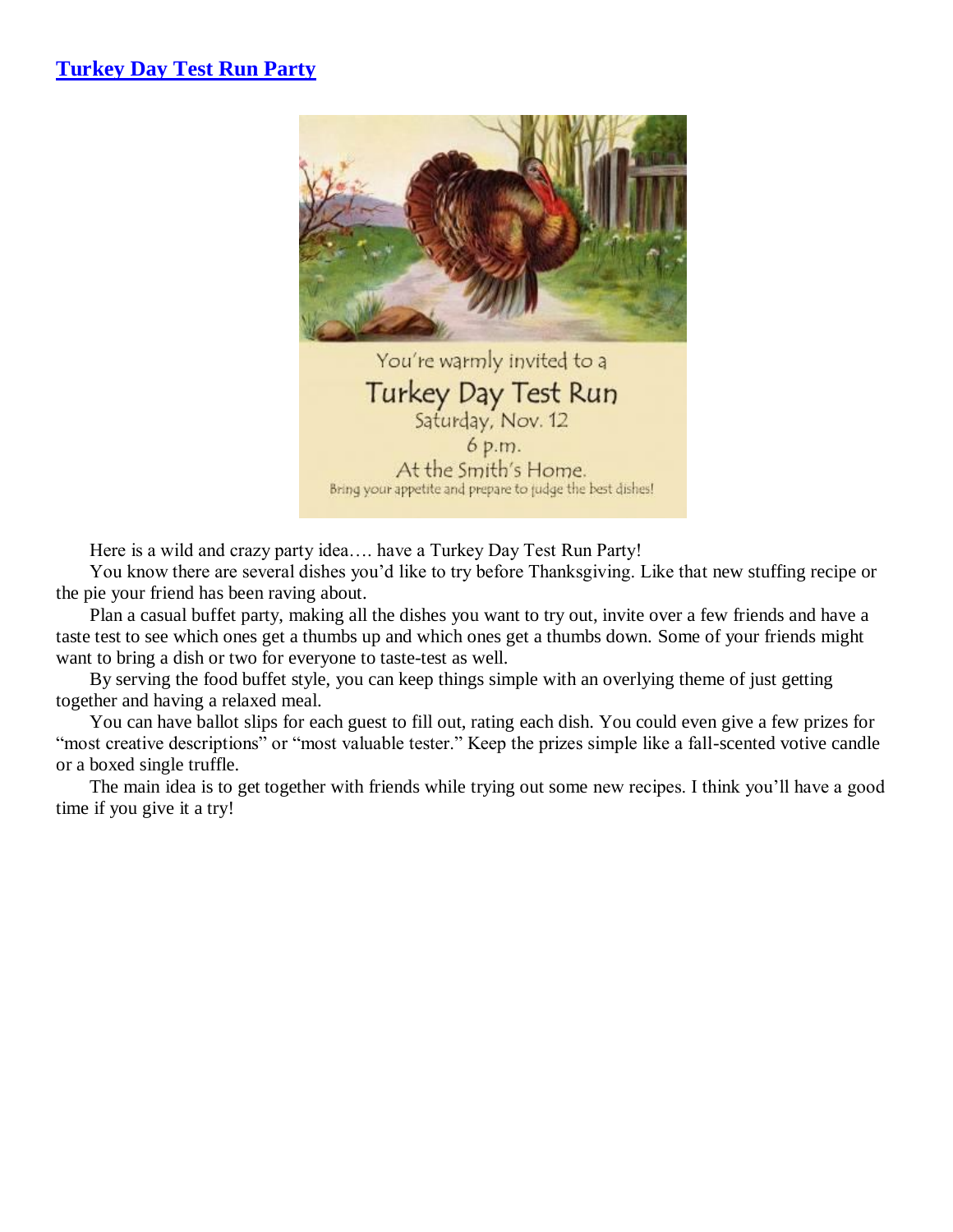## <span id="page-19-0"></span>**[Savvy Thanksgiving Entertaining](#page-4-0)**

If you are the lucky one hosting Thanksgiving Dinner this year, there are some simple things you can do to make your guests feel even more welcome in your home.

Start the welcome at your front door. Hang a seasonal wreath or swag. If you don't have one, have your youngsters gather big leaves, tie the stems with a ribbon and hang on the door. You can also have your budding artists draw or paint a welcome sign that can be hung outside.

Let a welcoming scent greet your guests as soon as they step inside. Have a candle burning in the entry, or at the least, have a scented wall plug-in. Think about scents that go with the season such as pumpkin, cinnamon or apple.

Clean out your coat closet or, if you don't have one, make sure there is a designated area for coats. Enlist some youngsters to be the official door greeters and coat takers. It makes them feel important, keeps them occupied, makes guest feel welcome, and frees up your time for more important tasks.

If you are serving food buffet style, make sure you add in plenty of height, color and texture to your table.

If you are serving a plated meal or everyone will be seated at the table, have children create fun place cards for each guest.

When you are selecting a centerpiece, make sure it is low enough that everyone can see over the top of it. For a casual country look, use a piece of barn wood (that has been cleaned) down the length of the table and put a mixture of candles, nuts and pears or apples on it. For a more formal atmosphere, think about taper candles combined with seasonal flowers or even stalks of wheat tied in bundles with satin ribbon.

Make sure the guest bathroom is shiny-clean. This is one area guests *will* notice if everything isn't in top shape. Spend a few minutes the night before scrubbing, polishing and putting out fresh towels. A candle or small floral arrangement is a great finishing touch for the guest bath.

Have plenty of garbage bags on hand as well as plastic wrap and foil. If you are going to be sending home doggie bags, make sure you have resealable bags or even some take out boxes to use.

Have an activity for the children. It could be something as simple as Thanksgiving themed pages to color, board games or find the thimble. Put an older child in charge of these activities. I read something the other day about a game that would have been played around the time of the first Thanksgiving celebration called "Kick the Shins" … now there is a game I could have fun with!

Most of all, remember it isn't about the house, the food or the atmosphere – it is about the people. Be gracious, be welcoming, and create some warm memories that will last long after the turkey is finally gone!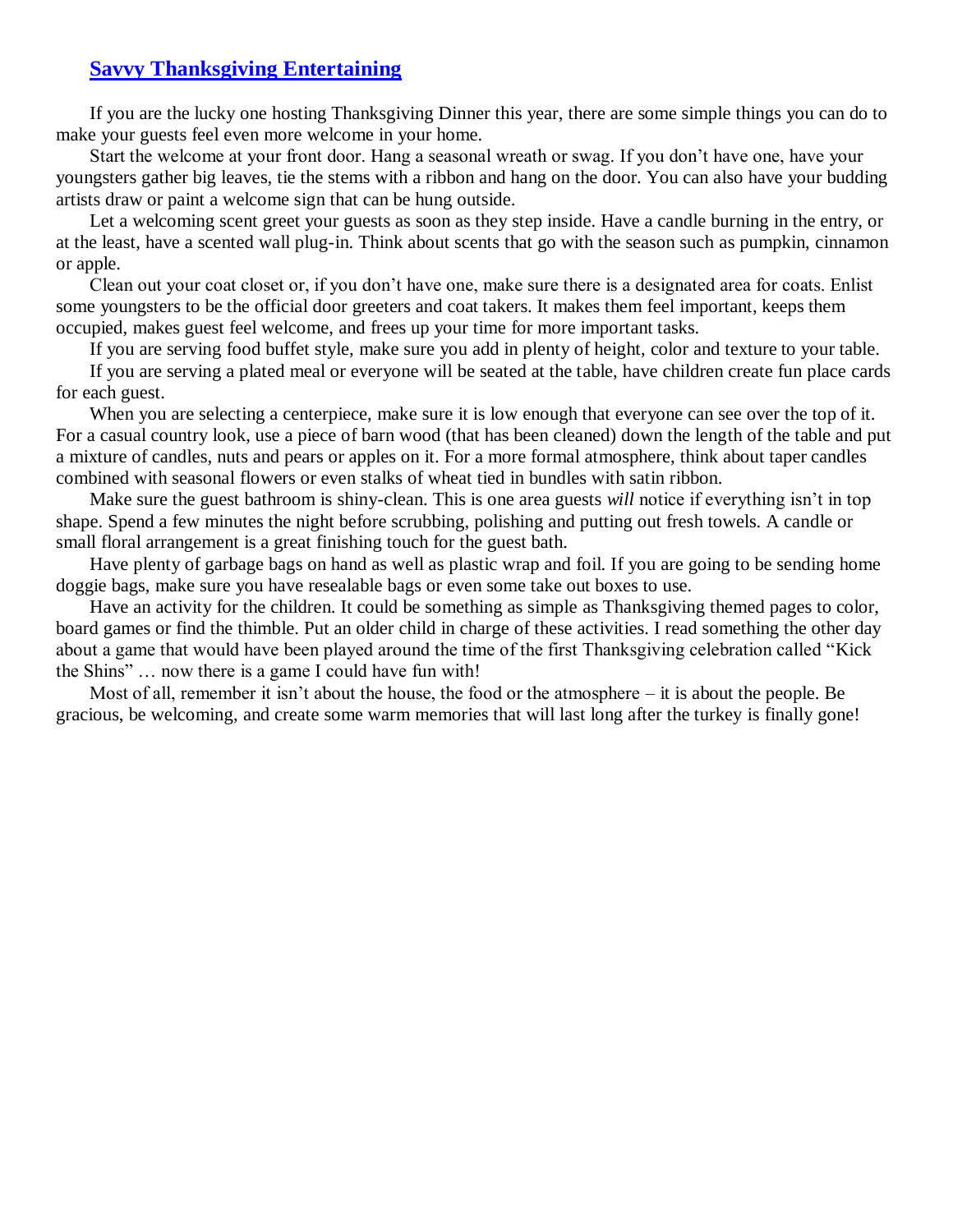## <span id="page-20-0"></span>**[Turkey Day Countdown](#page-4-0)**

When hosting a big event, such as Thanksgiving, the day will run smoothly if you do some per-planning.

Here is a countdown list of things to do to be prepared for Turkey-Day. By following these steps, hosting Thanksgiving will be easier and hopefully a lot more enjoyable for you. Start your planning 11 days out and by the time Thanksgiving rolls around, things will be a breeze!

Day 1: Make your guest list. Who exactly will be attending? Get confirmations from each guest as soon as possible and find out if any of them are bringing extras. If people can't commit right away, give them a deadline of one week out. You need an accurate head-count.

Day 2: Determine what is going to be on your menu this year. As you think about recipes, keep in mind how much stove top, oven and microwave space you have available, what can be made ahead, what will be made that day, what will be cooked where. Do not try a recipe for the first time on Thanksgiving Day. If you want to try something new, give it a test run before the big day [\(Test Run Party Idea\)](http://savvyentertaining.com/2011/11/08/turkey-day-test-run-party/). Agree on dishes your guests can bring. Make sure you know if someone has food allergies or dietary restrictions. Plan at least one special dish for them. Gather all the recipes you'll be using into one handy place.

Day 3: Talking Turkey! Today decide what type of turkey you will be serving (fresh, frozen, etc.) and how big of a bird you need to purchase. If you are ordering the bird from the butcher, do that today. Also place orders for any pies or deli trays today.

Day 4: Make a checklist. Go through your cupboards and pantry and see what is missing, outdated or in need of replacement. Make a list of things you need for your menu. Also, if you will be hosting overnight guests, check out the guest room and guest bathroom. Do you need extra towels? Are you well stocked on facial tissues, toilet paper, paper towels and soap? Is the guest room clean and comfortable? Take stock of your table linens. Spread out the linens you are planning to use. If they are stained beyond hope, think about purchasing a stain-resistant tablecloth or turn to my favorite – sheets! Inexpensive and easy care, sheets come in a variety of colors or sizes and are worry-free coverings for your table. Grab a few in fall colors! Make sure you are also well stocked in trash bags, foil, plastic wrap, and zip-top storage bags or plastic containers. What will you use for a centerpiece? Are you making one or ordering one? If you need to order it, do that today.

Day 5: Complete your non-perishable shopping list. Do you need batteries for the camera? Cleaning products? Paper goods? Candies? Take inventory of your cutlery, cookware, and serving pieces. Do the knives need sharpened? Is your turkey platter chipped? Do you need to get a new vegetable peeler? Replace those stained and frayed potholders and dish towels. If you don't have one, get an apron to wear on Turkey Day. Decide what you and the family will be wearing. Do clothes need to go to the cleaners? Repaired? Pressed? Take care of that today. If you don't have a thing to wear, do your shopping today.

Day 6: Something to sip… Today, decide what beverages you will be serving and in what you'll be serving the beverages. Have a few selections and plan to have a pitcher of ice water available.

Day 7: Make the do-ahead dishes. Any dishes that you can freeze, go ahead and make them today. Some things that freeze well are cranberry sauce, casseroles, cheese sauces, and piecrusts. If there is ironing that needs done, take care of it today. Today is the one-week deadline for those who wouldn't commit to coming earlier. Follow up with them and get a definite head count.

Day 8: Setting the scene. Decide today how to set your table? What will the place settings look like? Figure out what item will go in what dish and mark with a sticky note. Wash all platters and polish the silver. Store silver wrapped in tissue paper in an air-tight bag to keep from tarnishing. Enlist your spouse and kids to make place cards and fold napkins. Decide what background music to play. Get your emergency clean-up tools ready and in a handy location (stain remover, whisk and dust pan, hand-vac). Make sure you have plenty of chairs. If not, beg, borrow or steal what is needed from friends or family members.

Day 9: Move your frozen turkey from the freezer to the fridge as well as the make-ahead dishes. Shop for all perishables and make sure you have extra ice on hand. If beverages need chilled, stick them in the fridge now.

Day 10: Set the table. You already know what goes where, so go ahead and set the table. Label trivets with sticky notes so you know what hot dish will set where. Roast or steam vegetables and make pies. Make sure your outfit is set out and ready to go. Have a list of the help-lines by the phone, in case of cooking emergencies! Make sure the person in charge of carving the turkey is up to the challenge.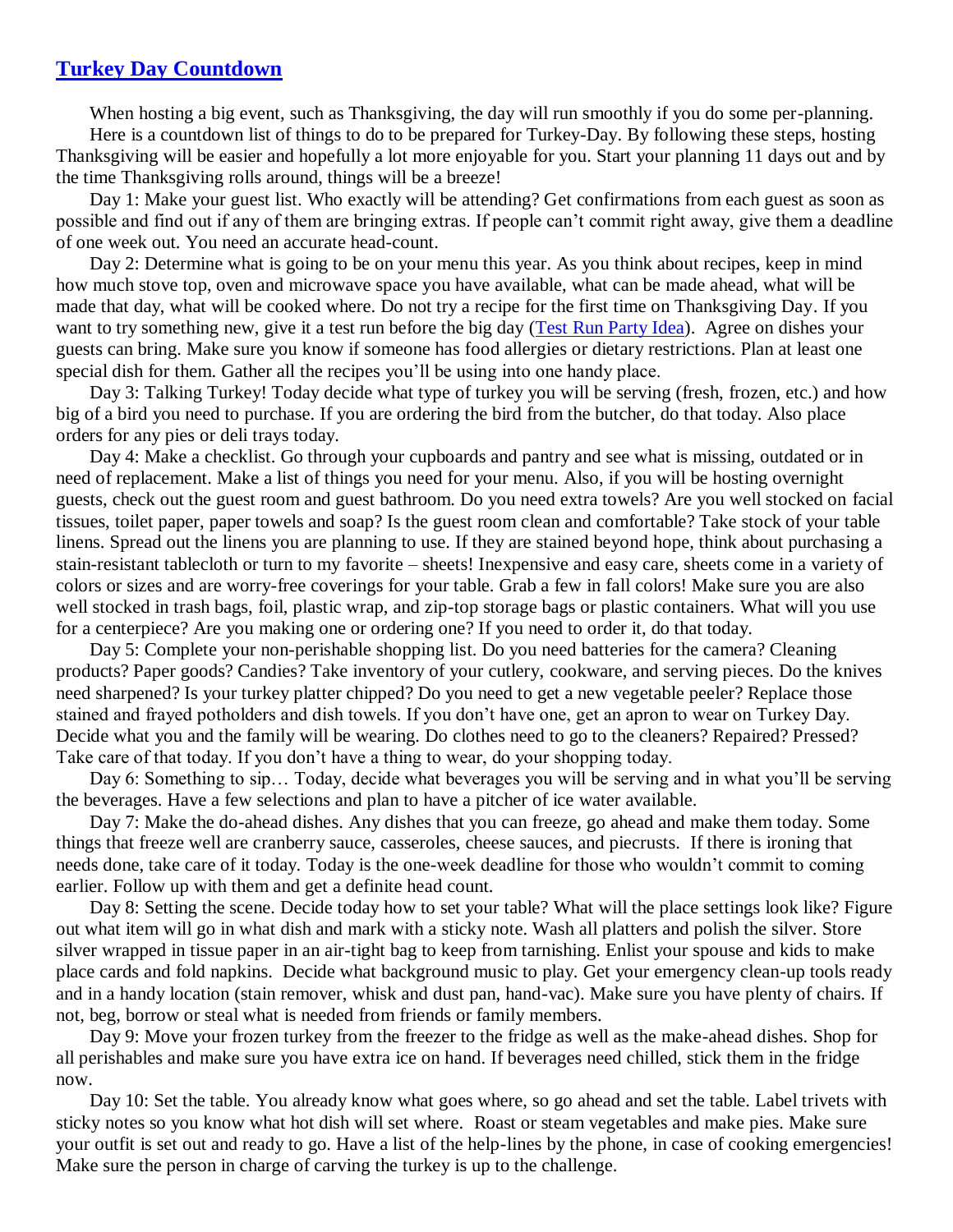Day 11: Happy Thanksgiving! Today you will make the stuffing, cook the potatoes and any other side dishes that need made. Whip the whipping cream for dessert and chill. Cook the turkey, bring the cranberry sauce to room temperature before serving, warm the pies before eating and make hot beverages. Enjoy the warmth of the day, a delicious meal and be thankful!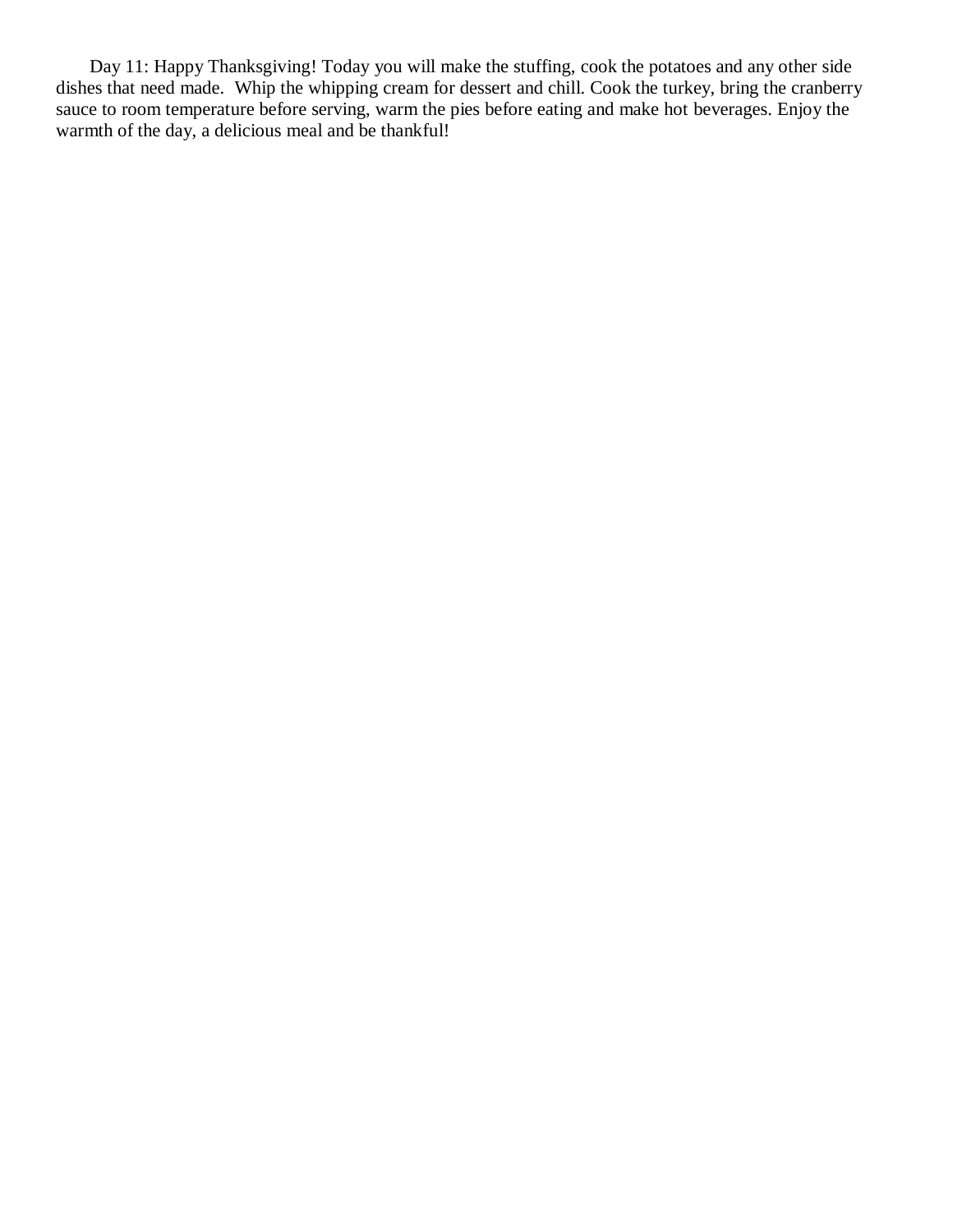# <span id="page-22-0"></span>**[Thanksgiving](#page-4-0) Tablescapes**

If you are hosting Thanksgiving this year and aren't sure how to set your table, here are some ideas!

You can make the gathering as casual or as elegant as you like, there are no set rules you have to follow. The only rule I enforce is that you have a good time!

Before I share a few ideas, I want to throw out the reminder that the more you prepare before Thanksgiving, the less stress you will endure on Turkey Day. It is true. I honest to goodness would not kid you on something this important!.

To begin your tablescape design, think about the number of guests you will have attending and how formal the meal will be. Is it a laid-back crowd that would prefer something simple? Are the guests more of a finedining group who are comfortable with a formal place setting? Think about these things as you decide how ornate, or simple, to decorate your table.

For a casual thanksgiving gathering, you could place a table runner down the center of the table with a few candles, mini pumpkins and nuts as decoration. You could use placemats at each place setting.

Your everyday dishes can be made to look special when you layer them and add some fun accents to the table. Think about placing a large pinecone at each place setting and fastening a piece of thin wire around the top. Bend the wire to hold a small place card. This is a fun way to create a seating arrangement while adding a little pop of fun to each place setting.

For a more formal gathering, use a tablecloth. If you are worried about Uncle Fred spilling on your fine linen, use a washable and easy care table covering.

Haul out your good china or a more formal pattern if you have one. Create a beautiful centerpiece or arrangement. Make sure it is low to the table and not obstructing the view or put it up high enough that guests can see under it. You can do this by using a plant stand or small side table. It adds quite a bit of drama to your table. Make sure you have candles for added warmth. If you have cloth napkins, use them! If you are using fresh flowers, make sure the smell is not overly strong. It will compete with the smells of your food and can even inhibit the taste. It is also a good idea to steer away from strong floral aromas in case some of your guests have allergies or may be sensitive to the odors.

If you want a table that is more formal than casual, but less stuffy than elegant, set your table with a cloth, add in a nice centerpiece, but make the place settings a bit more fun. If you have two or three dish patterns that go together (like a cream set and a brown set) mix and match the pieces. This works especially well if you don't have enough of any one pattern to make it around the table.

However you decide to entertain this Thanksgiving, remember a little preparation goes a long way and that the most important thing is to connect with those who have gathered in your home. And don't forget to be thankful for each face seated around the table!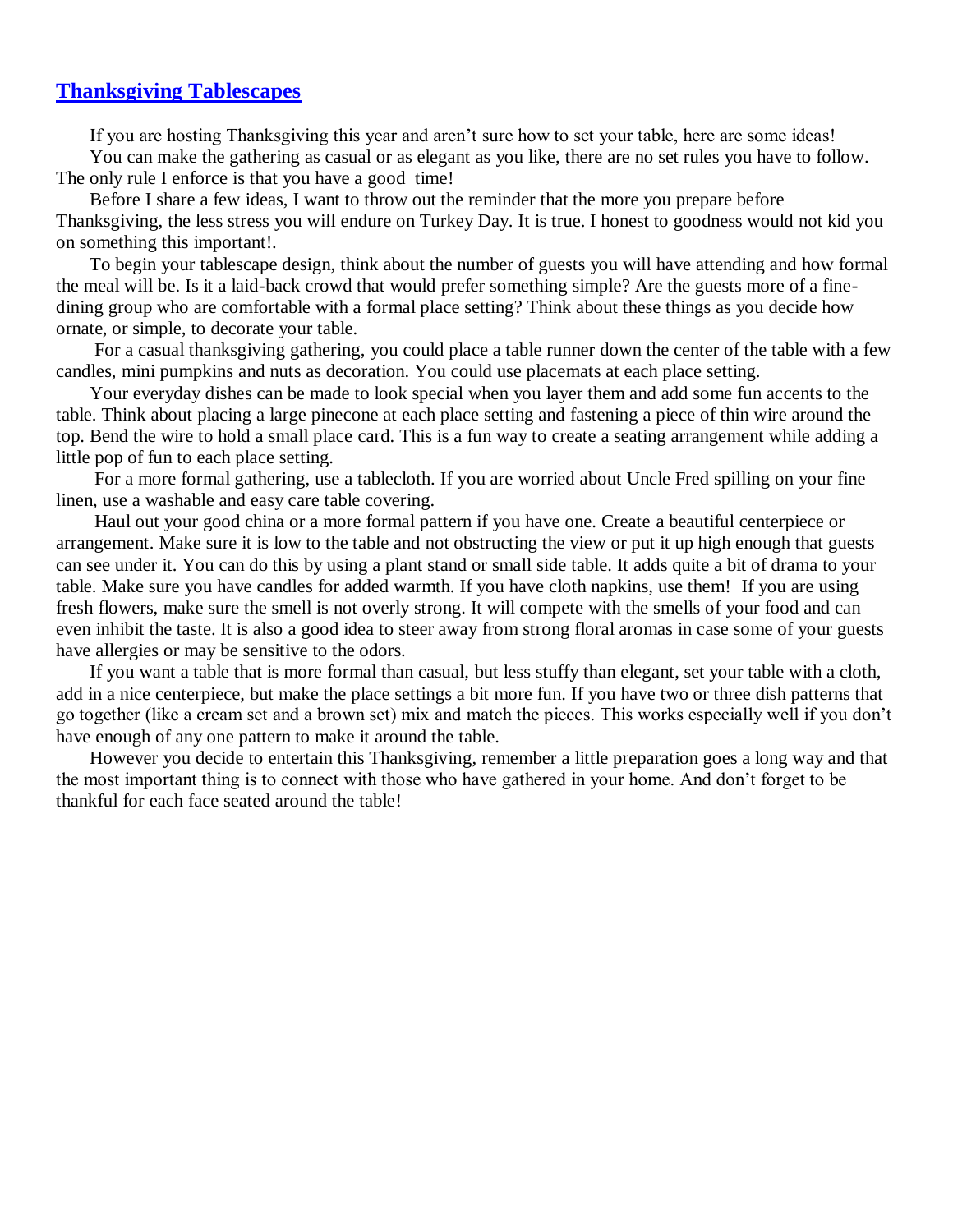# <span id="page-23-0"></span>**[Pumpkin Possibilities](#page-4-0)**

When pumpkin time rolls around each fall, my taste buds shift ever so slightly from their 24/7 obsession with chocolate to throw pumpkin into the mix. Crazy, yes. But absolutely true!

So if you are a pumpkin maniac as well, here are a few ideas to add pumpkins to your menu.

• Make a simple pumpkin soup by adding about four cups of chicken broth to a 28-ounce can of pumpkin. Cook until bubbling and let simmer then stir in about 3 ounces of Feta cheese, season with salt and a pinch of nutmeg.

• Use canned pumpkin as a thickener. Add it to any type of chili or stew that needs a little thickening.

• Substitute canned pumpkin for half the fat in quick breads. This works well with cinnamon, citrus and chocolate. Or make your taste buds extra happy and make a loaf of pumpkin bread.

• Add canned pumpkin to half your cheesecake filling. Swirl it into the filling, but don't mix, before baking to get an awesome design and incredible flavor.

• Mix canned pumpkin into softened ice cream then refreeze for a quick pumpkin dessert. Serve with gingersnaps and a drizzle of caramel sauce.

• Mix a heaping spoonful into grits, top with grated Parmesan cheese and a tiny dollop of butter.

• Mix canned pumpkin with one part apple cider and two parts ginger ale for a fun beverage.

You could also make pumpkin polenta, pumpkin cupcakes, pumpkin muffins, roasted pumpkin wedges, pumpkin roll or pumpkin seeds.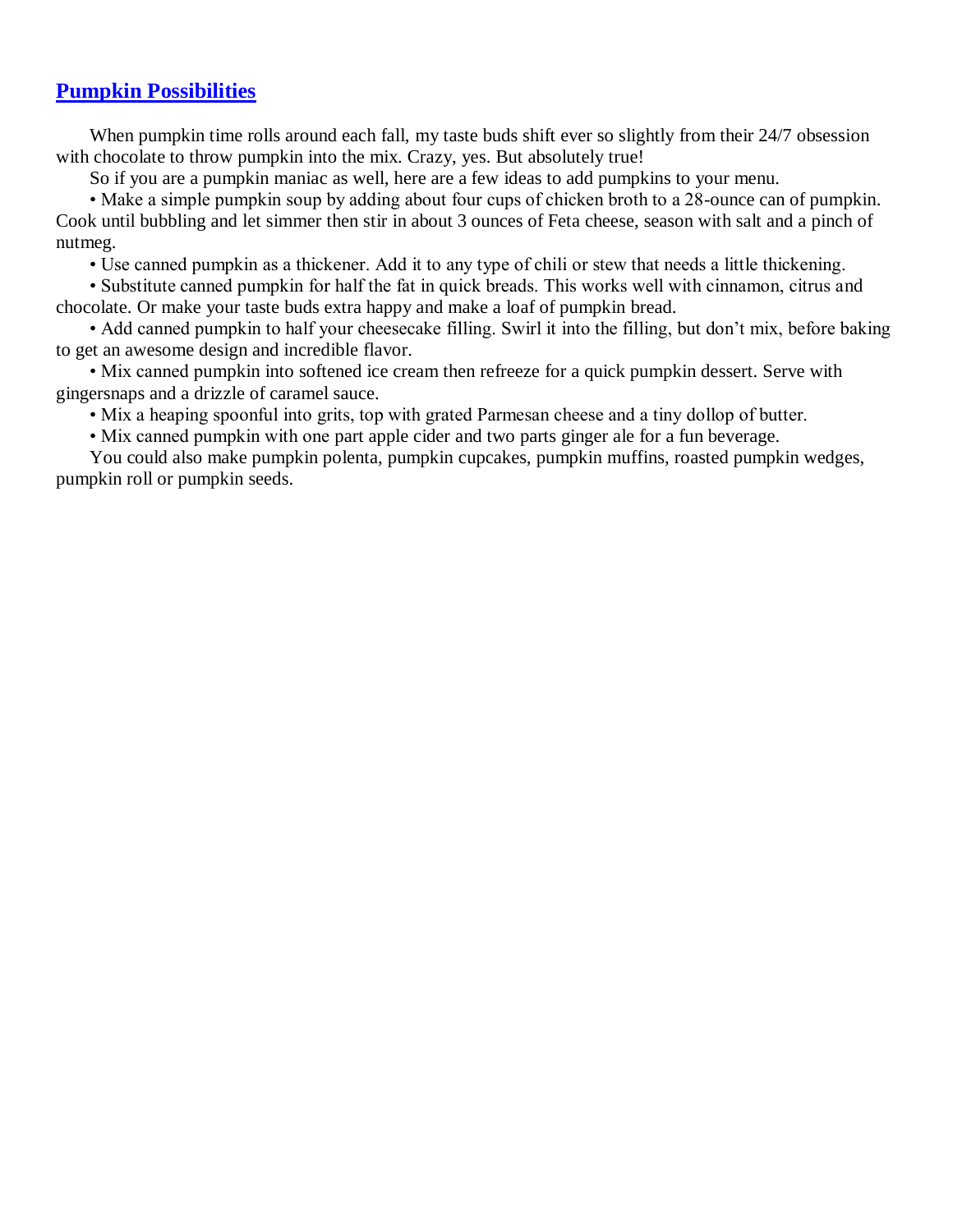# <span id="page-24-0"></span>**[Recipes](#page-4-0)**

On the following pages are some of my favorite recipes for fall! Enjoy!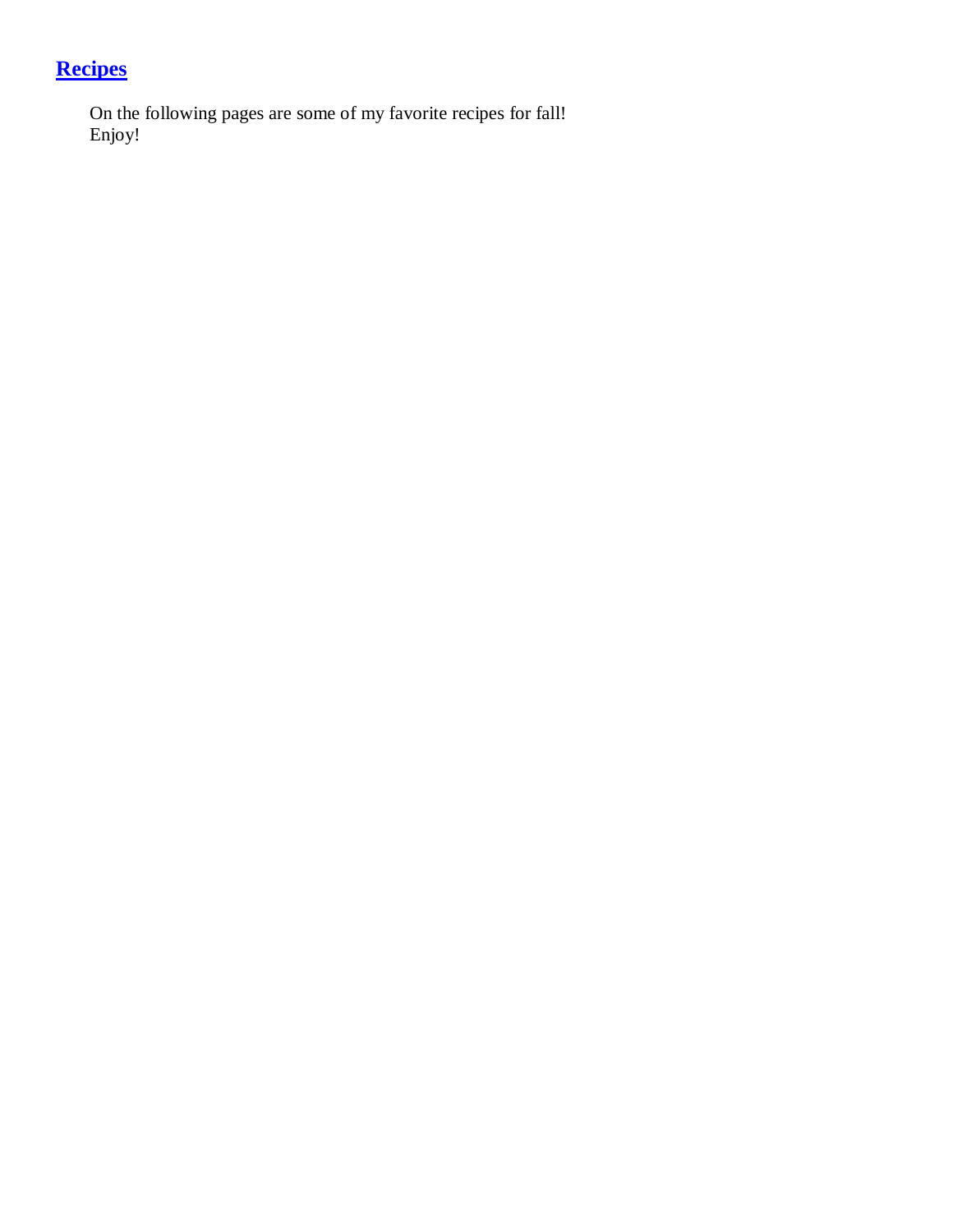# <span id="page-25-0"></span>**[Granola Bars](#page-4-0)**

My friend Laurie, who is a gifted baker, cook and all around fantastic person, graciously shared her recipe for Homemade Granola Bars with me. Her family loves these granola bars and they are less expensive than buying them from a store. She said the best part is that it takes just a few minutes to mix everything together.

## **[Laurie's Homemade Granola Bars](http://savvyentertaining.com/2009/10/23/homemade-granola-bars/)**

Bring to a boil: 1 cup brown sugar 1 cup corn syrup

Then quickly add: 1 cup peanut butter 1 tbsp. vanilla 1 tsp. salt

Mix well then add: 4 cups old fashioned oats 5 cups Rice Krispies cereal 1 cup coconut

Stir well to coat all. Put half the mixture in a foil lined and ungreased  $9\times13$  pan. Sprinkle generously with whatever (mini M&M's or chocolate chips, crushed up cookies or candy bars, raisins, marshmallows, dried fruit, a combination- use your imagination here!) Then put the remaining half on and press down using a piece of parchment paper. The mixture won't stick to this or your hands. After they have completely cooled cut into bars of whatever size you like.

Laurie also individually wraps the bars so they stay fresh and are ready to grab and go.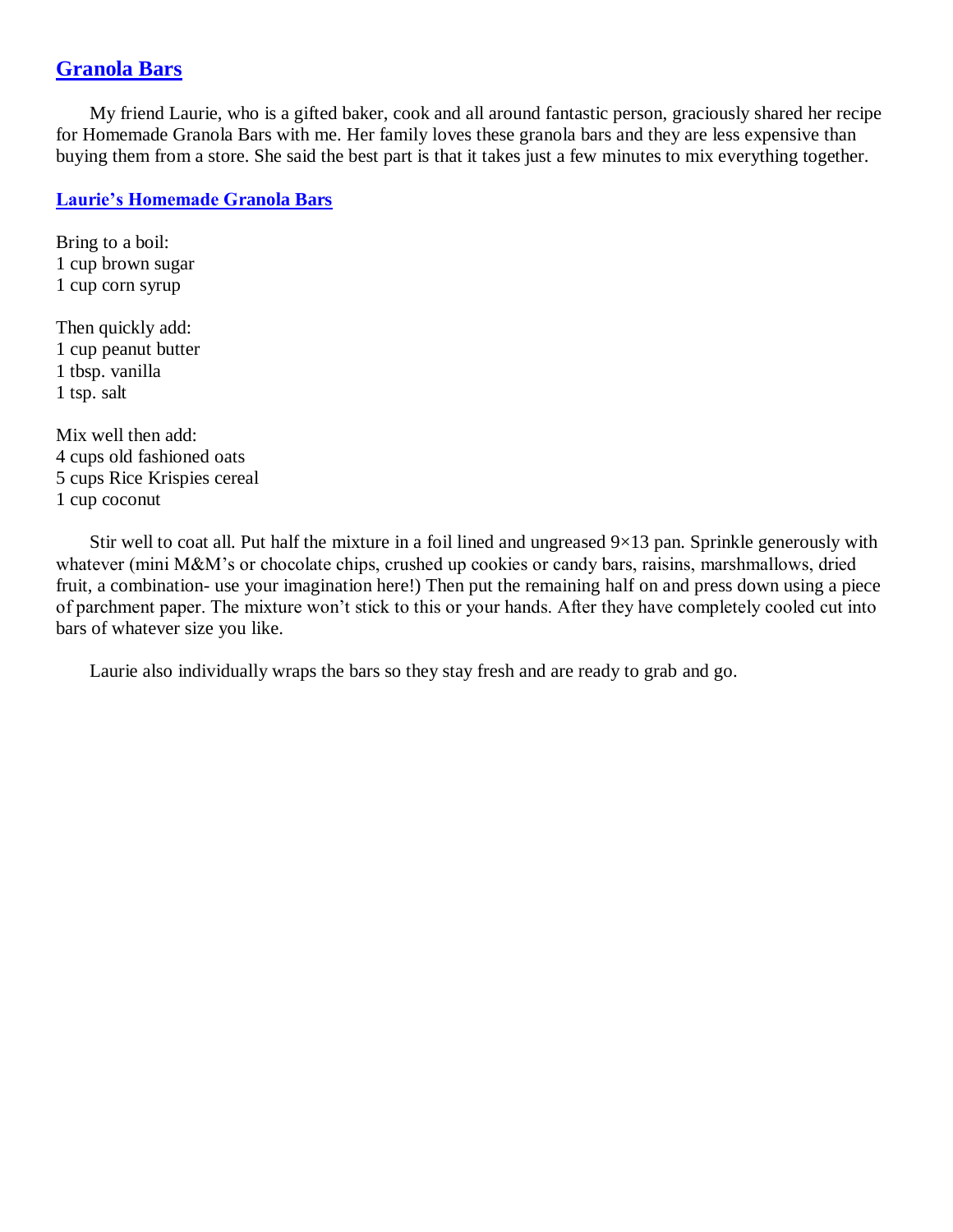# <span id="page-26-0"></span>**[Fabulous Fall Munch](#page-4-0)**

Sure to please kids of all ages, this is a fun fall treat that is easy to make to take on the go!

# **Fabulous Fall Munch**

- 1 pound spiced gum drops 1 pound candy corn 1 pound pretzel sticks 3 cups goldfish crackers 1 16-ounce can salted peanuts
- Mix together and serve in waffle cones.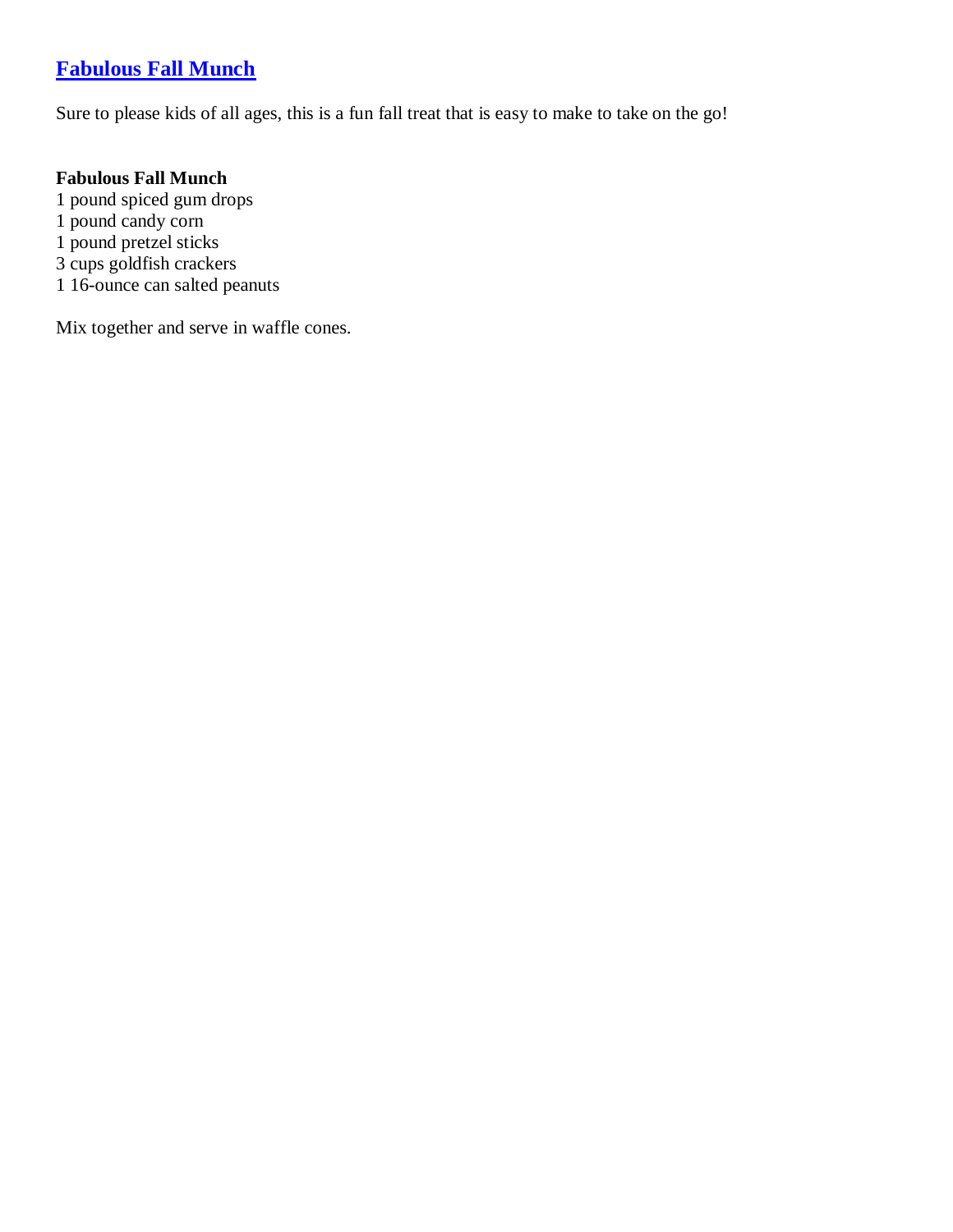# <span id="page-27-0"></span>**[Toasted Pumpkin Seeds](#page-4-0)**

Pumpkin Salt Olive Oil

Preheat oven to 400°F. Cut open a pumpkin and use a sturdy ice cream scoop to dig out the insides. Separate the seeds from the strings and rinse.

In a small saucepan, add the seeds to water (about 2 cups of water to every half cup of seeds.) Add a half tablespoon of salt for every cup of water. Bring to a boil. Let simmer for 10 minutes. Remove from heat and drain.

Drizzle a tablespoon of olive oil over the bottom of a roasting pan. Spread the seeds out over the roasting pan, all in one layer. Sprinkle with a bit of salt, and seasoning, if you so desire.

Bake on the top rack until the seeds begin to brown, 10-20 minutes. When browned to your satisfaction, remove from the oven and let the pan cool on a rack. Let the seeds cool all the way before eating.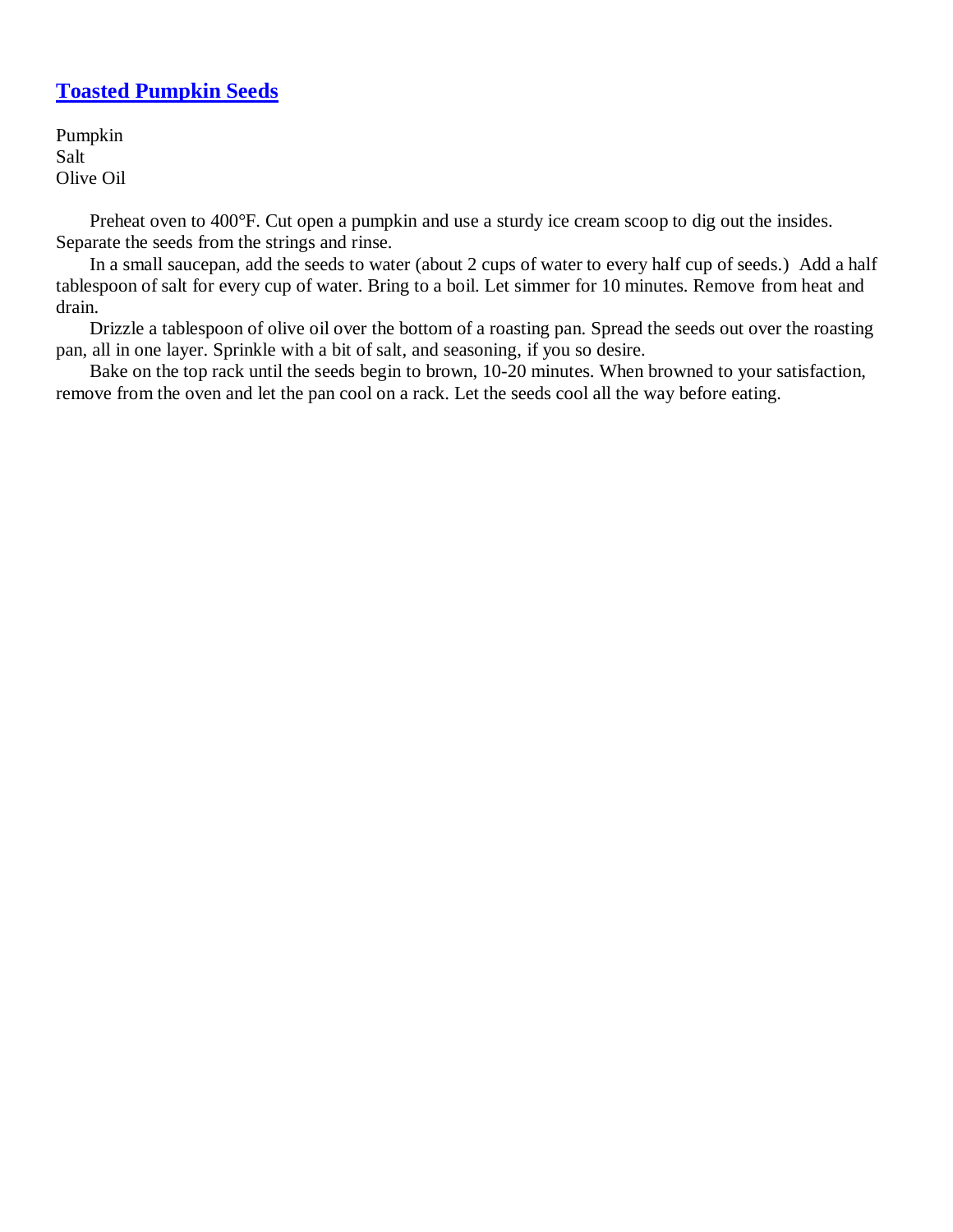# <span id="page-28-0"></span>**[Easy Herb Bread](#page-4-0)**

This is so simple, you could have your 5-year-old make it for you. It's the next best thing to sliced bread.



# E**[asy Herb Bread](http://savvyentertaining.com/2010/10/22/easy-herb-bread/)**

Sliced Bread (your choice – I used white and, yes, I do realize the nutritional value, thank you very much)

Herb Seasoning or Powdered Dip Mix

Butter (melted)

Butter slices of bread, sprinkle liberally with seasoning. Use a fun cookie cutter shape and cut out pieces of bread then place on a baking sheet (I used varying sizes of leaf cookie cutters).

Bake in a pre-heated 350 degree oven until edges are crispy and tops are starting to brown.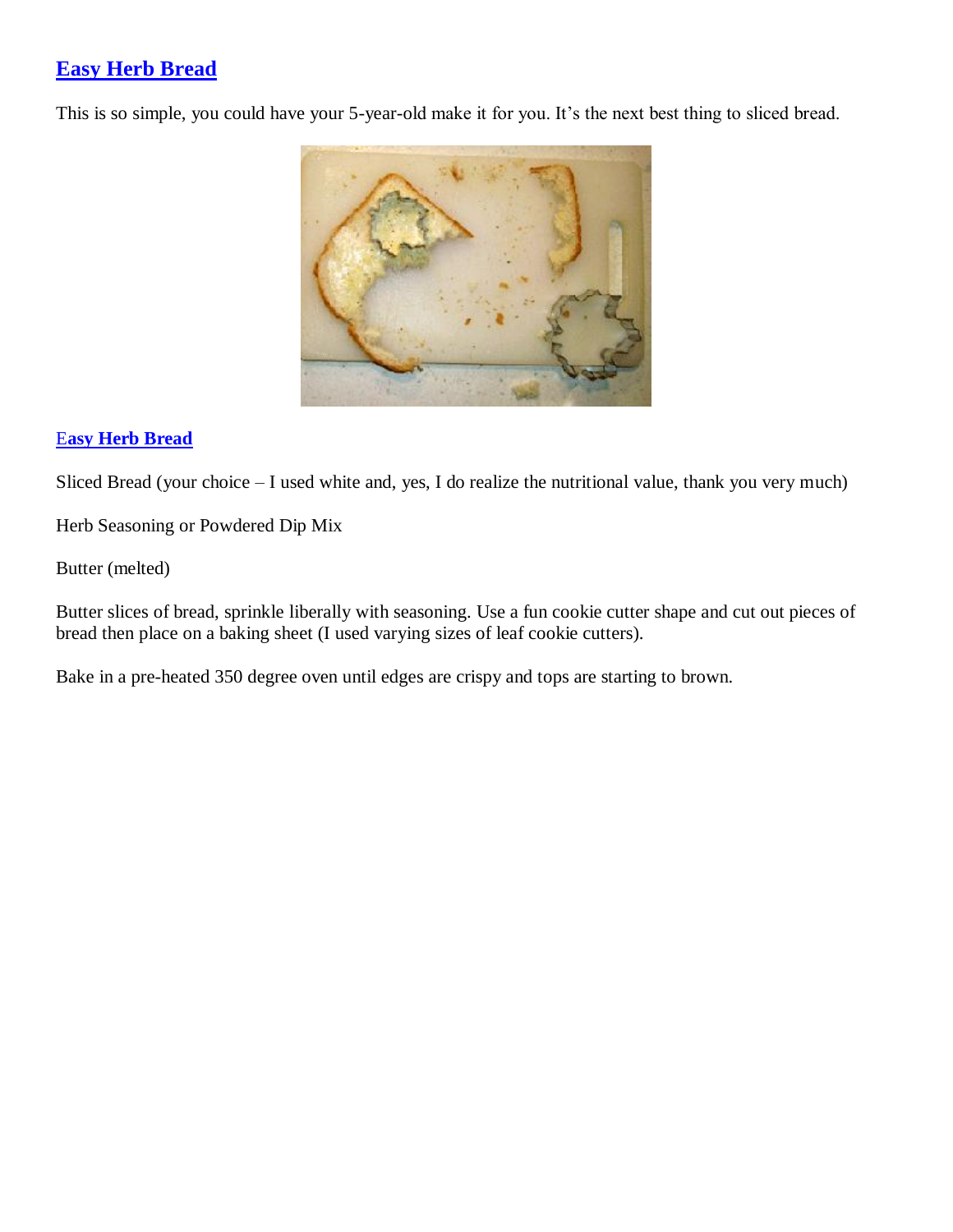# <span id="page-29-0"></span>**[Pumpkin](#page-4-0) Bread**

What can I say? Once fall arrives, my head is filled with thoughts of pumpkin delights. This easy pumpkin bread comes together quickly and has a nice mellow texture and flavor. You can add all sorts of wonderful goodies to it like chocolate chips, nuts, raisins, cranberries, whatever tickles your fancy. Or enjoy it plain!



## [Pumpkin Bread](http://savvyentertaining.com/2010/11/18/pumpkin-bread/)

1 cup granulated sugar 1/2 cup brown sugar 1 tsp. cinnamon 1/2 tsp. pumpkin pie spice 2 eggs 1/2 cup butter, softened 1/3 cup milk 1 cup canned pumpkin pie filling 1 1/2 cups flour 1/2 tsp. salt 1/2 tsp. baking soda 1 tsp. baking powder

Preheat oven to 350 degrees.

Combine flour, salt, baking soda and baking powder. Set aside.

Mix together sugars, cinnamon and spice. Add in eggs, milk, butter and pumpkin. Mix well. Add in flour mixture. If you want to go crazy and add nuts or chocolate chips, now would be the time to do that (as opposed to after you have the batter in the pan and end up poking things through the batter with your spoon – not that I have ever done that).

Bake for about an hour or until a knife inserted in the center comes out clean. Remove from oven. Cool and devour.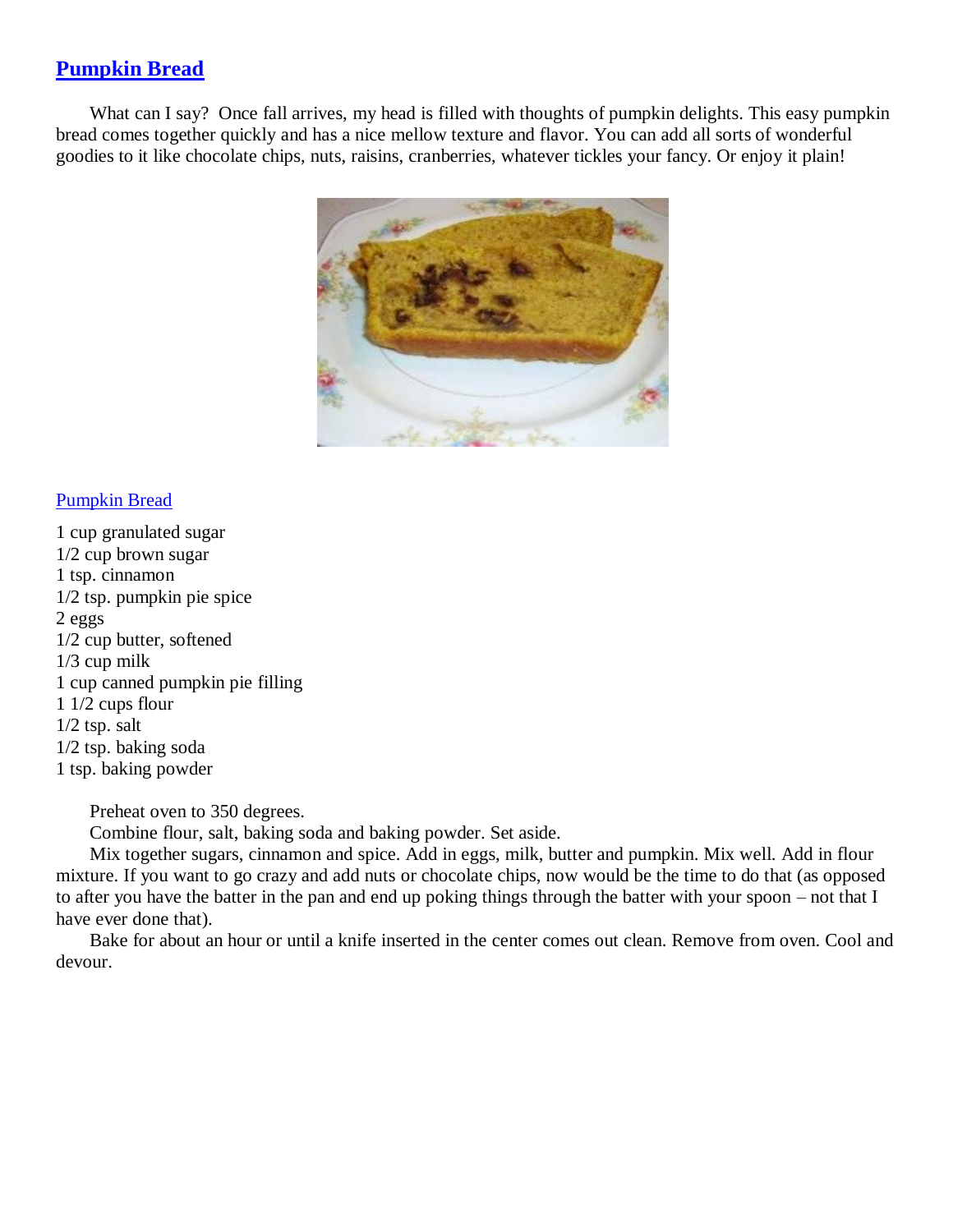# <span id="page-30-0"></span>**[Breakfast Burrito](#page-4-0)**

Captain Cavedweller likes to make breakfast burritos.

They are not for the faint of heart. Or those on a diet. Or vegetarians. Captain Cavedweller is definitely a meat eater.

Start to finish, it takes less than five minutes and they are quite tasty (but don't tell him I said that!).

## **[Breakfast Burrito](http://savvyentertaining.com/2012/08/17/breakfast-burrito/)**

2 pre-cooked sausages 3 eggs 1 tbsp milk 1/4 cup shredded cheese (CC used colby-jack) 1 tbsp. olives salt, pepper to taste seasoning to taste

Thinly slice sausage and warm in a skillet on medium heat. Whisk eggs with milk and seasoning then pour over sausage. Scramble until eggs are set. Scoop into a flour tortilla and top with olives and cheese. This will make three burritos (or two really big ones).

You can also add in sour cream, ranch dressing or salsa if you like. (CC doesn't like, so his is the plain-Jane model).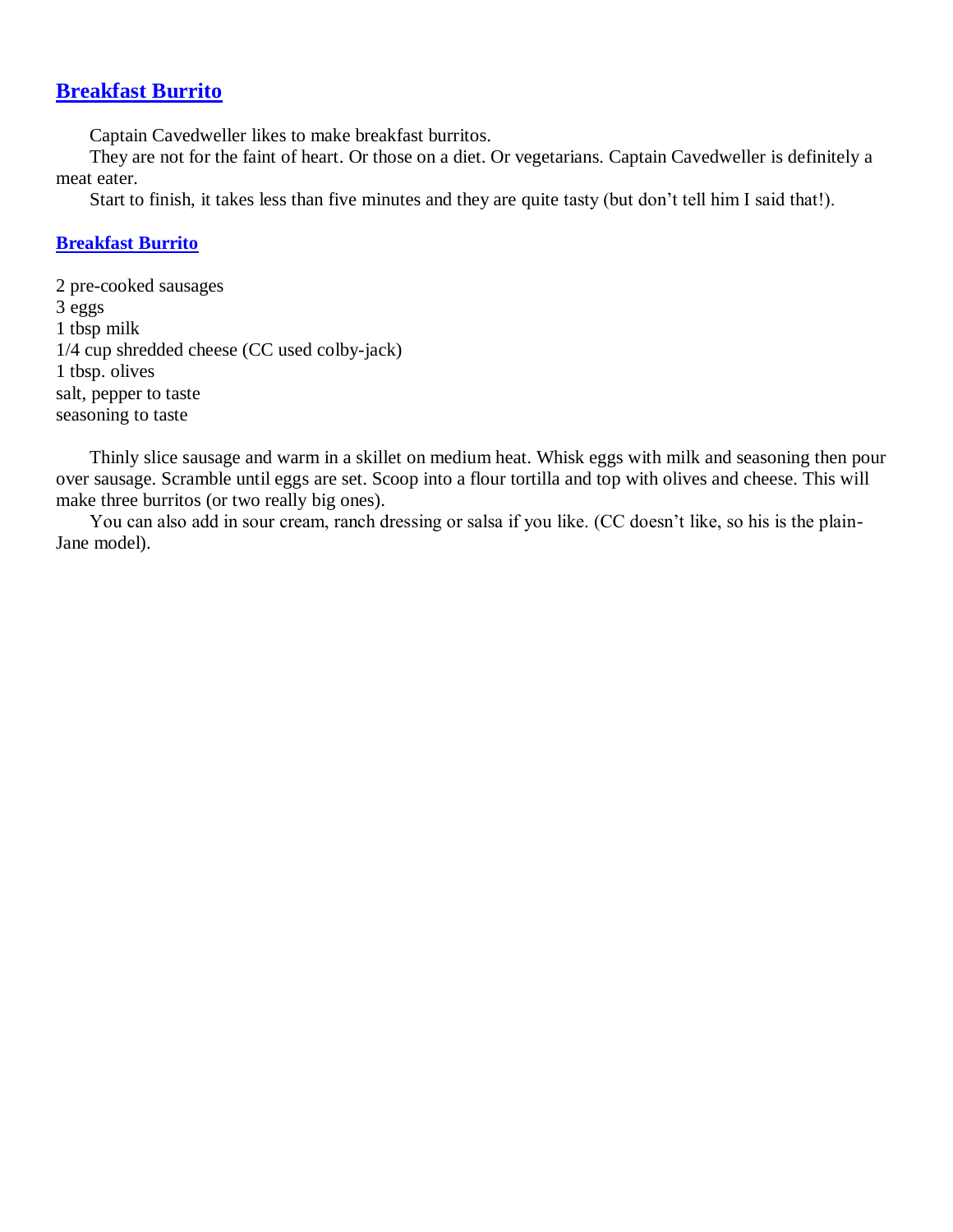# <span id="page-31-0"></span>**[Fried Apples](#page-4-0)**

Fried apples have been a menu staple my entire life. I remember watching my grandma make them, as well as my mom.

Serve along side pork or chicken dishes or anytime you want something delicious to add to the table. You can spoon them over vanilla ice cream, serve with spice cake or just enjoy the spicy, caramel goodness all by itself.

### **[Fried Apples](http://savvyentertaining.com/2012/02/03/fried-apples/)**

1 apple 1 tbsp. butter 1 tsp. cinnamon 1/3 cup brown sugar

Wash apple then core and slice. I like medium-thick slices (about 1/3 inch). Melt butter in a non-stick skillet over medium heat. When melted, add apples, cinnamon and sugar. Stir until apples are coated. Cover and simmer until apples are tender (about 15 minutes) and the sauce is thick and makes you want to eat it with a spoon.

Serves two (if you feel like sharing).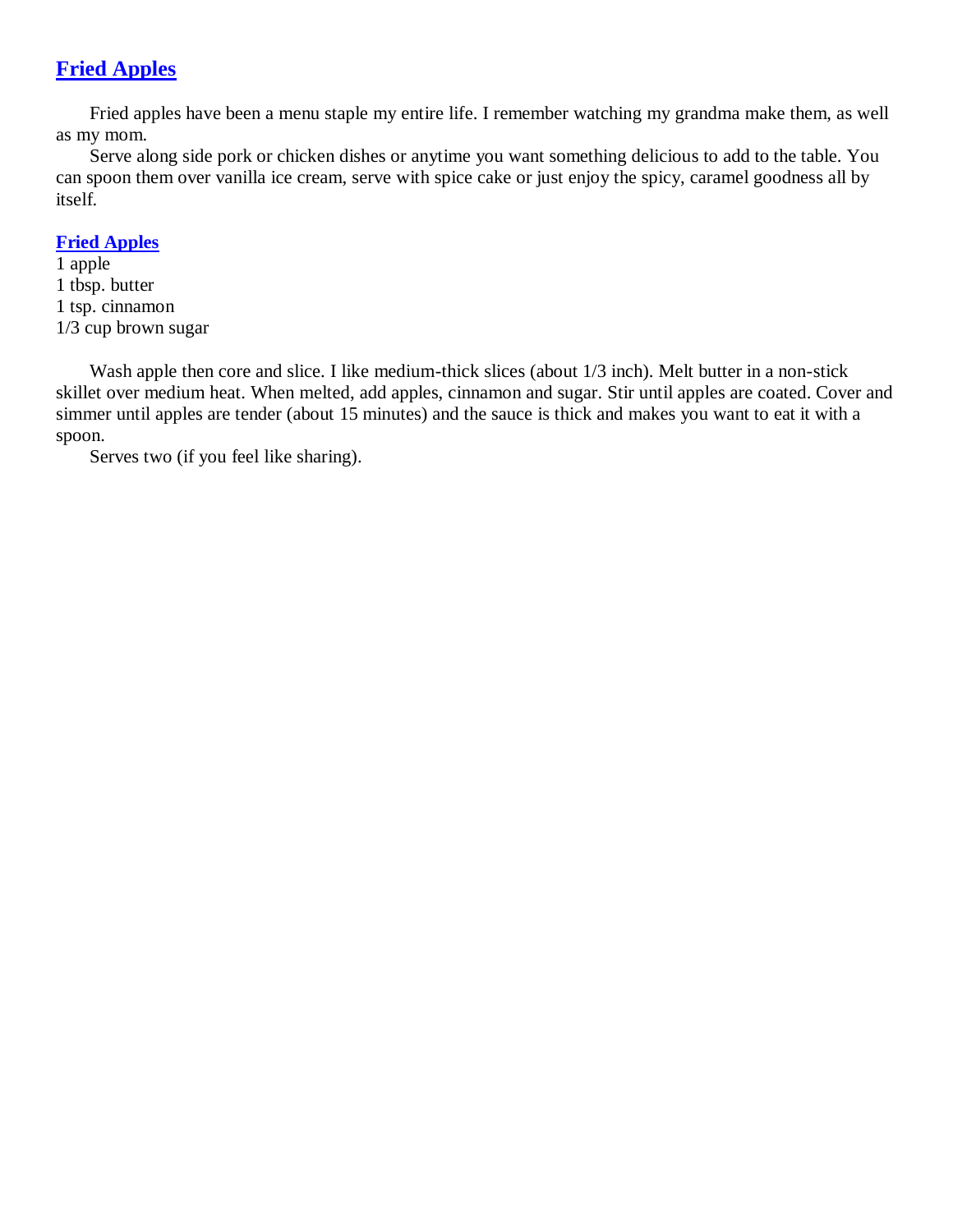# <span id="page-32-0"></span>**[Quick and Easy Potatoes](#page-4-0)**

If you are looking for an easy side dish that is filling and really yummy, give these potatoes a whirl.

### **[Quick and Easy Potatoes](http://savvyentertaining.com/2010/03/12/quick-and-easy-potatoes/)**

6 medium red potatoes 1 tsp. extra virgin olive oil 1 tsp. all-seasoning spice (Mrs. Dash) 1/2 tsp. parsley flakes 1/2 tsp. onion flakes salt and pepper to taste

Clean the potatoes, leaving the skin on. Cut into bite-sized chunks. Spray a shallow baking dish with nonstick cooking spray. Put the oil in the bottom of the dish, add potatoes, toss to coat. Sprinkled in season, onion and parsley flakes, tossing to make sure potatoes are well coated. Bake at 350 degrees for 20-30 minutes covered, or until fork tender. If you like the potatoes crispy, toss them in oil and season then spread on a greased baking sheet, uncovered.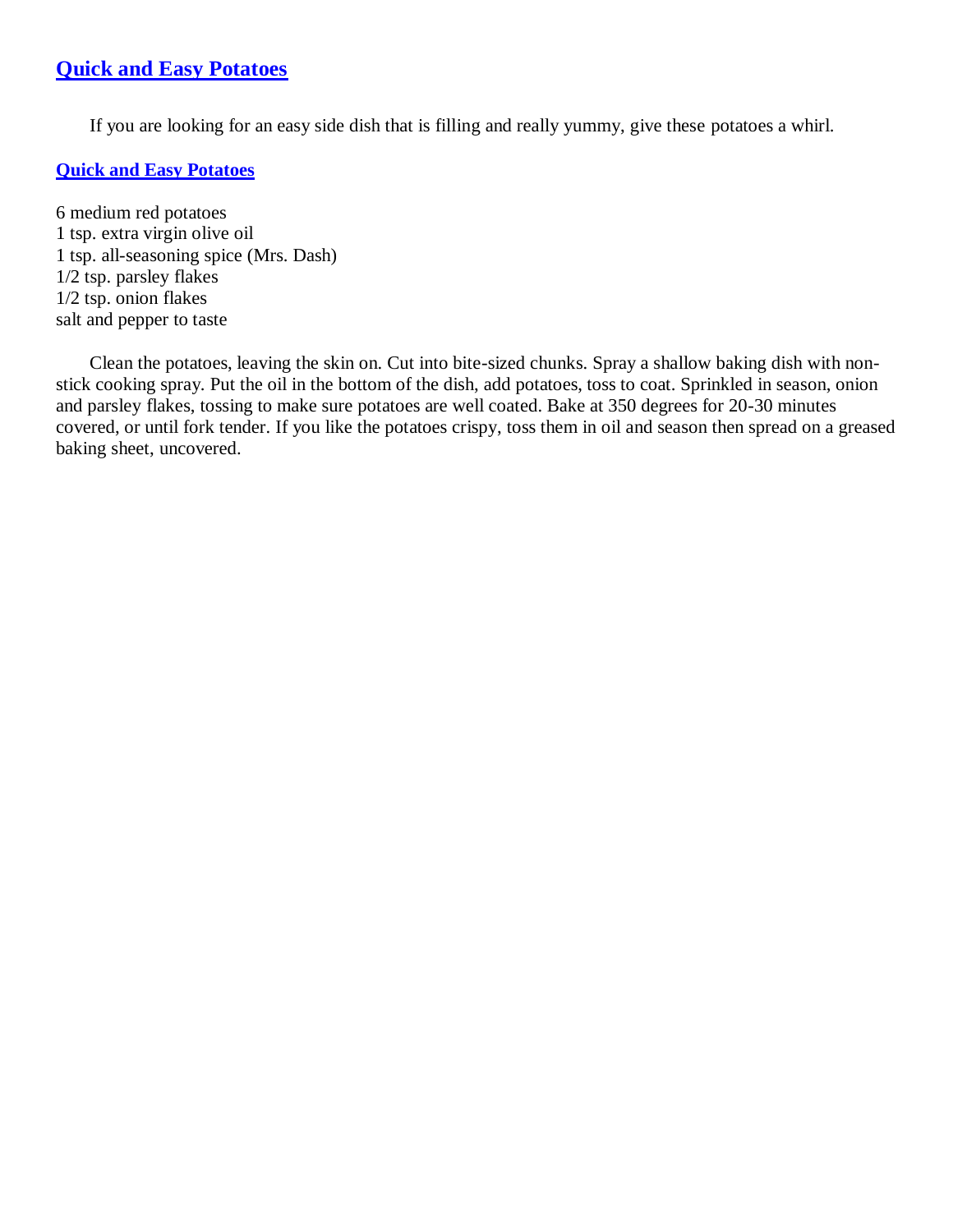# <span id="page-33-0"></span>**[Beef Bundles](#page-4-0)**

I had a gathering of people at our house and wanted to make something filling that would also fall into a finger food category. With a roast on hand, I decided to just make up a recipe. It was a good decision, based on the fact there weren't many of these left after the party. You could use this as an appetizer or as a main course, depending on how big you make the bundles.



## **[Beef Bundles](http://savvyentertaining.com/2012/01/06/beef-bundles/)**

1 3-4 pound roast 1 can chicken broth 1 tsp. salt 1 tsp. seasoning 1 can cream of mushroom soup 1/2 cup shredded colby-jack cheese 2 tubes of crescent rolls

Put roast in a slow cooker with salt, seasoning and chicken broth for six to eight hours on low, depending on the size of your roast. I like to stab mine with the thermometer at about five hours to see if we are close to done. If not, I turn the temperature up a bit and let it finish cooking.

Once the meat is cooked, remove from the slow cooker and shred using two forks. (You can do this right before making the bundles of the day before.) Let the meat cool slightly, then mix in one can of cream of mushroom soup and the shredded cheese.

Preheat oven to 350 degrees.

Unroll crescents and separate into individual triangles. Place a heaping spoon of filling into each triangle then fold dough around filling, making a bundle. Pinch to seal edges.

Place on a baking sheet and bake until dough is a golden brown.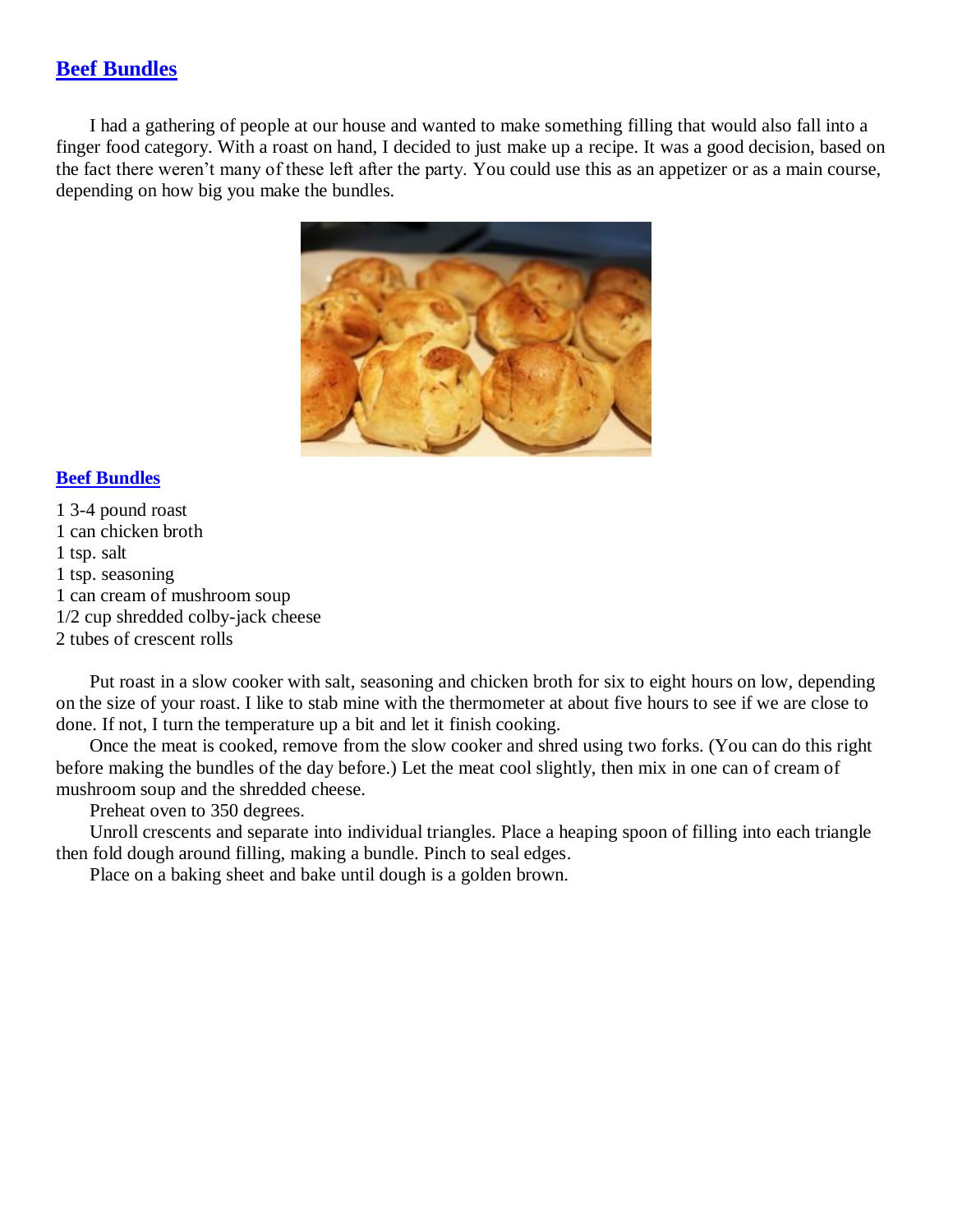# <span id="page-34-0"></span>**[Chicken Dumpling Soup](#page-4-0)**

When the weather turns cold and staying at home cozied up by the fire seems like the best thing to do, I like to make a pot of homemade soup. One of our favorites is Chicken Dumpling Soup. It is comfort in a savory, steamy bowl of creamy goodness!

This soup can come together in less than an hour and is one I make from leftover baked chicken with potatoes. Once I take the cooked chicken out of the pan, I pour all the juice into a bowl. The next day when I'm ready to make soup, all the fat can be easily skimmed off the top and the juice has all the great bits of meat and spices that make this soup extra tasty.

Your chicken for the soup is pre-cooked as well as the potatoes, which is why the soup can come together so quickly.

## **[Chicken Dumpling Soup](http://savvyentertaining.com/2009/11/06/chicken-dumpling-soup/)**

chicken broth (approx. 2 cups or 2 cans) 1 cup cooked potatoes, cut into chunks 1 cup celery, sliced 1 bag of frozen mixed veggies 3 cups cooked chicken, cut into bite-sized pieces 6 cups water 1 tsp. parsley 1tsp onion flakes 1 can of refrigerator biscuits (*do not* use the flaky variety!) 2 small cans of cream of chicken soup salt and pepper to taste

In a stockpot, mix the chicken broth with the water, add in celery, potatoes, frozen veggies, chicken, parsley, onion flakes and salt and pepper. Bring to a boil on medium heat. Add in the refrigerator biscuits by pinching off a bite-sized piece at a time and dropping into the pot. Cover and let boil without peeking into the pot for about 15 minutes or until the biscuit dough is nearly cooked. Add in the cream of chicken soup and stir well to completely mix. Let simmer for a couple minutes, just to get the cream of chicken soup hot and serve!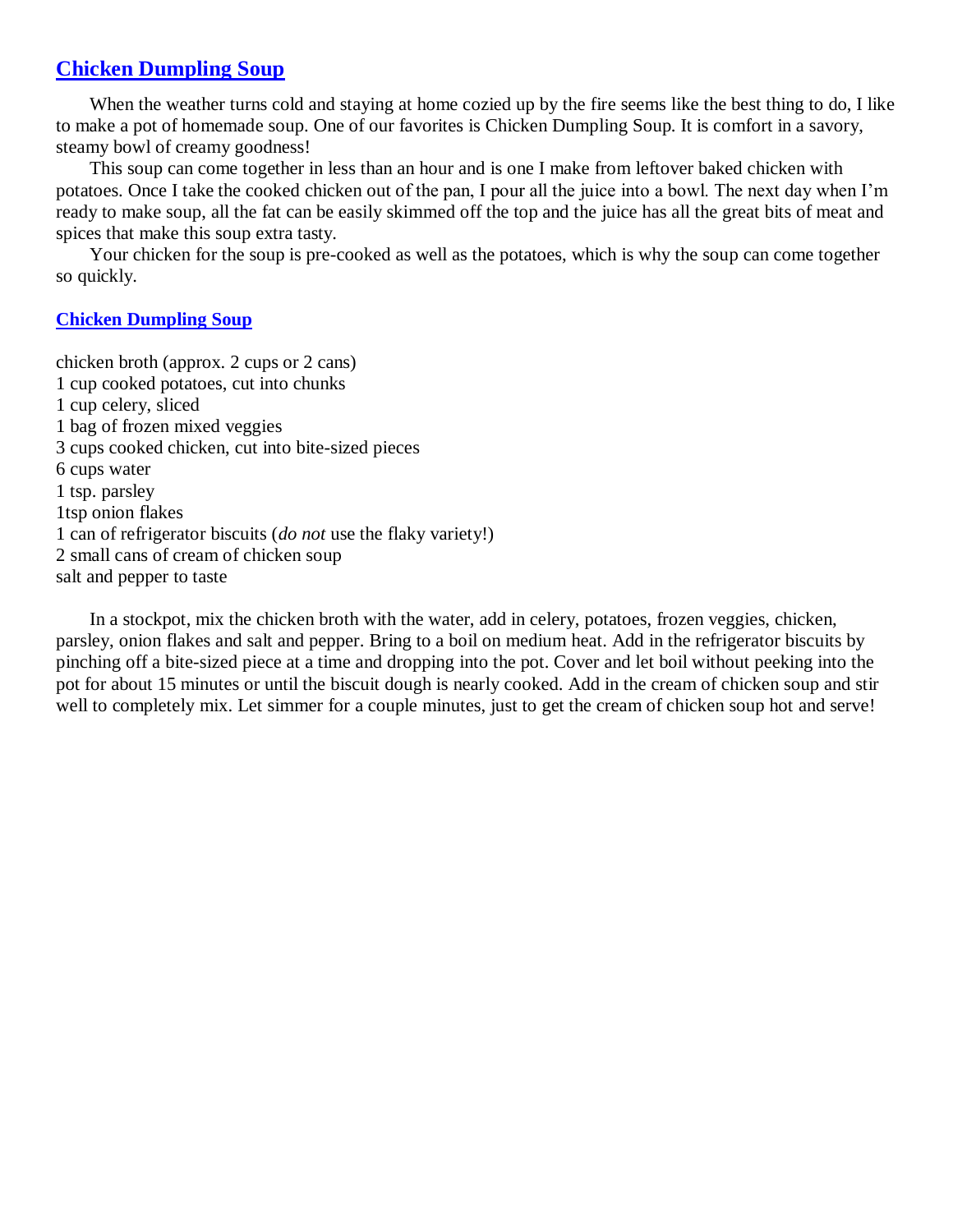# <span id="page-35-0"></span>**[Cashew Chicken Casserole](#page-4-0)**

I came across this recipe a few years ago and it has quickly become a favorite comfort food dish that is tasty enough to serve to family and friends alike. The combination of creamy, smooth and crunchy is dynamite!

The thing I like best about this particular recipe is that you can make it the night before!

## **[Cashew Chicken Casserole](http://savvyentertaining.com/2010/01/22/cashew-chicken-casserole/)**

2 cups uncooked elbow macaroni 3 cups cubed cooked chicken 1/2 cup shredded cheddar or colby-jack cheese 1 tsp. onion flakes 1/2 cup chopped celery 1 can sliced water chestnuts, drained 1 small can cream of mushroom soup 1 small can cream of chicken soup 1 3/4 cups milk 1 can chicken broth 1/4 cup butter, melted 2/3 cup crushed saltine crackers (about 20) 3/4 cup cashew halves

In a greased 13x9x2 inch baking pan, layer the first six ingredients, in the order listed. In a bowl, combine the soups, milk and broth. Pour over layers in pan. Cover and refrigerate overnight. When ready to bake, toss butter and cracker crumbs together and sprinkle over casserole. Top with cashews and bake uncovered at 350 degrees for 35-40 minutes until macaroni is tender.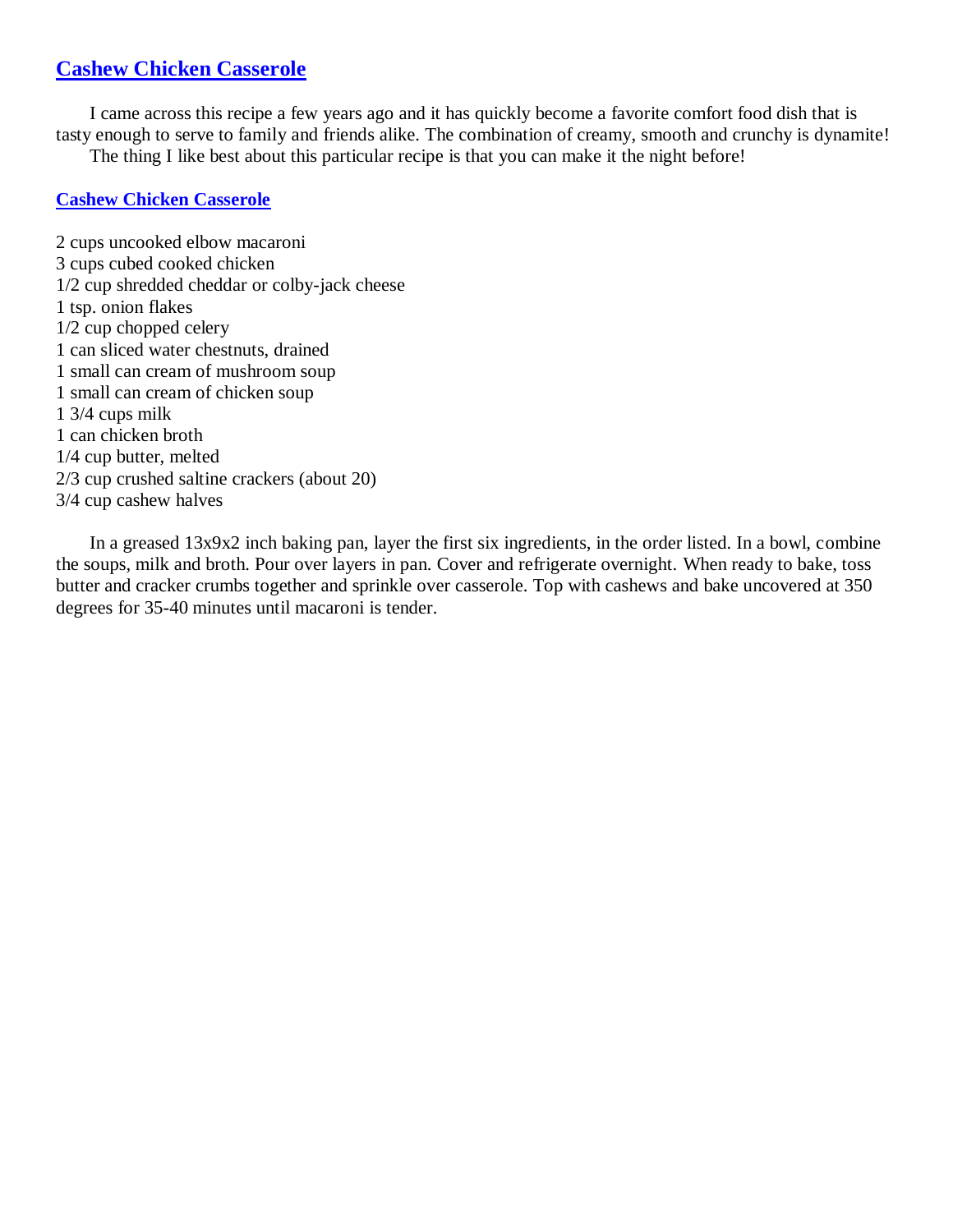# <span id="page-36-0"></span>**[Pasta Ribbon Salad](#page-4-0)**

If you are looking for a colorful side dish to serve this holiday season, try this easy Pasta Ribbon Salad.



## **[Pasta Ribbon Salad](http://savvyentertaining.com/2011/12/20/pasta-ribbon-salad/)**

1 package ribbon pasta 1 can sliced olives 1/4 cup sliced Mazanilla Olives 1/4 cup sliced Kalamata olives 1 cup feta cheese, crumbled 1/2 cup Italian salad dressing

Cook pasta according to package directions. Drain and cool completely. Add in olives and cheese. Toss with dressing. Chill and serve!

For some extra eye-catching pop, garnish with some finely grated parmesan cheese and a few sprigs of dill or parsley.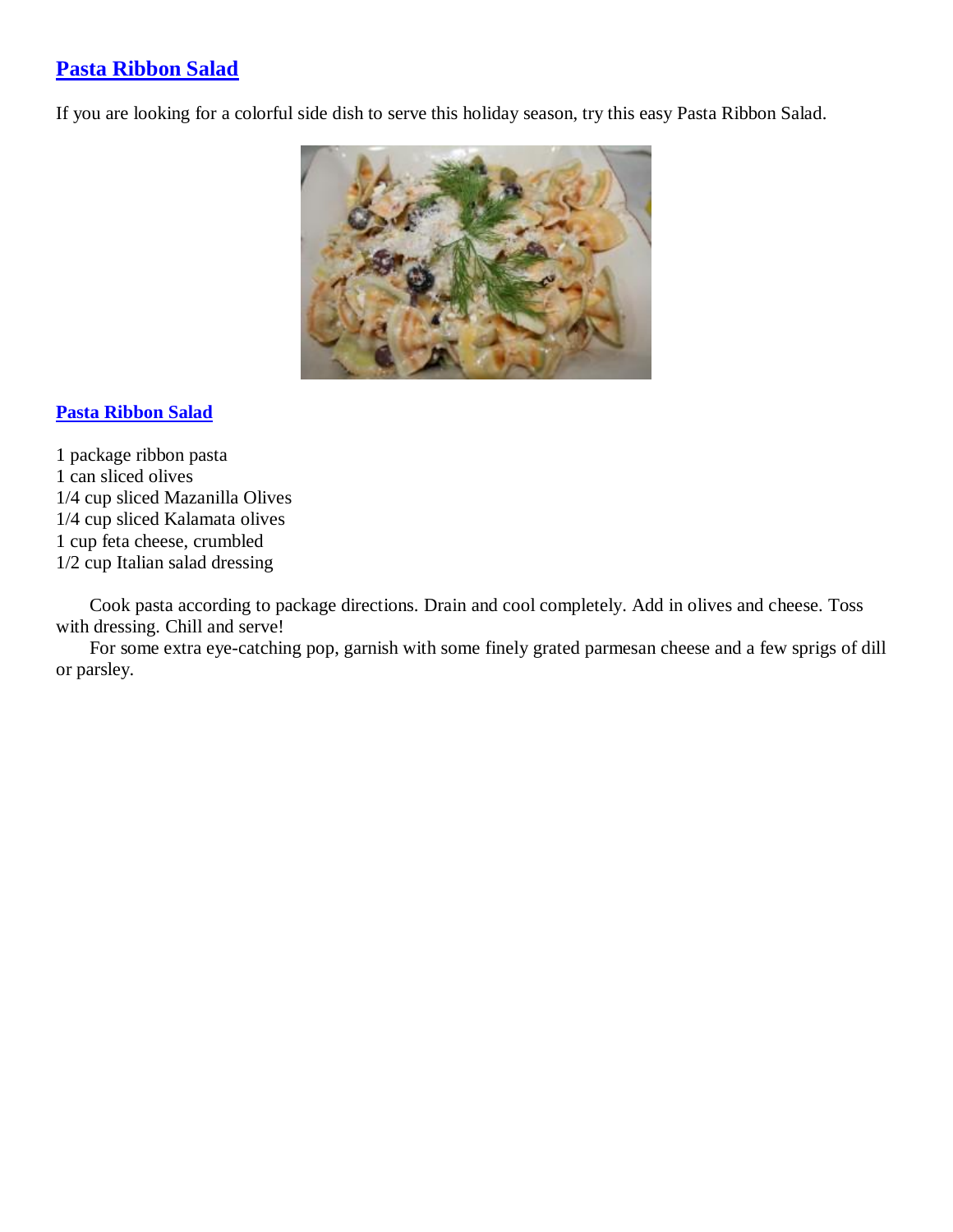# <span id="page-37-0"></span>**[Quiche](#page-4-0)**

When I was in college living in a co-ed dorm getting an education in things that had nothing to do with either my major or minor, a bunch of us girls got together and decided to have a nice party before we all left for the holidays. We all were supposed to contribute one thing to the meal and it needed to be "girlie" food.

I called Mom in a panic with no idea what I could make. She saved the day when she sent me this easy quiche recipe. It was a hit at the party, and every time I've made it over the years.

Wonderful for breakfast, brunch, luncheons or dinners, it is so good!

## **[Quiche](http://savvyentertaining.com/2009/09/18/easy-quiche/)**

3 eggs 1 1/2 cups cream 1/4 tsp. salt 1 cup shredded cheddar or colby-jack 1/2 cup crumbled cooked bacon or diced ham 1/2 tsp. onion flakes Prepared pie crust in 9 inch pie pan.

Beat the eggs, stir in cream and salt. Sprinkle cheese and bacon over pie crust. Pour egg mixture over the top and bake at 350 degrees for 40-45 minutes or until knife inserted comes out clean. Let rest a few minutes before cutting and serving.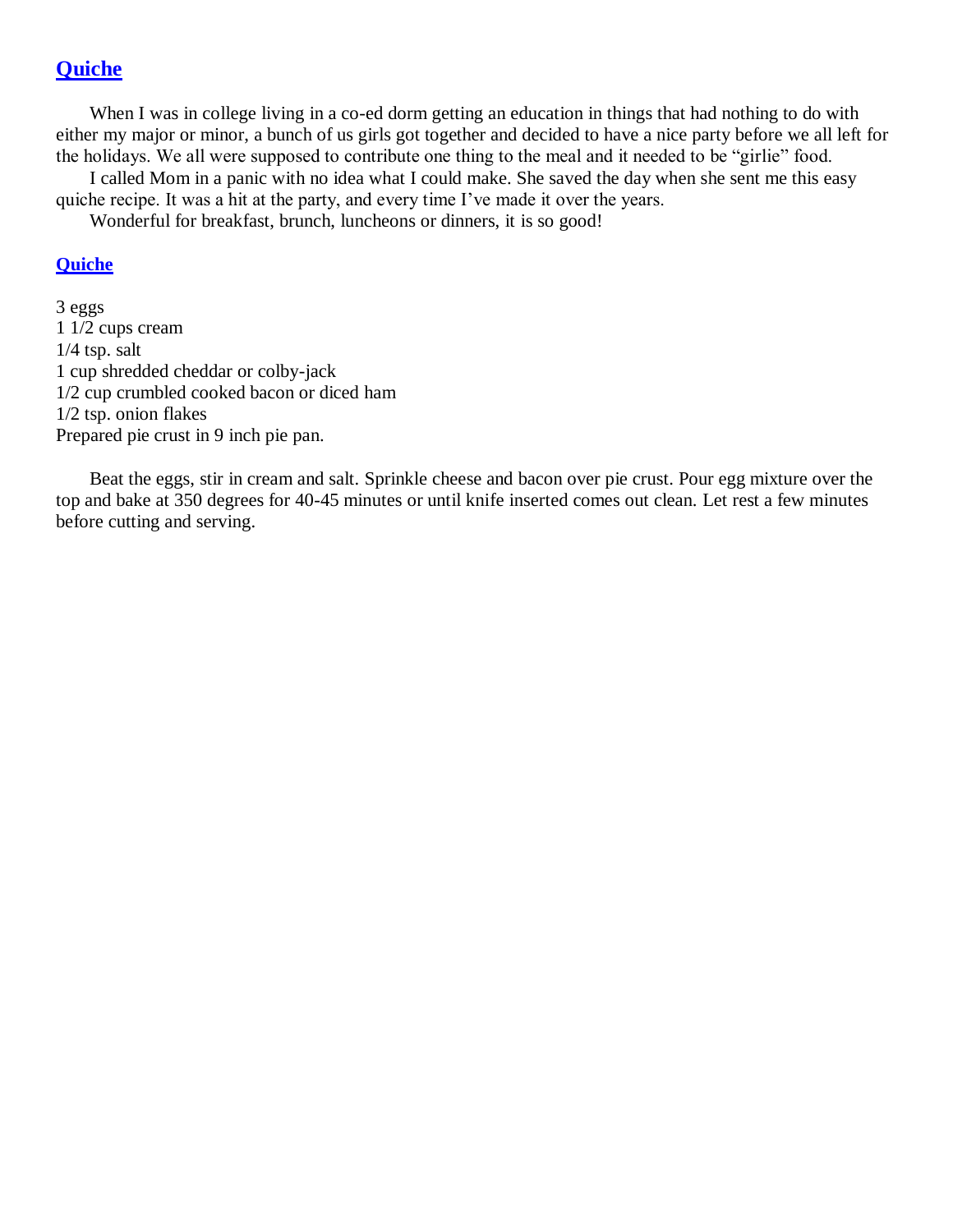# <span id="page-38-0"></span>**[Spaghetti Carbonara](#page-4-0)**

I originally got the recipe for this dish from my friend Jolene, who is a fabulous cook. I tweaked the recipe just a bit and came up with one I really like and Captain Cavedweller will eat – a double winner!

It is easy to make and comes together fairly quickly. Serve with warm bread and a crisp green salad and you've got a fantastic meal.

## **[Spaghetti Carbonara](http://savvyentertaining.com/2012/06/01/spaghetti-carbonara/)**

1 pound spaghetti 1 tbsp. olive oil 1 tsp. salt 6 slices bacon 4-6 sausages (your choice if you want Italian, plain, etc.) 1/2 cup cream 1/2 cup Parmesan cheese 2 eggs, beaten 2 tbsp. fresh chopped parsley

Bring a large pot of water to a boil with salt, add spaghetti and cook until al dente. Drain well. Toss with olive oil, and set aside.

Chop bacon into small pieces and fry in a large skillet until slightly crispy. Remove from skillet and drain. Set aside.

Using remaining bacon grease fry sausages until brown on all sides, then cover with water and cook for about 12-15 minutes until cooked through. Italian sausages would be best but you can use whatever you have on hand.

When sausages are nearly finished cooking, add beaten egg, Parmesan cheese and cream to noodles, stirring vigorously to keep the egg from getting all funky on you. Add bacon and return to low heat, stirring to coat all noodles and to make sure eggs are cooked before serving.

Sprinkle fresh parsley (or dried if you don't have any fresh) over the top and serve with sausages.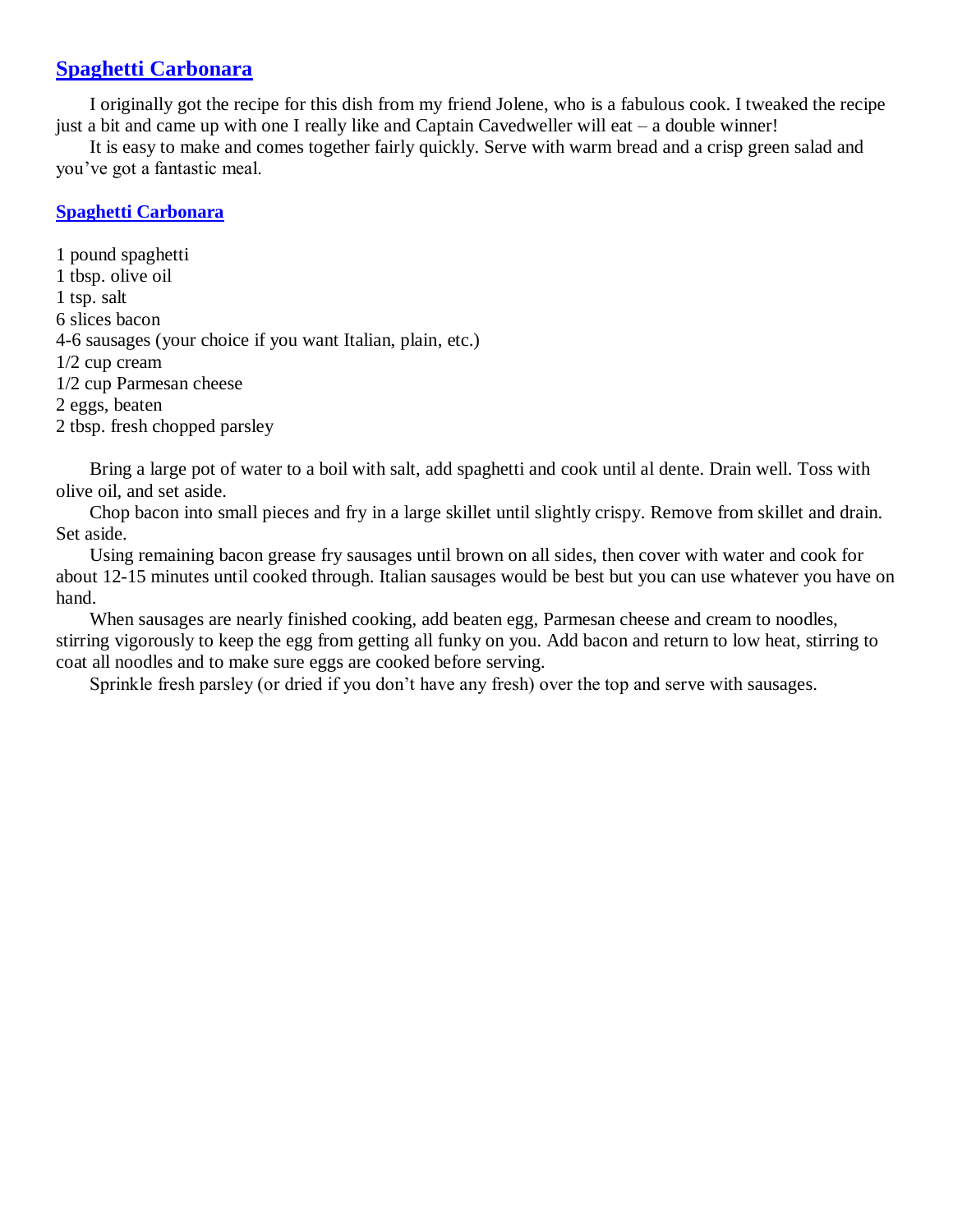# <span id="page-39-0"></span>**[Chicken Enchiladas](#page-4-0)**

This crowd-pleasing recipe also comes from my Mom. She used to make this dish for big crowds, but it is so easy to make, you could whip it together anytime you want a delicious and simple meal. It comes together with just a little effort and one of the best things is that you can put it together the night before!

## **[Chicken Enchiladas](http://savvyentertaining.com/2010/01/29/chicken-enchiladas/)**

3 cups cooked chicken, cut into bite-sized pieces or shredded 1/2 cup chopped celery 1 tsp. onion flakes 1 small can cream of mushroom soup 1 small can cream of chicken soup 1 small can green chiles 1 1/2 cups grated cheddar cheese 8 corn or flour tortillas

Mix chicken with celery, onion flakes, soup and chiles. Layer greased 9 x 13 casserole pan with half the tortillas, and then half the chicken mixture and half the cheese. Repeat the layers again, ended with a topping of cheese. Make the night before and let the flavors mix before baking at 325 degrees for one hour.

*\*Note:* You can sauté the celery and onion flakes with a dash of chicken stock before adding to the mix if you don't like your celery quite so crunchy.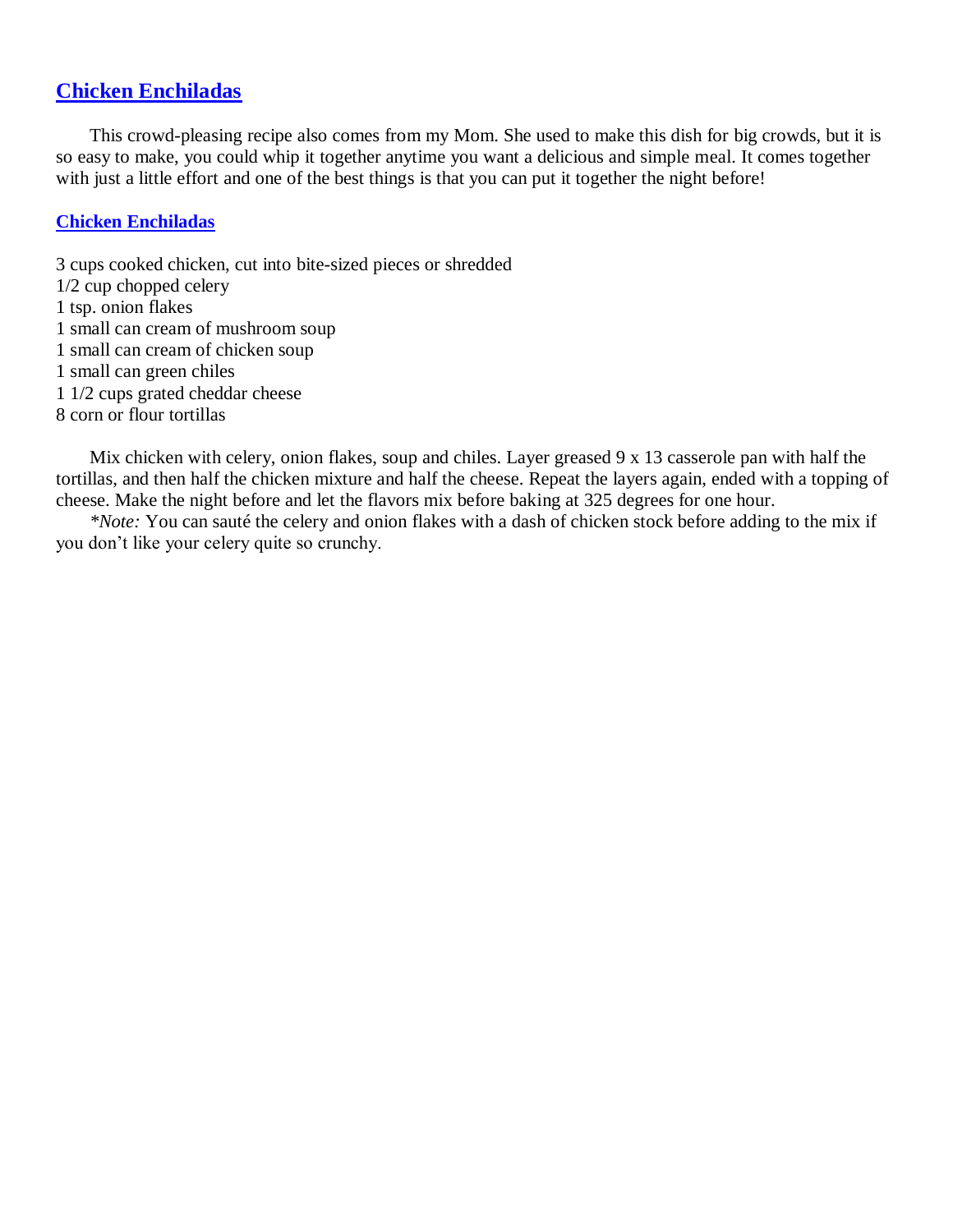# <span id="page-40-0"></span>**[Salisbury Steak](#page-4-0)**

One of Captain Cavedweller's favorite comfort meals is salisbury steak. I know there are many, many variations of this recipe, but this is an easy one that we both enjoy.

## **[Salisbury Steak](http://savvyentertaining.com/2010/01/15/comforting-salisbury-steak/)**

1 1/2 lbs. ground beef 1 small can cream of mushroom soup 1/2 cup bread crumbs (or Saltine crackers crumbled) 1 egg 1 tsp. onion flakes 1 tsp. all-purpose seasoning (like Mrs. Dash) Salt and Pepper to taste 1 cup water

In a large bowl, mix together ground beef, egg, bread crumbs, onion flakes, seasoning, salt and pepper. Form into six patties. Combine water and soup in a separate bowl and set aside.

In a large skillet over medium-high heat, brown both sides of the patties. Pour off excess fat. Pour soup mix over patties, cover and cook for about 20 minutes, stirring occasionally.

This is great served with rice or creamy mashed potatoes.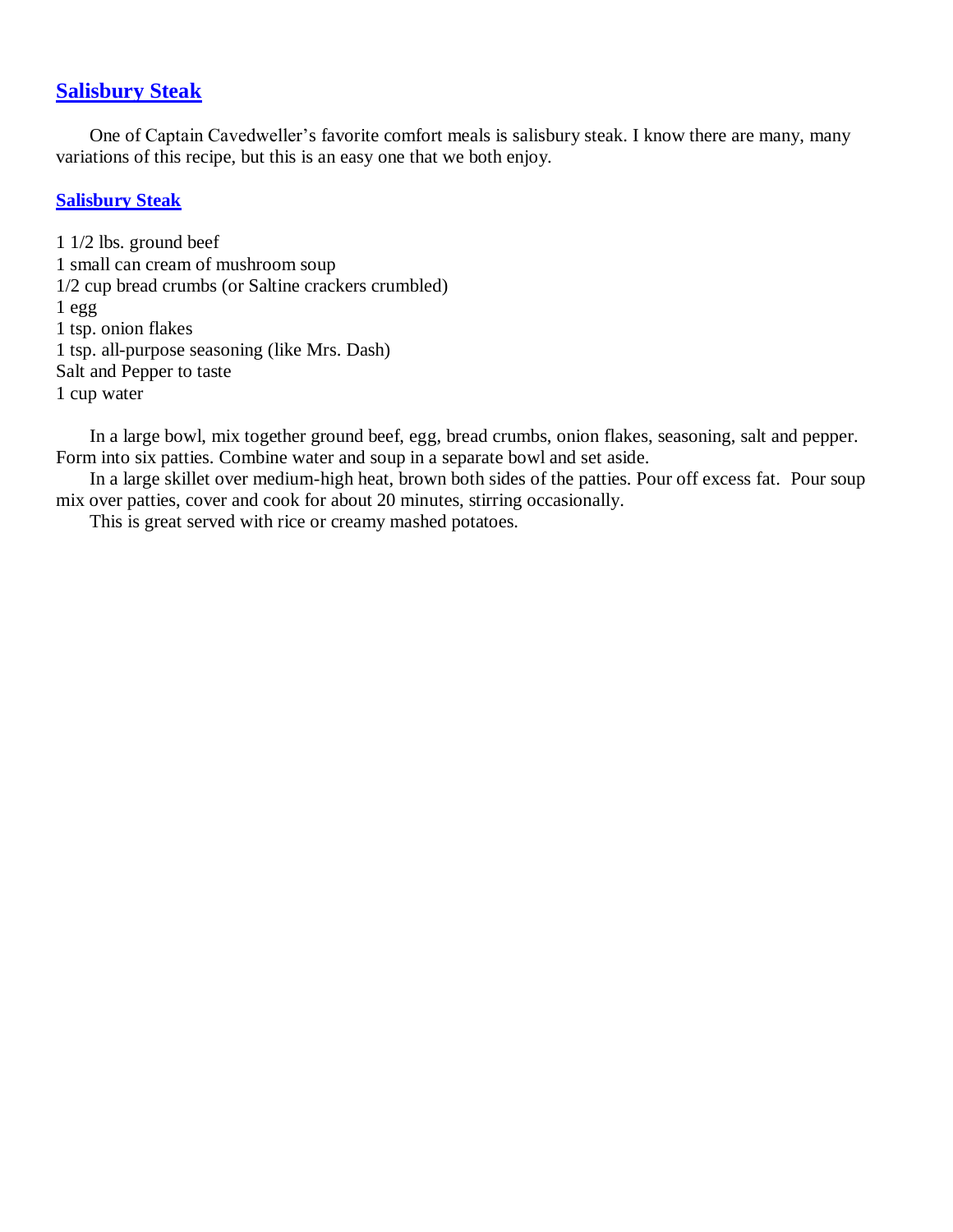# <span id="page-41-0"></span>**Simple [Apple Crisp](#page-4-0)**

If you want to fill your home with the delicious scent of baked cinnamon and apples, this apple crisp will do the trick. Comes together quickly and is yummy served warm with a side of ice cream and a drizzle of caramel sauce.



## **[Apple Crisp](http://savvyentertaining.com/2009/11/13/simple-apple-crisp/)**

3/4 cup brown sugar, packed 1/2 cup flour 1/2 cup oatmeal 1 1/2 tsp cinnamon 1/4 tsp nutmeg 1/3 cup butter, melted 6 apples, peeled, cored and sliced 1/4 cup sugar 1/4 cup brown sugar, loosely packed Caramel topping or sauce

Preheat oven to 350 degrees.

Spray a 9×9 casserole dish with non-stick cooking spray. Mix together 3/4 cup brown sugar, flour, oatmeal, 1/2 tsp cinnamon, nutmeg and melted butter. Work together with a fork until it is crumbly and well- mixed. Set aside.

Mix 1/4 cup brown sugar, 1/4 cup sugar and 1 tsp cinnamon with the sliced apples. Stir well to coat apples then pour into the casserole dish. Top with crumbly mixture and bake for about 35-40 minutes or until juice is bubbly.

Serve while warm. Warm caramel sauce (pop in microwave for a few seconds) and drizzle in a fun design on the plate. Place a piece of crisp on top of design and drizzle with caramel sauce. Place a spoonful of vanilla ice cream or whipped cream next to the cobbler and sprinkle with cinnamon.

Savor the delicious flavors of fall!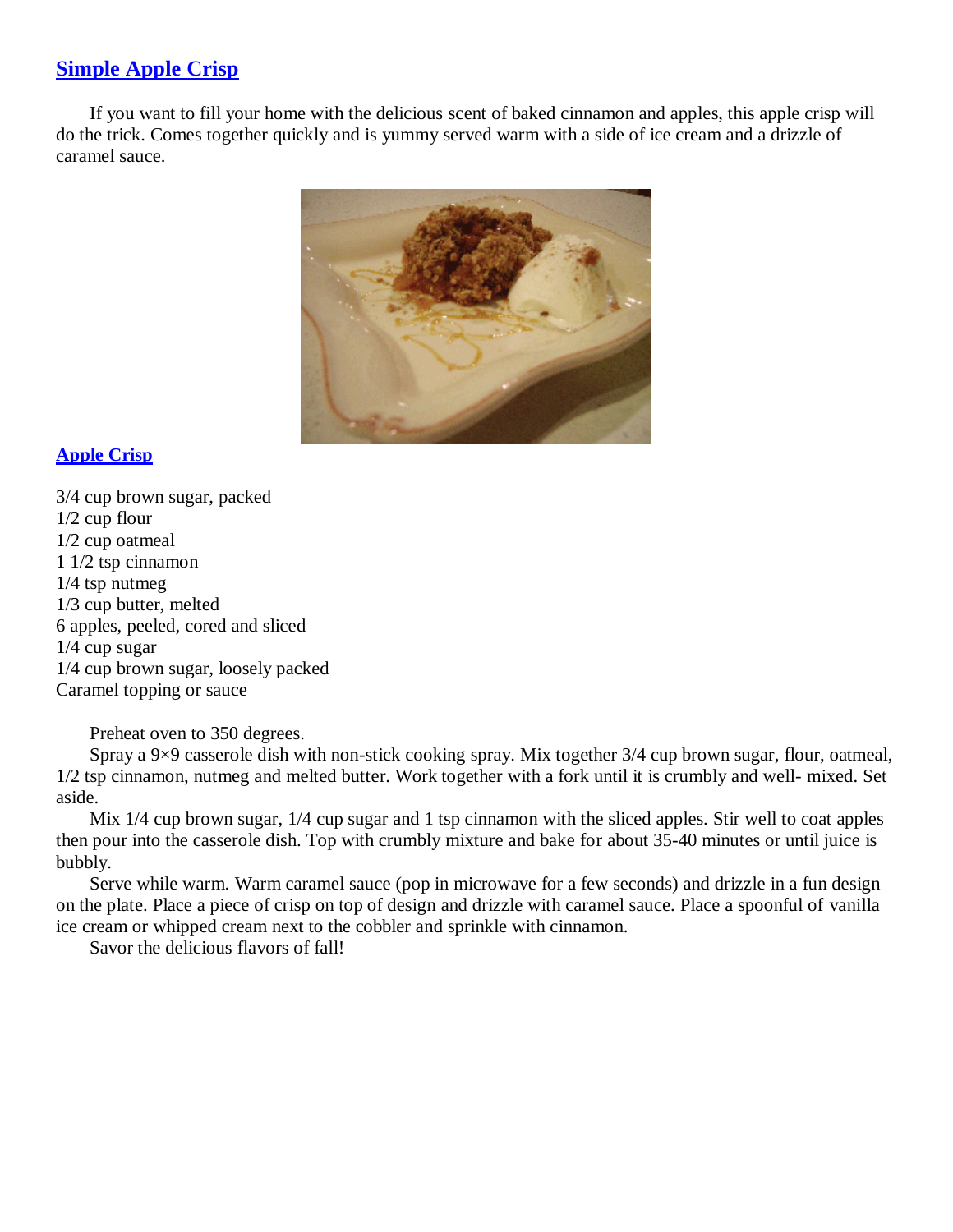# <span id="page-42-0"></span>**[Baked Custard](#page-4-0)**

This is one of Captain Cavedweller's favorite treats and, lucky for me, very easy to make on short notice (like when he is begging me to make it after dinner and I'd rather sit eating bonbons and reading a novel.)

## **[Baked Custard](http://savvyentertaining.com/2010/10/29/baked-custard/)**

3 eggs 1 1/2 cups milk 1/3 cup sugar 1 tsp. vanilla 1/2 tsp. cinnamon

Preheat oven to 325.

Beat eggs until well combined but not foamy. Add in remaining ingredients and mix well. Using an 8×8 glass baking pan, place in four custard cups (or ramekins or small oven-safe bowls). Pour boiling water into pan until it is standing about 1 inch.

Pour batter into custard cups and then carefully place the pan in the oven preheated. Bake about 35-40 minutes, or until a knife inserted in the center of a custard cup comes out clean.

We like to sprinkle cinnamon on top of the custard just before baking. So good and so simple!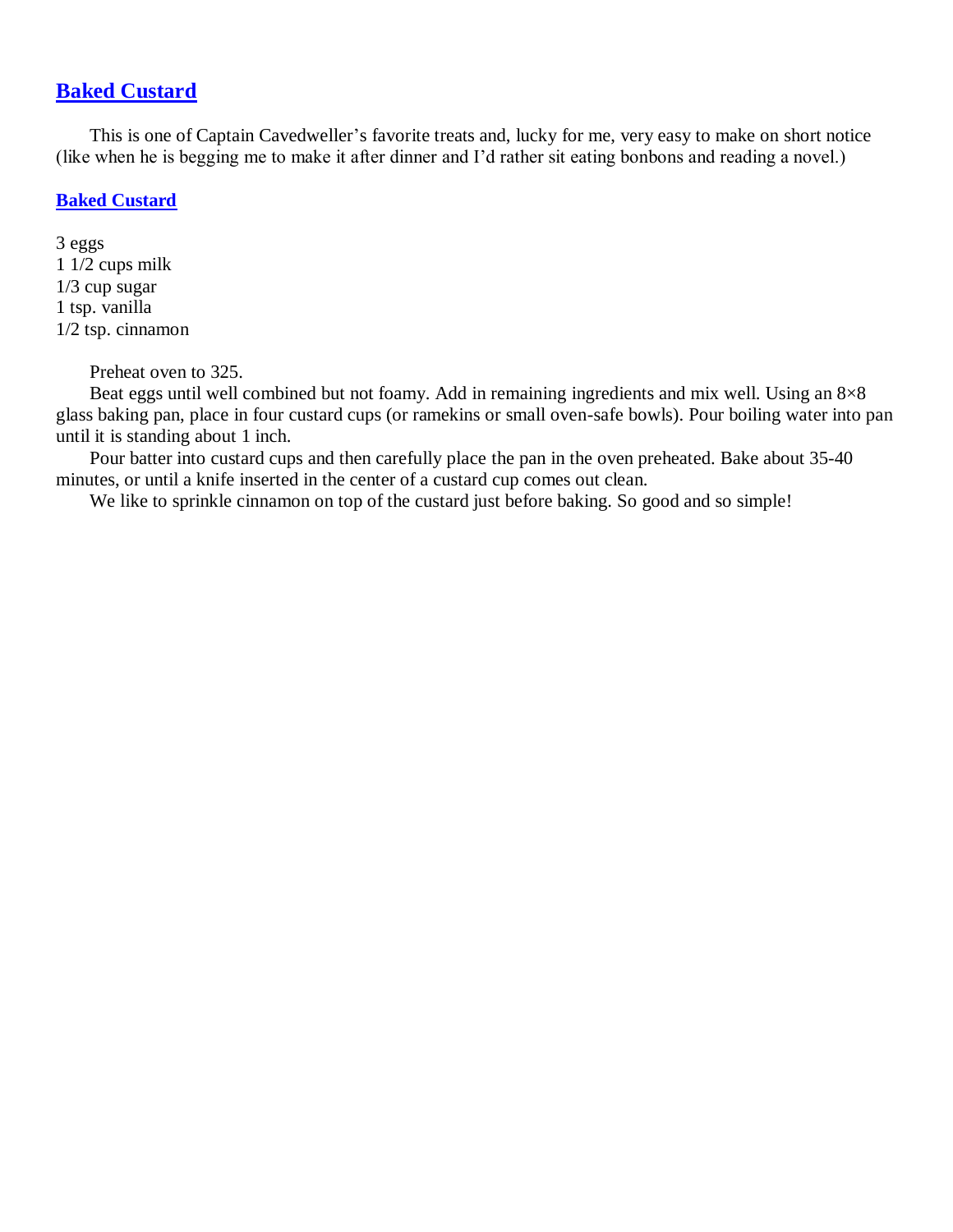## <span id="page-43-0"></span>**[Caramel Toffee Bars](#page-4-0)**

I was standing in the baking aisle at the grocery store the other day trying to decide what to make for an upcoming party when my eye landed on a bag of caramel bits.

I think I heard music playing and someone shout "Yahoo!" (that may have been me). Caramel bits. What a concept. Little bits of delicious caramel ready to turn into something amazing. The part that I really loved is the line that says "Unwrapped for Easy Melting." Call me lazy, but I hate wasting time and precious brain cells unwrapping caramels. So I generally don't bake anything with caramel for that very reason.

The file of recipes stored in my head immediately went to toffee bars. They are moist and delicious and completely bad for you. What would happen if I threw in some of these caramel bits? I had to find out!

So I brought them home and whipped up a batch of caramel toffee bars. I almost fainted when I took a bite out of one warm from the oven. They are so good. No really, in the top ten of bar cookies I've ever tasted (and believe me, there has been a lot of cookie tasting!).

### **[Caramel Toffee Bars](http://savvyentertaining.com/2010/09/24/caramel-toffee-bars/)**

### *Crust:*

1/2 cup butter, softened 1/2 cup brown sugar, packed 1 cup flour

Cream together and press in bottom of an 11 x 17 baking pan. Bake 10 minutes in a 350 degree oven.

### *Caramel Filling:*

bag of caramel bits (11 ounce bag) 1/3 cup of heavy cream

Put caramels and cream in a microwave safe bowl and heat in 30-second intervals, stirring until caramels are melted. If you aren't a lazy slug like me, you could use regular caramels. You'll need about 2 cups. When melted, pour over the top of the cooked crust.

## *Topping:*

2 eggs 1 cup brown sugar, packed 1 tsp. vanilla extract 2 tbsp. flour 1 tsp. baking powder 1 cup coconut 1/2 tsp. salt 1 package of Heath Bits 'o Brickle Toffee Bits

Mix ingredients together and pour over the caramel on top of the crust. Return to the oven and bake for 25 minutes or until golden brown.

When done, remove from the oven and top with Heath Toffee Bits. If you want to turn this dessert from something incredible that will make your taste buds scream "Thank you!" for days into something even more wicked…. try drizzling a bit of melted chocolate on top. You may need someone nearby to help you off the floor after you take a bite. Melt about 1/2 cup of semi-sweet chocolate chips with 2 tbsp. of heavy cream in the microwave. Just use a spoon or a knife to drizzle over the bars.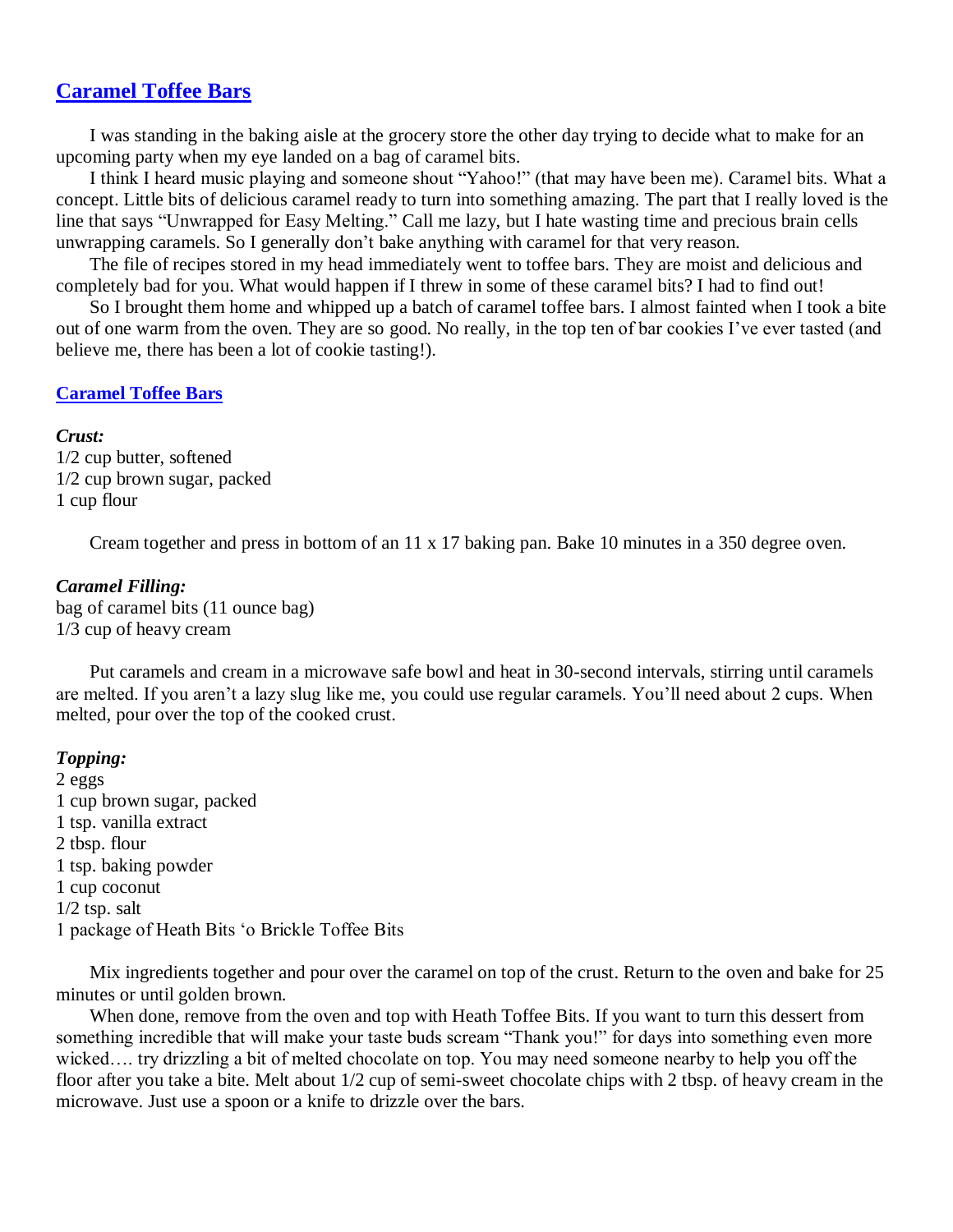# <span id="page-44-0"></span>**[Carrot Cake](#page-4-0)**

This recipe for carrot cake comes from my grandma. You could always count on finding some delicious baked goodie at her house, especially when she baked carrot cake. It is easy to put together and makes the whole house smell yummy while it bakes. Hands down, this is Captain Cavedweller's favorite dessert, which is saying a lot since he isn't a big sweet eater (he leaves that to me).

## **[Elsie's Carrot Cake](http://savvyentertaining.com/2009/09/11/delicious-carrot-cake/)**

2 cups flour 2 cups sugar 1 cup oil 4 eggs 2 tsp. baking soda 4 cups grated carrots 1 tsp. salt 1 cup walnuts, chopped 2 tsp. cinnamon

Preheat oven to 350 degrees.

Cream together eggs, sugar and oil. Mix in remaining ingredients and bake for 45 minutes or until edges begin to pull away from the pan. You can bake this as a sheet cake or in layers.

Top with Cream Cheese Frosting. Garnish with halved walnuts. Keep refrigerated until ready to serve and put any leftovers (if such a thing exists) in the fridge.

## **Cream Cheese Frosting**

1 box powdered sugar 8 ounces cream cheese, softened 1/2 cup butter, softened 1 tsp. vanilla

Mix cream cheese and better, stir in vanilla then add sugar, a little at a time until well blended.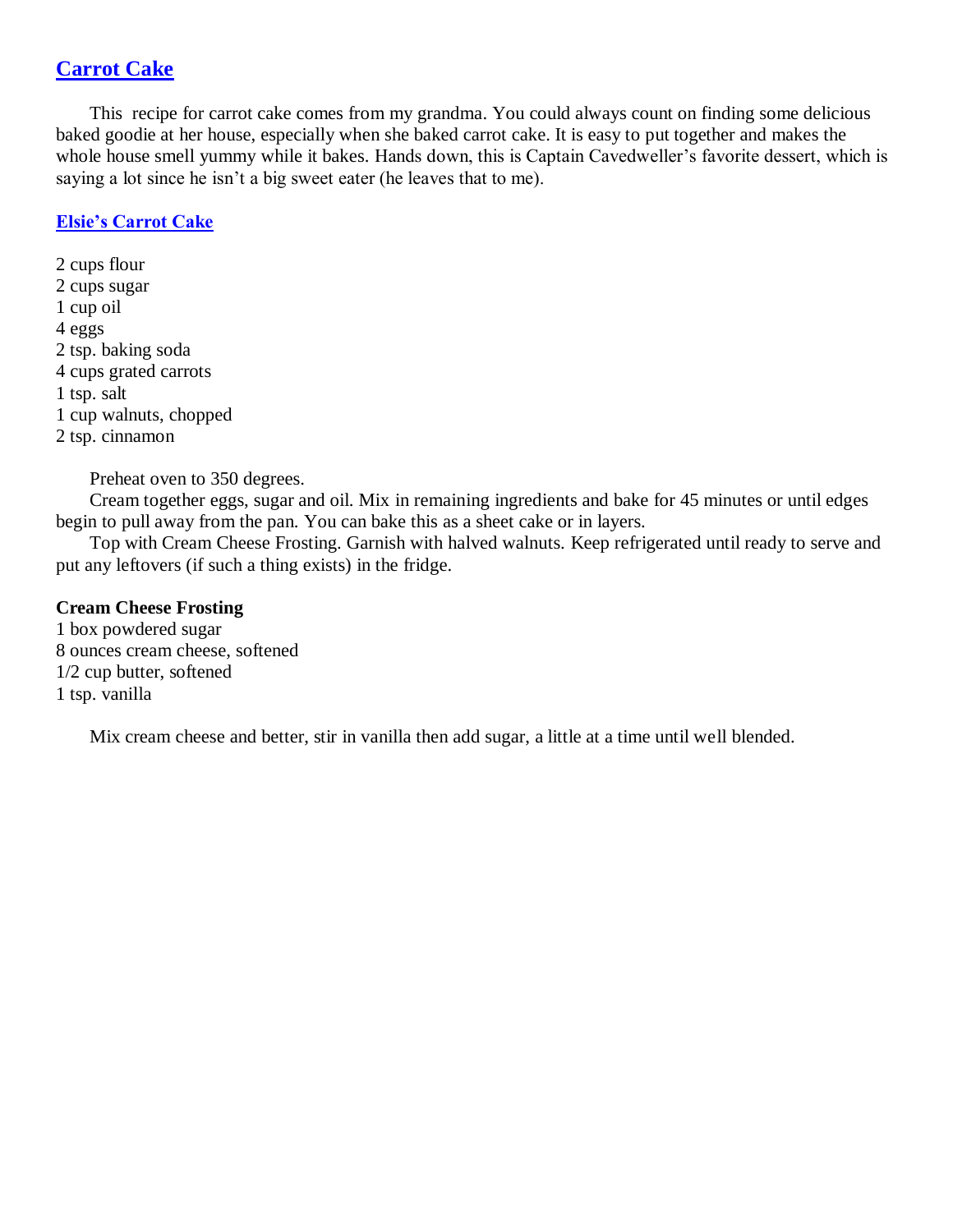# <span id="page-45-0"></span>**[Popcorn Cake](#page-4-0)**

The first year I was away from home on my birthday, my Mom sent me a popcorn cake. It was a taste of home, fall and love all wrapped up in one fragrantly satisfying bundle.

This is a fun treat to make that little ones especially enjoy. A warning: you will have sticky fingers both in the making and the eating process, but it is so worth it!

## **[Popcorn Cake](http://savvyentertaining.com/2009/10/09/popcorn-cake/)**

24 cups of popped popcorn\* 1 cup of spiced gum drops 1 1/2 cups of peanuts 1 large bag of mini marshmallows 1/2 cup oil 1/2 cup butter

Mix oil, butter and marshmallows in a large bowl. Microwave at 20-30 second increments, stirring between each set until marshmallows are melted and oil and butter are mixed in nicely. (It will still look a little oily).

Mix in popped popcorn, peanuts and gum drops. Press into greased bundt or angel food cake pan. Leave standing at room temperature for an hour or so until cake is set then slice and serve. You could also press into balls and wrap individually.

\* For a fun variation, use colored popcorn kernels.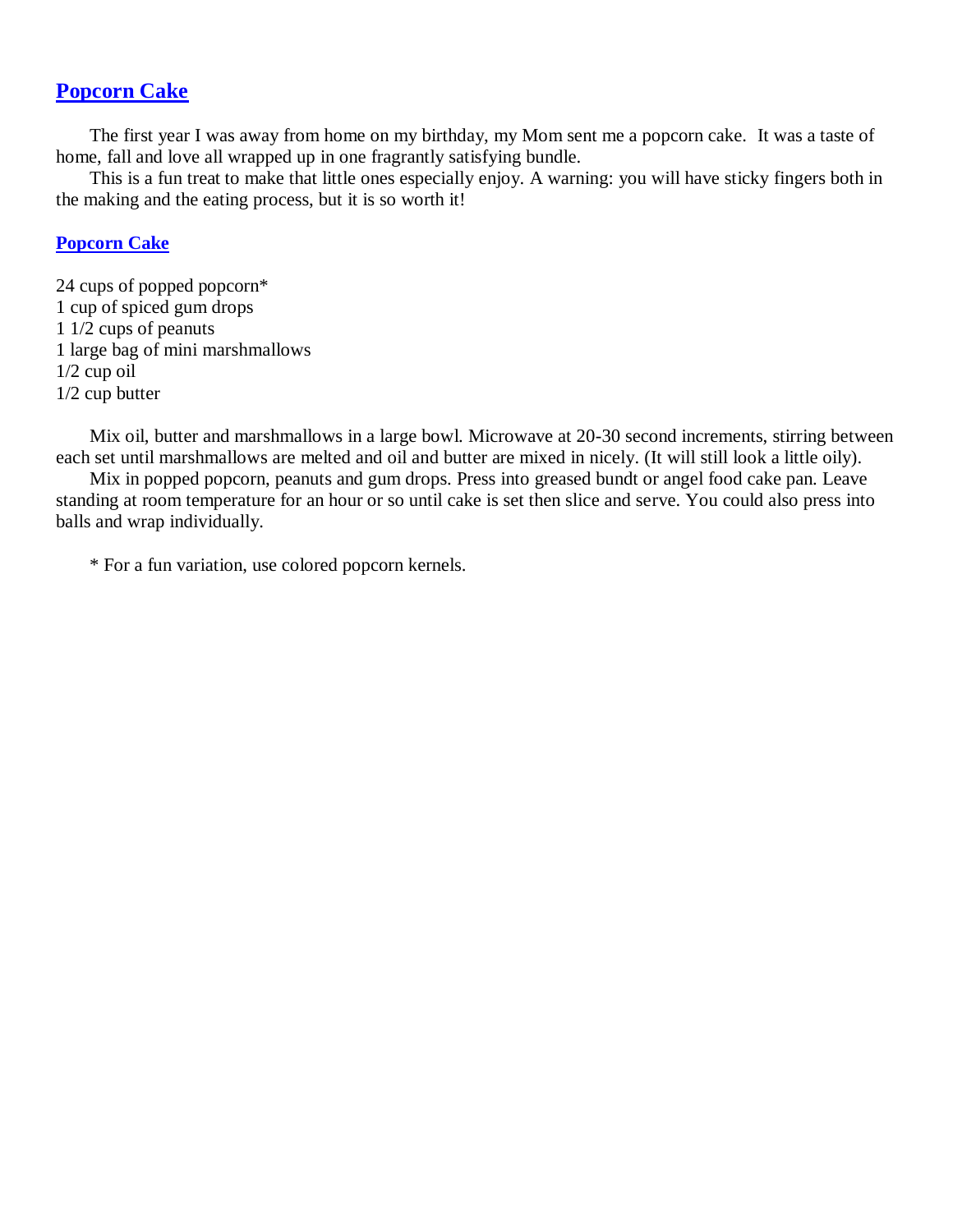# <span id="page-46-0"></span>**[Pumpkin Cake Balls](#page-4-0)**

If you love pumpkin and cream cheese, you are going to adore these pretty pumpkin cake balls (from the cover). These do take a little time and effort, but the result is well worth it!



## **[Pumpkin Cake Balls](http://savvyentertaining.com/2012/08/24/pumpkin-cake-balls/)**

1 vanilla cake mix 1 egg 1 small can of pumpkin ½ cup evaporated milk  $\frac{1}{2}$  cup sugar 1 tsp. cinnamon 1 tsp. pumpkin pie spice 1 can cream cheese frosting 1 package candy coating (Almond Bark) Sprinkles or other decoration Pretzel sticks

Preheat oven to 350 degrees.

Mix cake mix, egg, pumpkin, milk, sugar and spices until well blended. Pour into a greased 11 x 176 baking pan. Bake for about 20 minutes or until cake is lightly browned and a finger poked in the top bounces bake. Cool completely.

In a large bowl, break up entire cake then mix in 1/2 the can of frosting. You may have to get your hands into the project to get it thoroughly mixed and you most definitely will get hands-on- involvement when you form the balls. The size is totally dependent on how big you want to make them. I'd stick in the ballpark of between one to two inches diameter.

If the cake seems too moist, pop in the freezer for a few minutes and the balls will be easy to form. If you are more talented than I am with a melon baller you can use it or form them by hand. Once they are formed, melt the candy coating, a little at a time. Pop it in the microwave in 20-second intervals until it is melted. Do not reheat it as it gets gunky and icky very quickly. Use it up then melt the next round.

When the candy coating is ready, dip in the ends of the pretzel sticks then stab them into the balls. Let them sit until the coating is nice and firm. This is very important. If you don't do this, your sticks may fall out.

Once the balls are ready for dipping, use a spoon to swirl coating over the balls. Tap the edge of the stick lightly on the bowl to get off excess coating. Cover the ball in sprinkles, food glitter, whatever sounds good and looks tasty. Rest the balls on a wire rack sprayed with non-stick spray until the coating is good and firm.

Repeat until all balls are coated. You can put these in the freezer, wrap in individual cellophane bags or share them as soon as you are finished.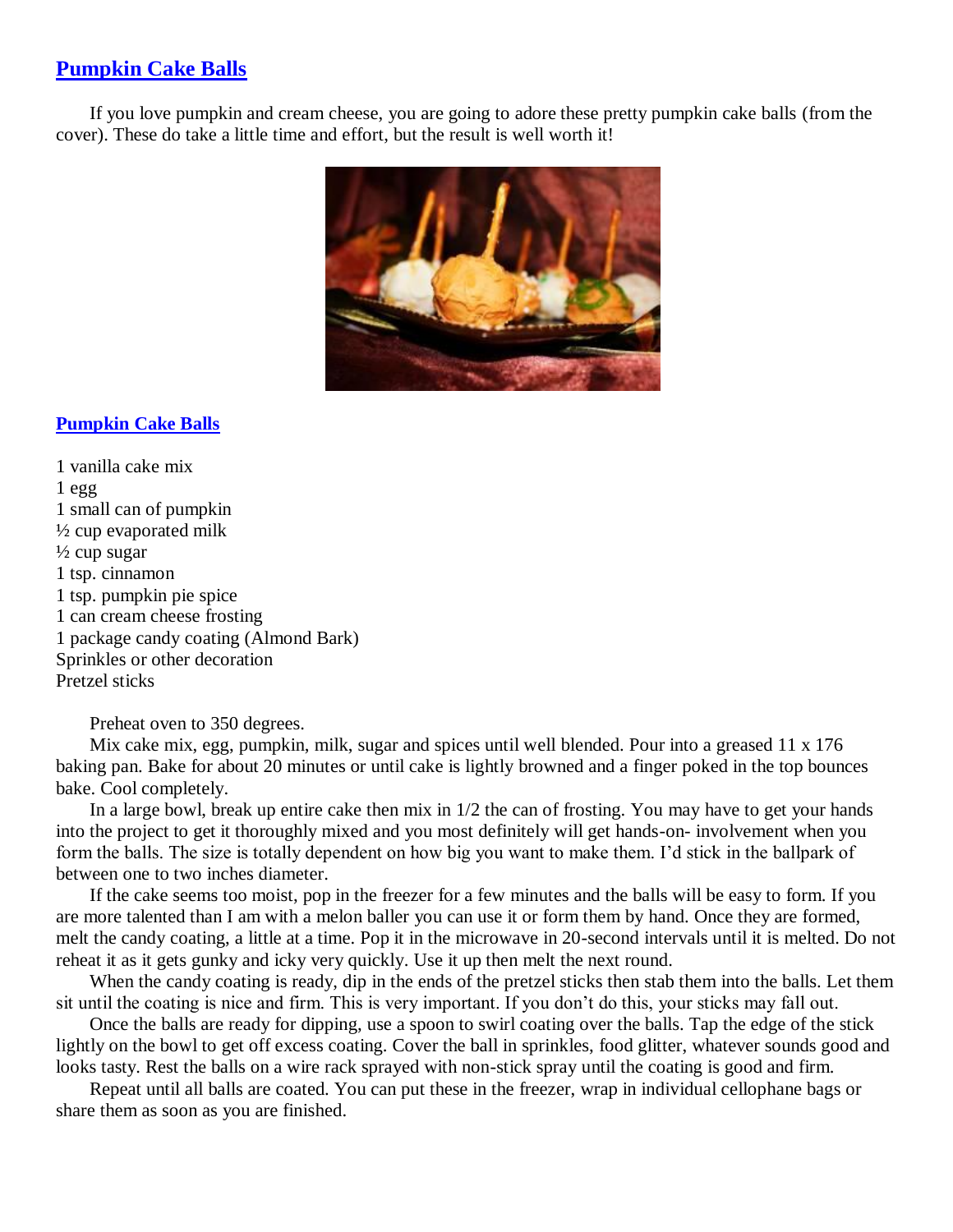# <span id="page-47-0"></span>**[Pumpkin Cheesecake Bars](#page-4-0)**

One day I had a craving for pumpkin cheesecake which somehow morphed into the idea of pumpkin cheesecake bars which turned into pumpkin cheesecake bars with crumb topping. Unable to find a recipe I liked, I made up my own.

It actually turned out well, or at least that is what the taste testers told me. Some asked for seconds, but I only brought a limited sampling to work. Sorry about that, guys.

## **[Pumpkin Cheesecake Bars with Crumb Topping](http://savvyentertaining.com/2011/10/14/pumpkin-cheesecake-bars-with-crumb-topping/)**

*Crust*

1 1/2 cups quick cooking oats 1 1/4 cups flour 3/4 cups brown sugar, firmly packed 1/2 teaspoon salt 1/2 teaspoon baking soda 3/4 cup butter, room temperature

*Filling*

1 (8-ounce) package cream cheese, room temperature 3/4 cup canned pumpkin pie filling 1/2 cup sugar 1 large egg 2 teaspoons ground cinnamon 1 teaspoon pumpkin pie spice

Preheat oven to 375 degrees.

Combine oats, flour, brown sugar, salt, baking soda, and butter. Beat until mixture is crumbly. Reserve 1 1/2 cups of the crumb mixture, pressing the remaining mixture into a greased 13 x 9 x 2- inch baking pan. Bake for 10 minutes.

Mix cream cheese, pumpkin pie filling, sugar, egg, and cinnamon. Beat until well blended and smooth. Spread filling over hot crust then top with remaining crumb mixture. Return to oven and bake 25 minutes.

Cool and cut into bars. You can make this a couple days ahead of time but keep refrigerated until ready to serve.

If you want to get wild and crazy, drizzle the tops of the bars with caramel or chocolate sauce, or both. Also, try serving bars with Dulce de Leche ice cream. See if that doesn't make you melt in a puddle.

*\*Note:* If you like nuts, you can add 1/2 cup of finely chopped pecan to the crust mixture. You could also put toasted pecan halves on top of each bar before you drizzle with caramel.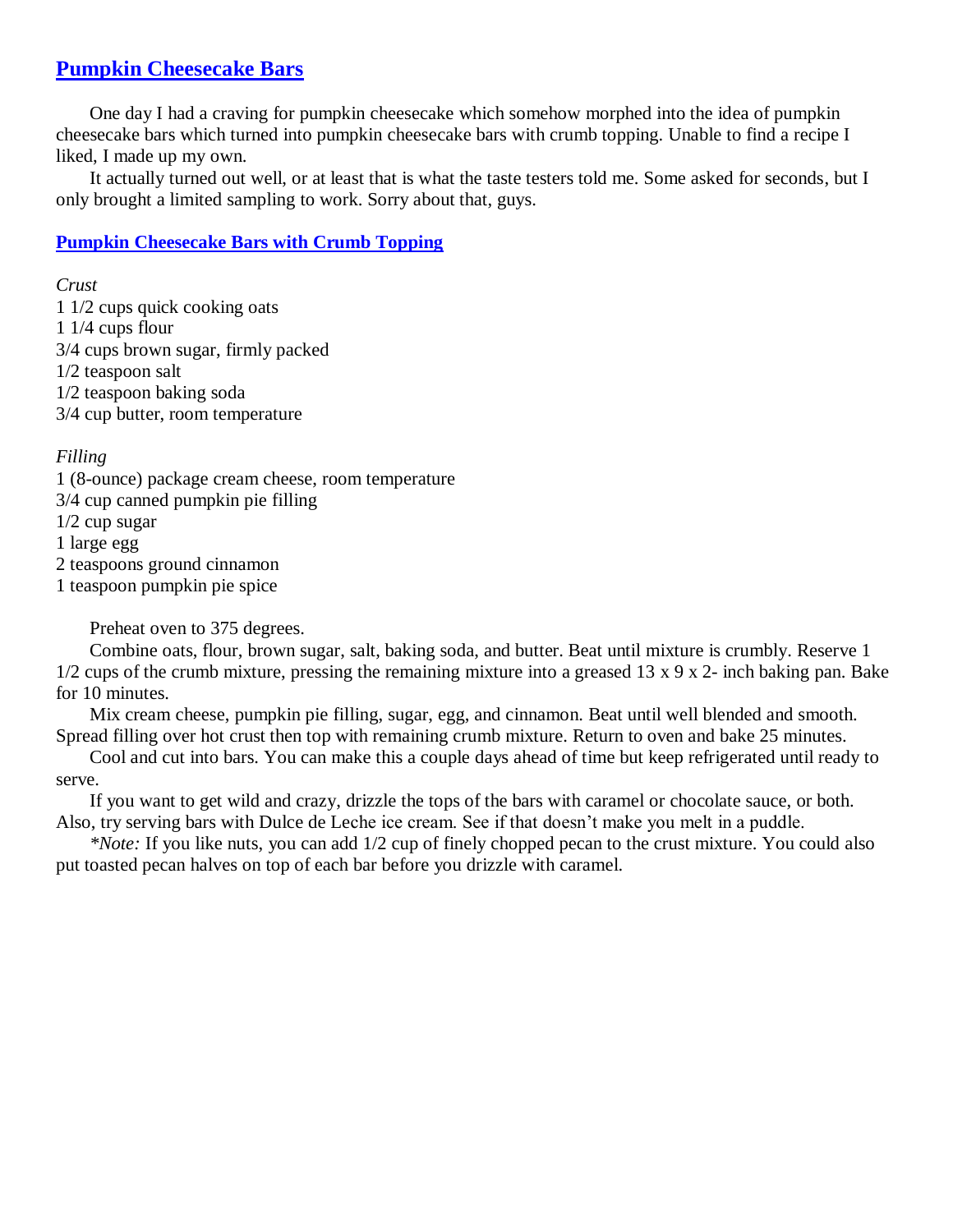# <span id="page-48-0"></span>**[Pumpkin Mousse Trifle](#page-4-0)**

Warning: If you are on a diet or trying to avoid sweet, delicious goodness, you may want to skip right past today's recipe post. I made this Pumpkin Mousse Trifle for a potluck and it was quite tasty. Actually, it was more than quite tasty. It was downright want-to-lick-the-plate good.

And here is the best part – it was super fast and easy. Anyone looking for a fast no-bake recipe for Thanksgiving, try this.



## **[Pumpkin Trifle Mousse](http://savvyentertaining.com/2011/11/18/pumpkin-mousse-trifle/)**

1 box of gingerbread mix, baked (or 2 cups of cake cubes) 4 ounces cream cheese, softened 1 small box instant cheesecake pudding 2 cups milk 1 cup pumpkin pie filling 1 tsp. pumpkin pie spice 1 tbsp. cinnamon 1/2 cup caramel sauce 2 cups whipped cream Toffee bits for topping (optional)

If you are making your own gingerbread, bake and let cool. You need about 2 cups of cake cubes. I planned to use gingerbread, but I ran out of time to make it, so I grabbed a pound cake that looked quite yummy. It was.

Mix pudding with two cups of milk. Add in softened cream cheese and blend. Then mix in pumpkin and spices. Blend well then set aside for about five minutes. Whip whipping cream until some nice peaks form (add in about ¼ cup of powdered sugar and mix until blended if you like your whipping cream sweet), set aside.

Cut cake into cubes and start layer in a trifle bowl, large glass bowl or individual glasses. You are going to do three layers, so use everything in thirds (guesstimates work just fine). Top cake with mousse then drizzle with caramel sauce. Spoon on a layer of whipped cream then start again with a layer of cake.

Finish with a layer of whipped cream. You can top with toffee bits and cinnamon or another drizzle of caramel and cake crumbs. Whatever strikes your fancy.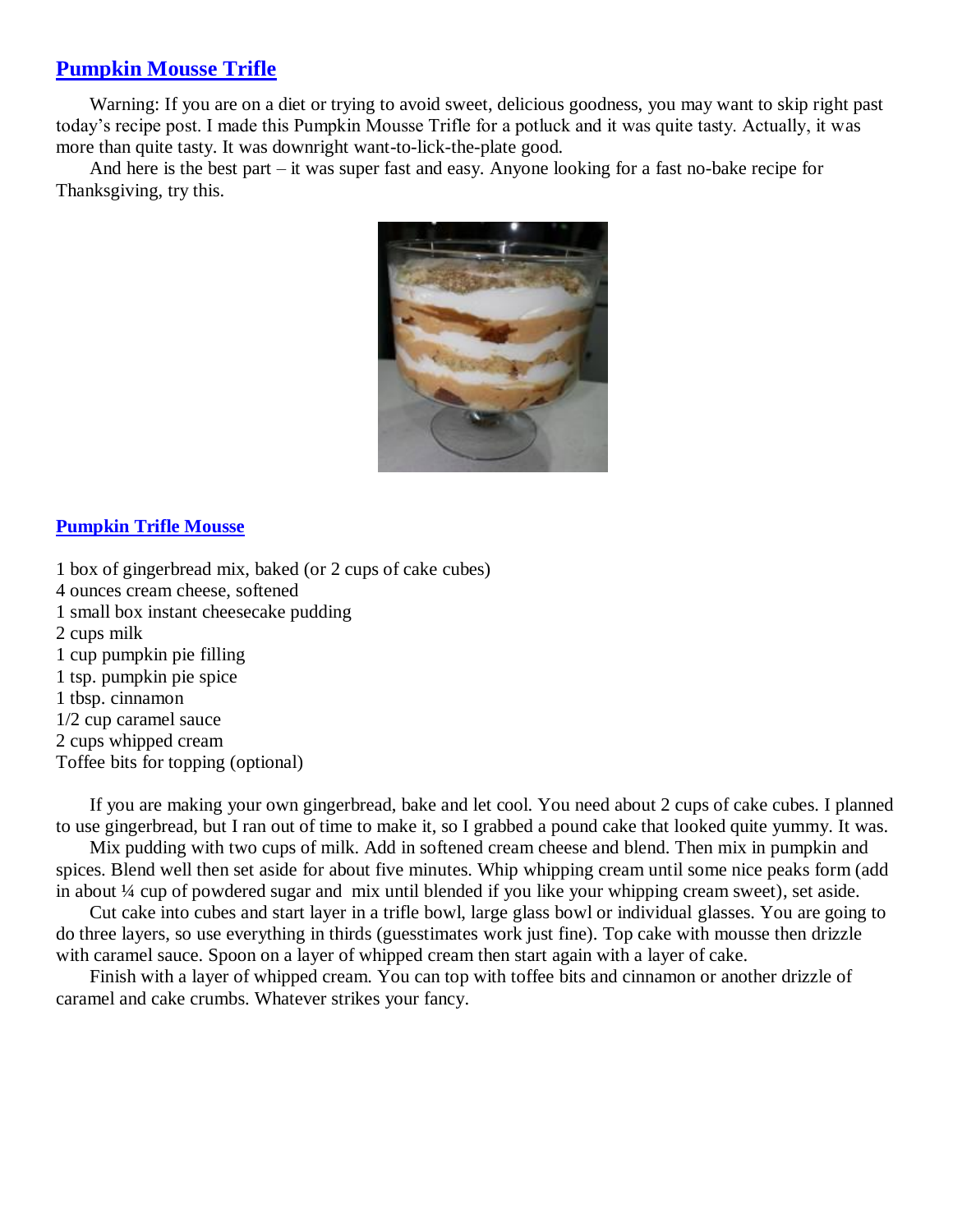# <span id="page-49-0"></span>**[Pumpkin Roll](#page-4-0)**

My sweet Aunt Louise used to make this pumpkin roll. I thought it was divine then and still do. She was one of those special people who just exuded loving kindness. She always looked for the good in others, was generous and giving, and gracious.

She shared this recipe with me, taking the time to type it out on a  $3\times 5$  index card. That recipe card is now covered in splatters and caked on sugar, but every year when I pull it out of my recipe box, it makes me smile and remember a wonderful lady.

## **[Louise's Pumpkin Cake Roll](http://savvyentertaining.com/2011/12/24/pumpkin-roll/)**

*Cake* 3 eggs 1 cup sugar 2/3 cup canned pumpkin 1 tsp. lemon juice 3/4 cup flour 2 tsp. cinnamon 1 tsp. ginger 1/2 tsp. nutmeg 1 tsp. baking powder 1 cup finely chopped walnuts

## *Filling*

1 cup powdered sugar 1 8 ounce package cream cheese, softened 1/4 cup margarine or butter 1 tsp. vanilla 1/4 cup candied cherries

Preheat oven to 350 degrees.

In a large mixing bowl, beat the eggs with a mixer on high for five minutes. Gradually beat in the 1 cup of sugar. Stir in pumpkin and lemon juice. In a small bowl, stir together flour and other dry ingredients. Fold into pumpkin mixture. Spread batter in a greased and floured 15x10x1 jelly roll pan. Sprinkle with nuts. Bake for 15 minutes. Immediately invert cake onto a flour-sack towel sprinkled with powdered sugar. Roll cake and towel up together. Cool completely. Unroll cake.

In a mixing bowl beat 1 cup powdered sugar, cream cheese, butter and vanilla with mixer on medium speed until smooth. Spread over cake.

Reroll cake, cover and chill in refrigerator until ready to serve. Cut into 1-inch slices and garnish with cherries and whipping cream of so desired. Makes 10-12 servings.

*\*Note:* You can substitute pecans for walnuts or make without nuts.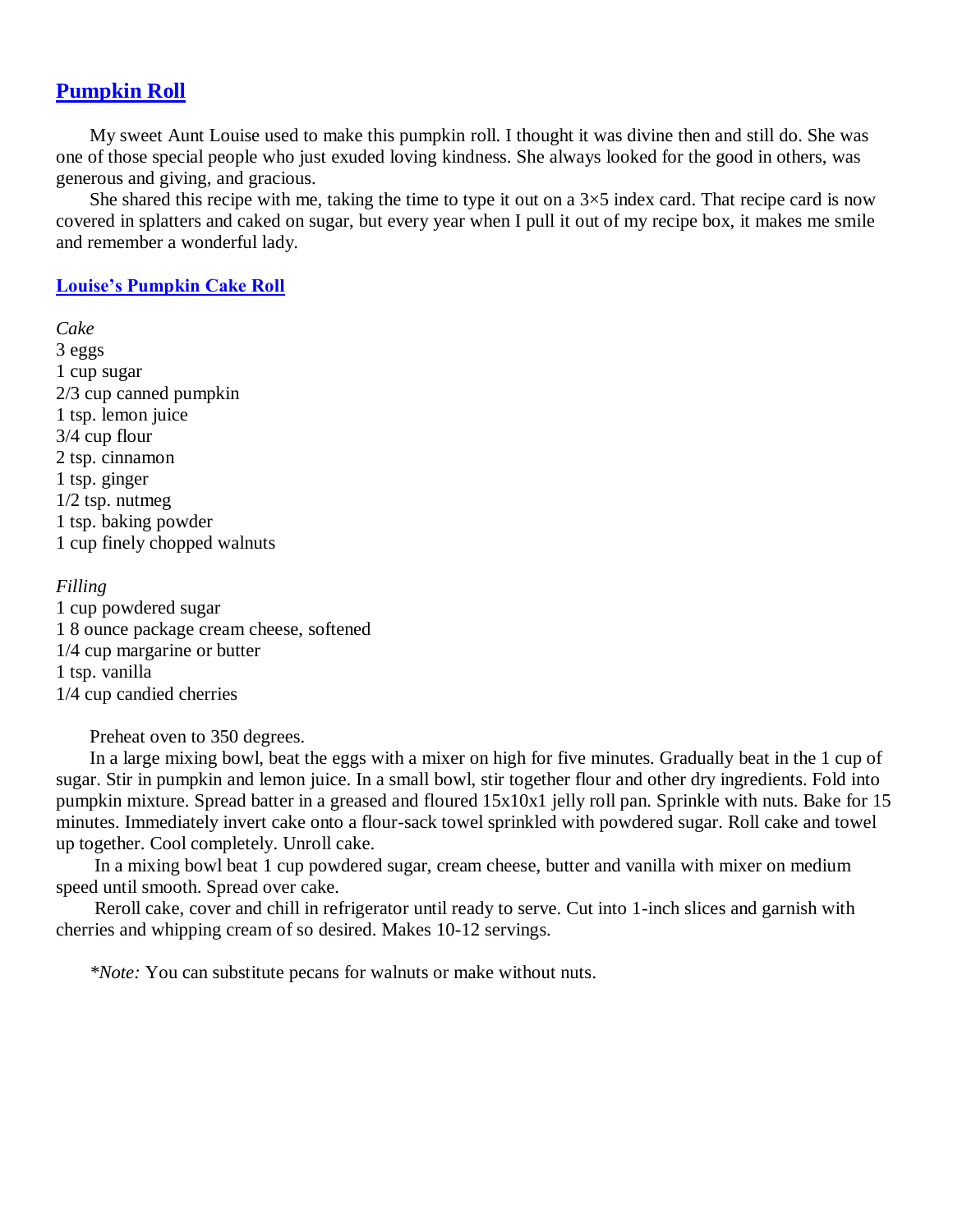# <span id="page-50-0"></span>**[Salted Caramel Shortbread Bars](#page-4-0)**

I love shortbread. I love caramel. I'm even learning to appreciate salt on my caramel. So why not combine the three? This is a simple recipe that will earn you many rave reviews!

## **[Salted Caramel Shortbread Bars](http://savvyentertaining.com/2012/05/18/salted-caramel-shortbread-bars/)**

*For the shortbread* 1 cup flour 1/4 cup granulated sugar 1 stick of butter 1 tsp. vanilla

Preheat oven to 350 degrees.

Cream together sugar and butter. Stir in flour and vanilla. Press into a greased (spray with Pam) 8×8 baking pan. Bake until shortbread is set but not brown (about 10-13 minutes). Remove from oven and let cool slightly before pouring on caramel layer.

*For the caramel layer* 1 stick butter, cut into pieces 1/2 cup sugar 2 tbsp. light corn syrup 1 (14 oz.) cans sweetened condensed milk

To make the caramel layer, combine the butter, sugar, corn syrup and condensed milk in a medium saucepan over medium heat. Heat, stirring occasionally, until the butter is melted. Increase the heat to medium-high and bring to a boil. Reduce the heat to maintain a simmer, stirring constantly. Continue simmering and stirring until the mixture turns an amber color and thickens slightly. Pour the mixture over the shortbread layer, smooth the top, and allow to cool completely and set. Make sure you use a heavy-duty saucepan or you'll have burnt bits in your caramel.

When cool (I stuck mine in the fridge to hurry things along) sprinkle with sea salt. Cut into squares and enjoy!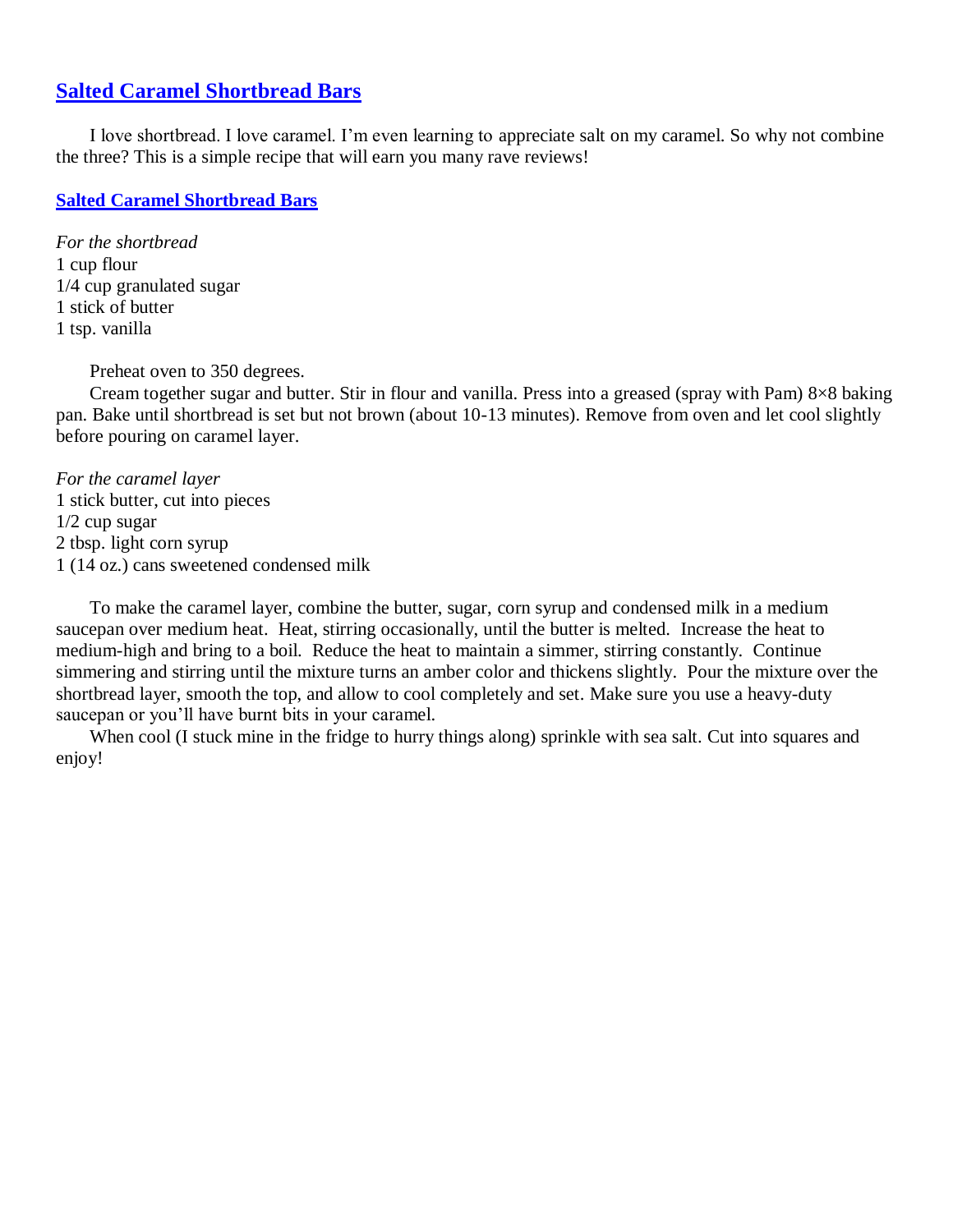# <span id="page-51-0"></span>**[Spice Bundt Cake with Vanilla Butter Sauce](#page-4-0)**

If you enjoy the flavors of cinnamon and nutmeg, you will love this moist cake that is easy to make. Topped with the vanilla butter sauce, it is the perfect end to a fall meal.



## **[Spice Bundt Cake](http://savvyentertaining.com/2011/11/04/spice-bundt-cake-with-vanilla-butter-sauce/)**

*Cake*

1 box Golden Vanilla Cake Mix 1 small package instant white chocolate pudding 1 tsp. vanilla extract 1 cup sour cream 1/2 cup water 1/2 cup oil 3 eggs 2 tbsp. cinnamon 1 teaspoon ginger 2 tsp. nutmeg

*Butter Sauce* 1/2 cup butter 1/2 cup heavy cream 1 cup packed brown sugar 1 tablespoon vanilla

*\*Note:* If you want, you can purchase a spice cake mix and omit the additional spices.

Preheat oven to 350 degrees.

Beat eggs water, vanilla, oil and sour cream with cake batter and pudding. Add in spices. Beat on medium speed until combined. The batter will be super thick, so don't panic.

Scoop it into a greased bundt pan, evening it up as best you can (I tap the pan on the counter to get out air bubbles and even up the batter). Bake for one hour or until it starts to pull away from the edges of the pan.

Let cool completely then invert on a cake plate.

To make the sauce, combine butter, cream and sugar in saucepan. Bring to a boil, stirring consistently, then reduce and simmer for about 10 minutes or until sauce thickens. Add vanilla, stirring well. Cool slightly then drizzle over cake.

Serve with dulce de leche ice cream or cinnamon laced whipped cream.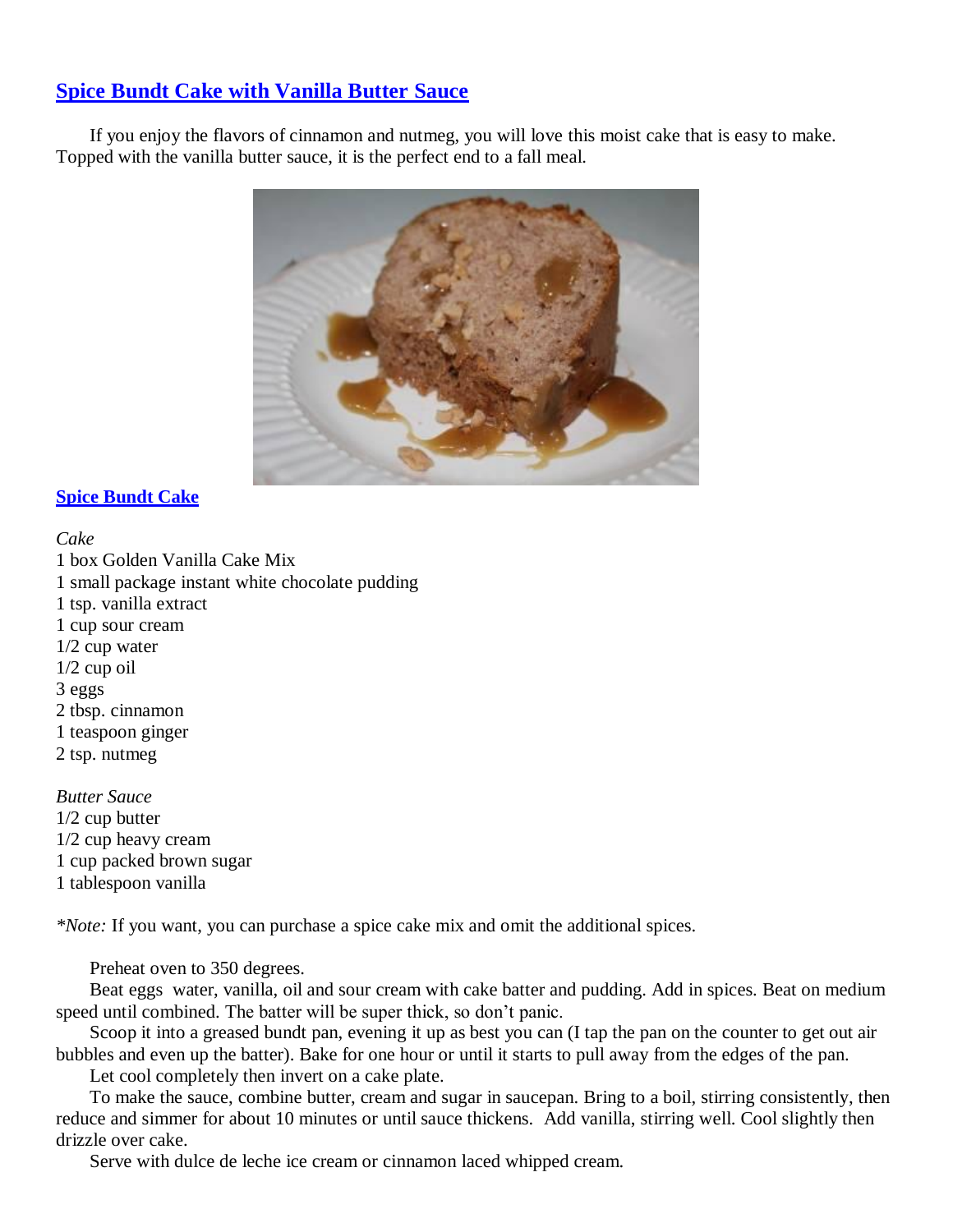

**Coming for the 2012 Holiday Season!**

*The Christmas Bargain -* As owner and manager of the Hardman bank, Luke Granger is a man of responsibility and integrity in the small 1890s Eastern Oregon town. Calling in a long overdue loan, Luke finds himself reluctantly accepting a bargain in lieu of payment from the shiftless farmer who barters his daughter to settle his debt.

Philamena Booth is both mortified and relieved when her father sends her off with the banker as payment of his debt. Held captive on the farm by her father since the death of her mother more than a decade earlier, Philamena is grateful to leave. If only it had been someone other than the handsome and charismatic Luke Granger riding in to rescue her. Ready to hold up her end of the bargain as Luke's cook and housekeeper, Philamena is prepared for the hard work ahead.

What she isn't prepared for is being forced to marry Luke as part of this crazy Christmas bargain.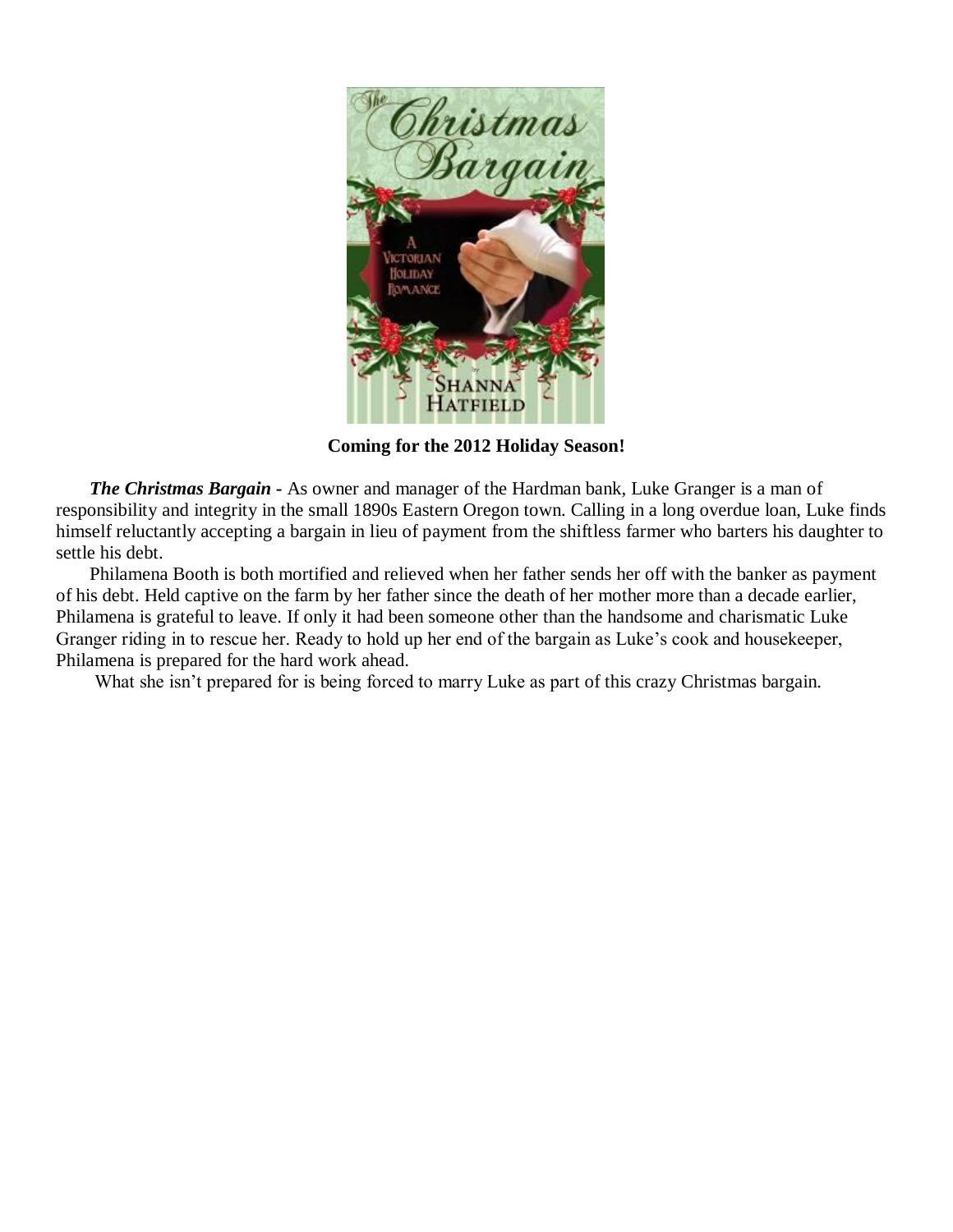

**Coming Fall 2012!**

*The Cowboy's Autumn Fall -* Brice Morgan thought love at first sight was some ridiculous notion of school girls and old ladies who read too many romance novels. At least he does until he meets Bailey Bishop at a friend's wedding and falls hard and fast for the intriguing woman.

Bailey Bishop attends her cousin's wedding with no intention of extending her brief visit to Oregon. Married to her career as a paleontologist, Bailey tries to ignore her intense attraction to her cousin's best friend, Brice. Ready to return home to Denver, Bailey instead accepts the opportunity to explore a new dig site not far from the family's ranch in Grass Valley.

Can she keep her feelings for Brice from derailing her plans for the future?

As the autumn season arrives, love falls on willing hearts at the Triple T Ranch.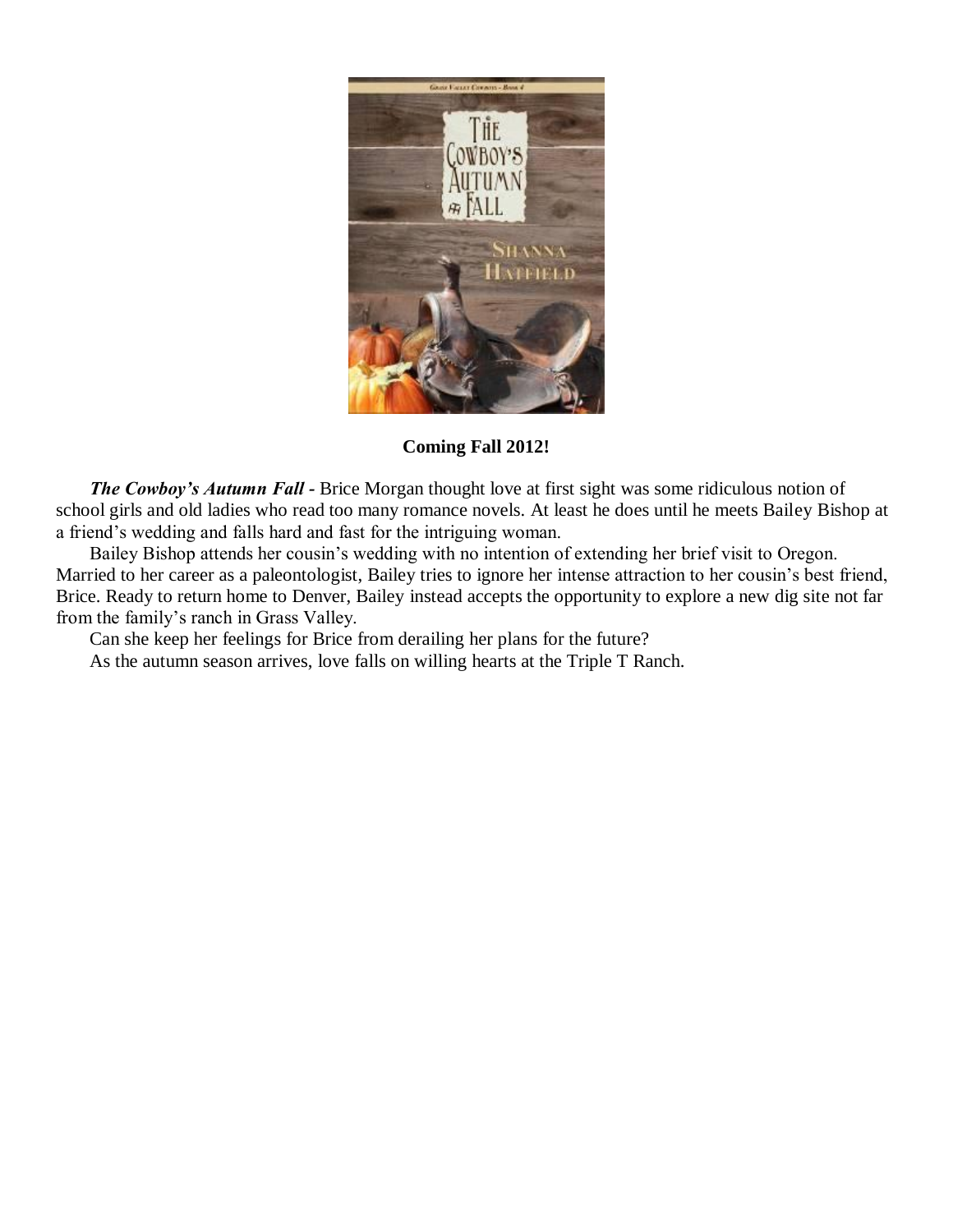# COWBOYS<br>AUTUMN<br>AUTUMN SHANNA HATFIELD

*An excerpt*…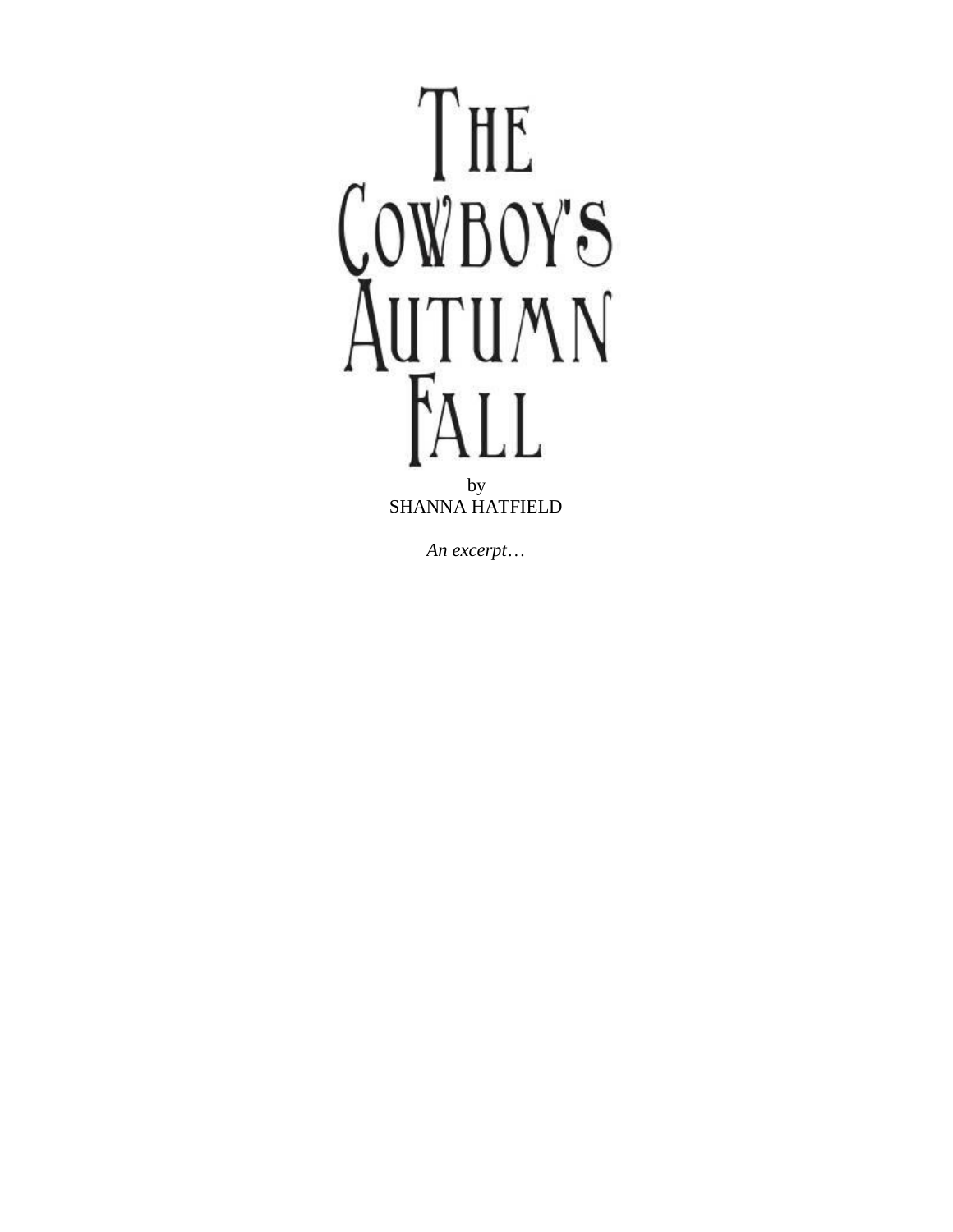## *[Chapter One](#page-4-0)*

*"He who would not be idle, let him fall in love."*

<span id="page-55-0"></span>"Disgusting. Absolutely disgusting," Brice Morgan muttered to himself as he made his way through the crowd gathered for Trent and Lindsay Thompson's wedding reception.

If he had to watch one more couple gazing dreamily at each other, Brice thought he might be sick. Enduring about all the romance he could handle for one evening, he sat down next to his sister Tess at a large table beneath one of the white canopies. Leaning back in his chair, he shook his head in irritation and sighed.

"Maybe you need to work some moves like that into your routine, man," Travis Thompson said, leaning around Tess and slapping Brice on the shoulder. Travis and Brice, just days apart in age, had been best friends since they were old enough to push each other down.

Following the direction of Tess' pointing finger, he watched Travis' adopted six-year-old niece Cass dance with the wild abandon of a happy child next to her uncle and his new bride. Arms flailing, red curls bouncing, Cass spun around and around giggling with giddy excitement.

"That would definitely get you some attention," Tess teased, offering Brice a sassy grin. "I'm sure all the girls would be lining up to dance with you."

"Definitely," Travis said, nodding his head in agreement. "Anyone under the age of ten or over the age of seventy would be putty in your hands."

Before Brice could form a snappy comeback, Travis leaned over and whispered in Tess' ear, making her blush.

Rolling his eyes, he realized sitting next to Travis and Tess, basking in their newly declared love for one another, wasn't the best choice if he was trying to get away from the evening's love fest this wedding was turning out to be.

Travis' older brother Trent was goofy in love with his bride of a few hours. If that wasn't bad enough, Travis' oldest brother Trey and his wife Cady were sitting across the table from him whispering sweet nothings to each other and looking more in love than a couple wed eight months had a right to.

Brice sighed again and swiped a hand over his face. All this talk of love and romance was ridiculous. It was the stuff that kept school girls twittering and old ladies and love-starved women buying romance novels. In his opinion, it was a bunch of mush perpetuated by florists, candy companies, and sappy-minded idiots.

"You okay, BB?" Tess asked, calling him by the nickname she'd given him when she first learned to talk. Less than a year apart in age, Tess couldn't quite say "baby" so the name BB stuck.

"Just great," Brice said, trying to hide his annoyance as Trey stood and took Cady's hand in his, kissing her fingers.

"Cady, darlin', will you please dance with me?" Trey turned on his charm. He gave his wife a pleading look, one that everyone knew inspired Cady to do whatever Trey wanted. "I know you're pooped and you shucked off your shoes half an hour ago, so you can waltz out there barefoot for all I care, but come dance with me. Please?"

"I'd be honored, boss-man," Cady said, getting up from the table and stuffing her tired feet back into her high heels, letting Trey pull her toward the dance-floor.

Swallowing down another sigh, Brice supposed he should be used to the Thompson brothers and their romantic tendencies by now. It was practically legendary in their small community of Grass Valley, Oregon.

Growing up nearby, Brice, Tess, and their brother Ben spent as much time here at the Triple T Ranch with the three Thompson boys as they did at home on the Running M Ranch. That was before Trey, Trent, and Travis were all love struck.

Sitting back in his chair and looking around, he had never seen the Triple T look quite so nice, especially in mid-August. From the fresh coats of paint on the outbuildings to the flowers blooming profusely in every available corner, the ranch looked like something you'd see in a home and garden magazine.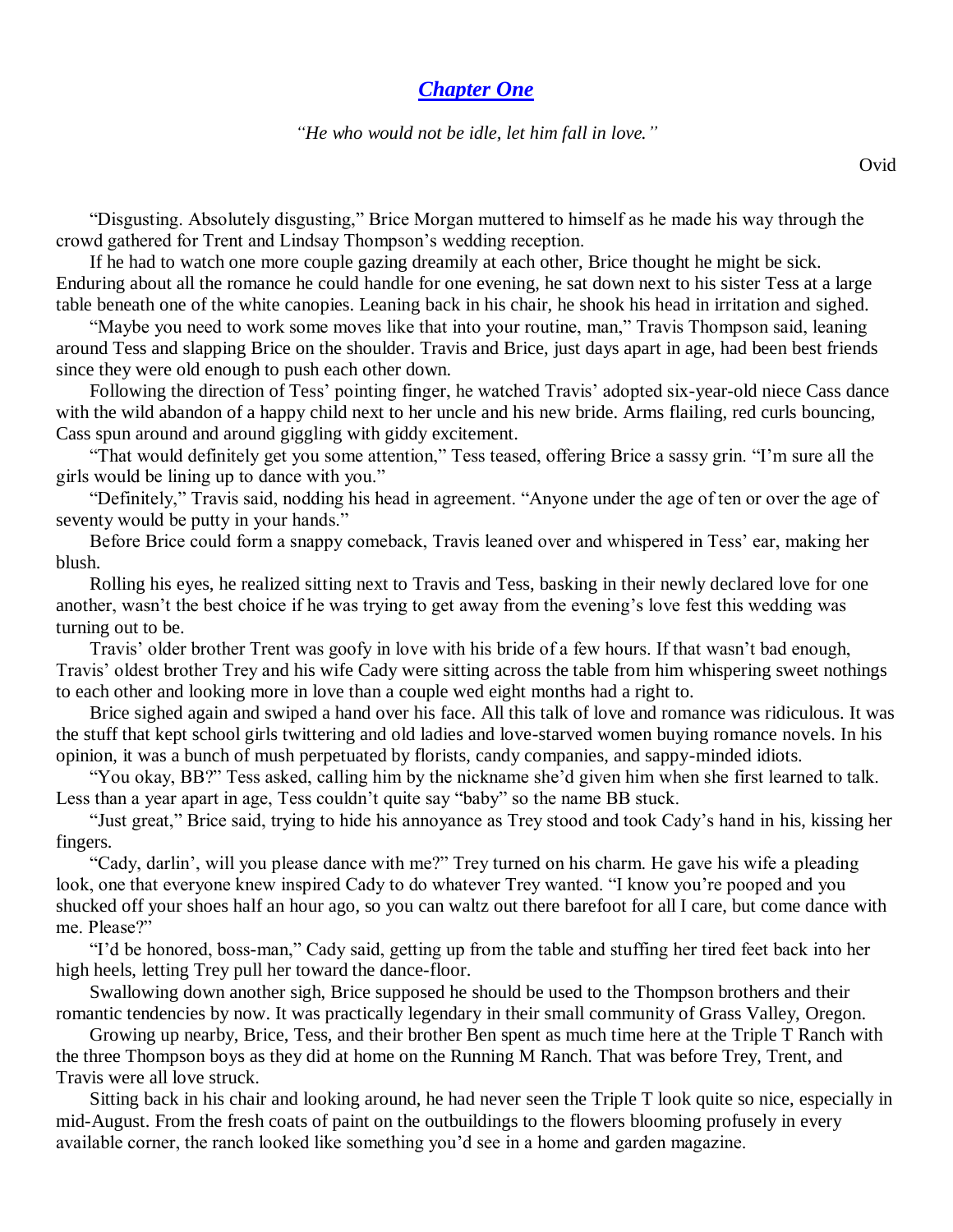The big yard was now set up like a fairyland with billowing tents, enough white lights to line the landing strips at PDX and a portable dance floor where he could see Trey drop Cady into a dip while Trent twirled Lindsay in his arms.

The only reason Tess and Travis weren't out on the dance floor was due to the pair of torn hamstrings Travis received the previous month when he rescued a little boy windsurfing. Only able to walk for short stretches without crutches, dancing wasn't on Travis' current list of activities approved by his physical therapist, who also happened to be Tess.

"I hate for you to miss all the dancing, honeybee," Travis said, rubbing his hand across Tess' shoulders. "Why don't the two of you go show them how it's done?"

Tess kissed Travis' cheek and gently patted his leg. "The only guy I want to dance with is you, Trav. I'm fine sitting on the sidelines tonight."

"Give me a break," Brice muttered under his breath, again rolling his eyes. If those two kept this up, he might even regret the extensive efforts he made all summer to get them together.

"I heard that," Tess said, leaning closer to Brice and smacking his arm. "What's gotten into you tonight, grumpy britches? You're usually the life of the party."

Brice shrugged. His sister was right. Usually the first one on the dance floor and the last one to leave, Brice loved to have fun, be the center of attention, and keep everyone entertained. Tonight, he just wasn't interested. Maybe it was because he was here all alone.

"Excuse me," a soft voice said next to Brice and he turned to look into the face of a lovely girl. Petite with honey-blond curls cascading down her back and sparkling blue eyes, a dimple popped out in her cheek when she smiled at him. "Would you like to dance?"

"Absolutely," Brice said, getting to his feet and taking her hand as she walked toward the dance floor.

"You must be related to Travis' girlfriend," the girl said as they settled into the rhythm of a moderately fast dance.

"Tess is my sister," Brice said, smiling at his dance partner, admiring her well-shaped form and beautiful face. "How do you know Travis?"

"He's my cousin," the girl said, bringing her dimple back out of hiding with a big smile. "I'm Sierra Bishop. My mom and Denni are sisters."

"Nice to meet you. I'm Brice Morgan and I've known the whole Thompson clan since I was born," Brice said, admiring the way Sierra moved on the dance floor while casting teasing glances his direction. She was not only a very good dancer, but also an accomplished flirt. He had met a few of the Thompson boys' cousins, but obviously they'd been holding out on him with this branch of the family tree.

Deciding the evening had just gotten a lot more interesting, Brice asked Sierra for the next dance and they both grinned when Travis limped onto the dance floor, pulling Tess behind him.

The band played Blake Shelton's *Honey Bee*, thanks to Trent and Trey's prompting, drawing the interest of all the guests. Most everyone knew the song was the inspiration behind Travis' nickname for Tess. As they the crowd clapped and cheered, Tess' cheeks turned bright red but she buried her face against Travis' chest and kept on dancing.

"Do you think there'll be another wedding soon?" Sierra asked, eying the couple as they became much more involved in sharing loving glances than dancing.

"Quite possibly," Brice commented, glad to see both Tess and Travis so deliriously happy, even if it was a little nauseating.

As the song ended, Brice walked Sierra over to the refreshment table and handed her a glass of sweet tea. They were standing there talking when a young woman came up beside Sierra and whispered something to her before pouring herself a cup of punch.

Studying the two of them, Brice could see a resemblance although the girls didn't seem to share much in common. Where Sierra was short and bubbly, the other girl was older, taller and had an aura of self-confidence. Her hair, the same honey-gold shade, fell in short curls above her shoulders and Brice would have guessed her to be about five eight or so if she'd kick off her incredibly high heels.

When she turned and looked at him with eyes the same intense turquoise shade of blue as Trey Thompson's, Brice thought he'd been struck by lightning when an electrifying jolt shook him from the top of his head right on down to the toes in his polished cowboy boots.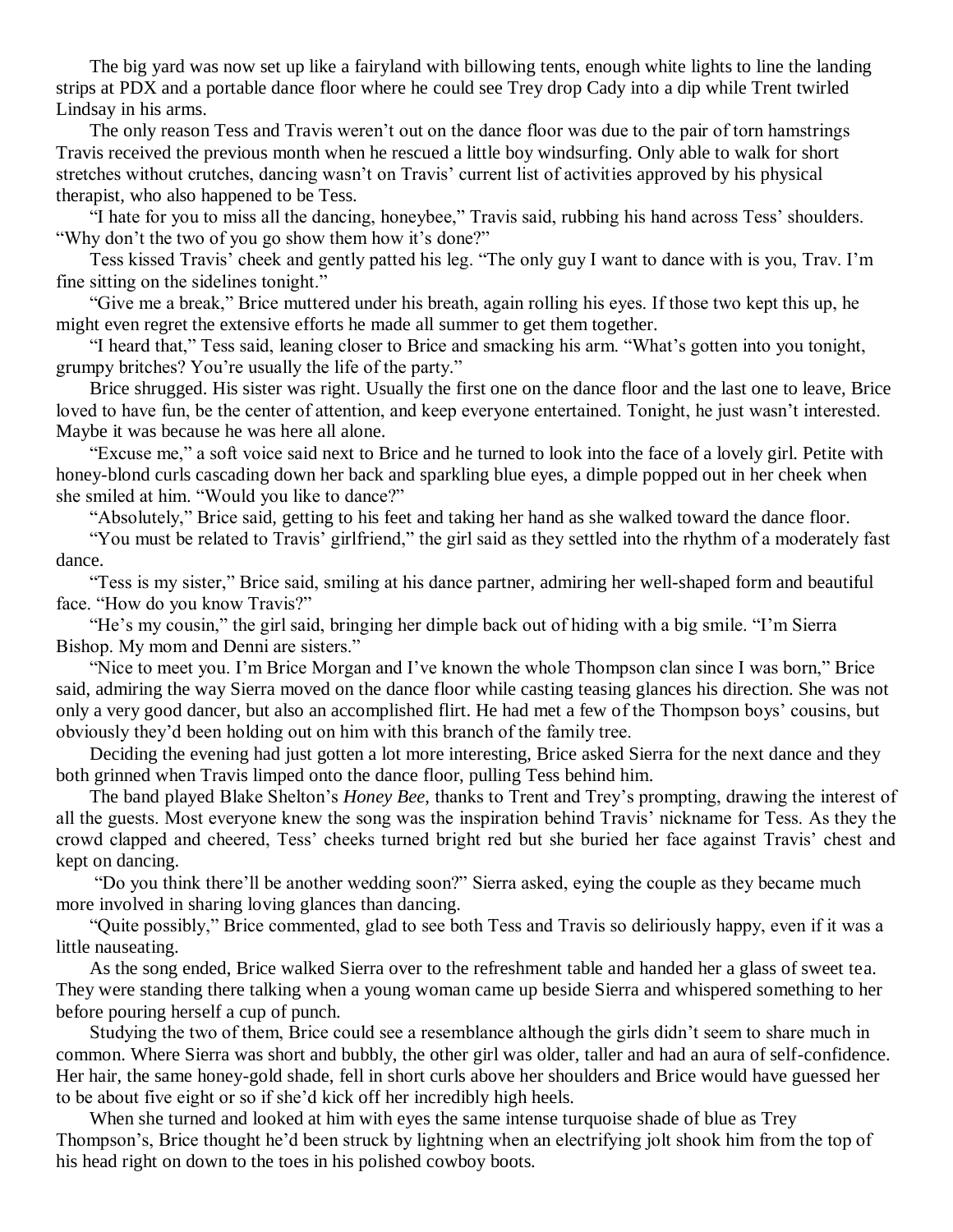Half expecting smoke to billow around him, Brice forced himself to stand still.

"Brice Morgan, this is my sister Bailey," Sierra said, putting a hand on the arm of the woman Brice decided in the last dozen seconds he was going to one day marry.

Brice leaned forward and offered his hand which Bailey took in hers. Ignoring the snap of heat that shot up her arm at his touch, Bailey studied the lean, muscled man before her and liked what she saw.

"A pleasure to meet you Mr. Morgan," Bailey said in a smooth voice that made Brice think of something silky and rich. Her hand in his felt soft and so right, he hated to let it go.

"The pleasure is all mine, Miss Bishop," Brice said, reaching to doff a hat he forgot he wasn't wearing. Quickly recovering, he gave her his most charming smile. "May I ask you for a dance?"

"You may," she said, handing her cup of punch to Sierra and placing her hand back in Brice's as he led her to the dance floor. Bailey glanced over her shoulder and caught the look of surprise on her sister's pretty face. This was the first time any member of the male species chose Bailey over the perfectly perky Sierra.

Looking into the bottomless depths of her eyes, Brice realized he had never, in his twenty five years of living, felt this way about another person. While his heart pounded wildly, the rest of the world suddenly disappeared, leaving him with his attention completely focused on Bailey.

Trying to maintain his composure, Brice was glad the dance was a slow one. It gave him time to start a conversation with the woman in his arms.

"Welcome to Grass Valley, Miss Bishop," Brice said, keeping the formal tone of their introduction.

"Thank you, Mr. Morgan. We've been here a few times over the years, but it's always fun to visit," Bailey said, glancing up at Brice. He was taller than her, about six feet, she would guess. He had lush brown hair that was cut short and styled with a spiky wave in the front. Eyes the color of root beer held a spark of mischief and his teeth gleamed white when he smiled. Deciding he was definitely handsome, she smiled back at him. "Please, call me Bailey."

"Bailey," Brice repeated, liking the sound of her name on his lips. What he'd like even more was the taste of her lips on his. He supposed that was pushing things a bit since they'd just met a few minutes ago.

Carrying on a conversation about generalities, they were oblivious that the tempo changed as they continued to dance the next three dances in each other's arms. Finally, Brice asked Bailey if she'd like something to drink and escorted her back to the refreshment tent. Sierra was long gone, so Brice poured Bailey another cup of punch and fished a bottle of water out of an ice-filled tub for himself.

Bailey finished her punch in a few swallows and refilled it while Brice was looking around for an empty table where they could sit and chat.

Taking her elbow, he walked her to a table where her aunt sat visiting with his parents.

"Bailey, honey, I see you met our Brice," Denni Thompson said when Bailey sat down beside her. "This is Mike and Michele Morgan, Brice's parents."

"How lovely to meet you both," Bailey said, suddenly feeling a little light headed. She probably needed to eat something, since she'd missed eating her dinner, distracted by some work details she'd received. Sierra told her to put away her phone and have some fun, so she of course ignored her sister and responded to three text messages. By that time, her plate had disappeared and she was left watching Sierra work her charm on the single male population attending the wedding.

Denni put her arm around Bailey and gave her a hug as they all visited for a while. Bailey felt oddly detached from herself, being chatty and carefree. Normally she was quiet and reserved, much preferring to sit back and analyze the conversation going on around her than actively participate in it. She assumed her behavior was due to the fact they had flown in from Denver that afternoon and she was a little punchy from the excitement of the wedding.

"Brice, why don't you go get us all some cake," Michele said, looking at her son as he gazed adoringly at Denni's niece.

"Sure, Mom," Brice said, getting to his feet, hoping Denni wouldn't let Bailey escape before he got back. "Coming right up."

Brice soon came back trying to balance five pieces of cake on flimsy paper plates and managed to get them all on the table without dropping one. Seeing Bailey's empty cup of punch, he went to get her a refill and poured himself a glass of tea.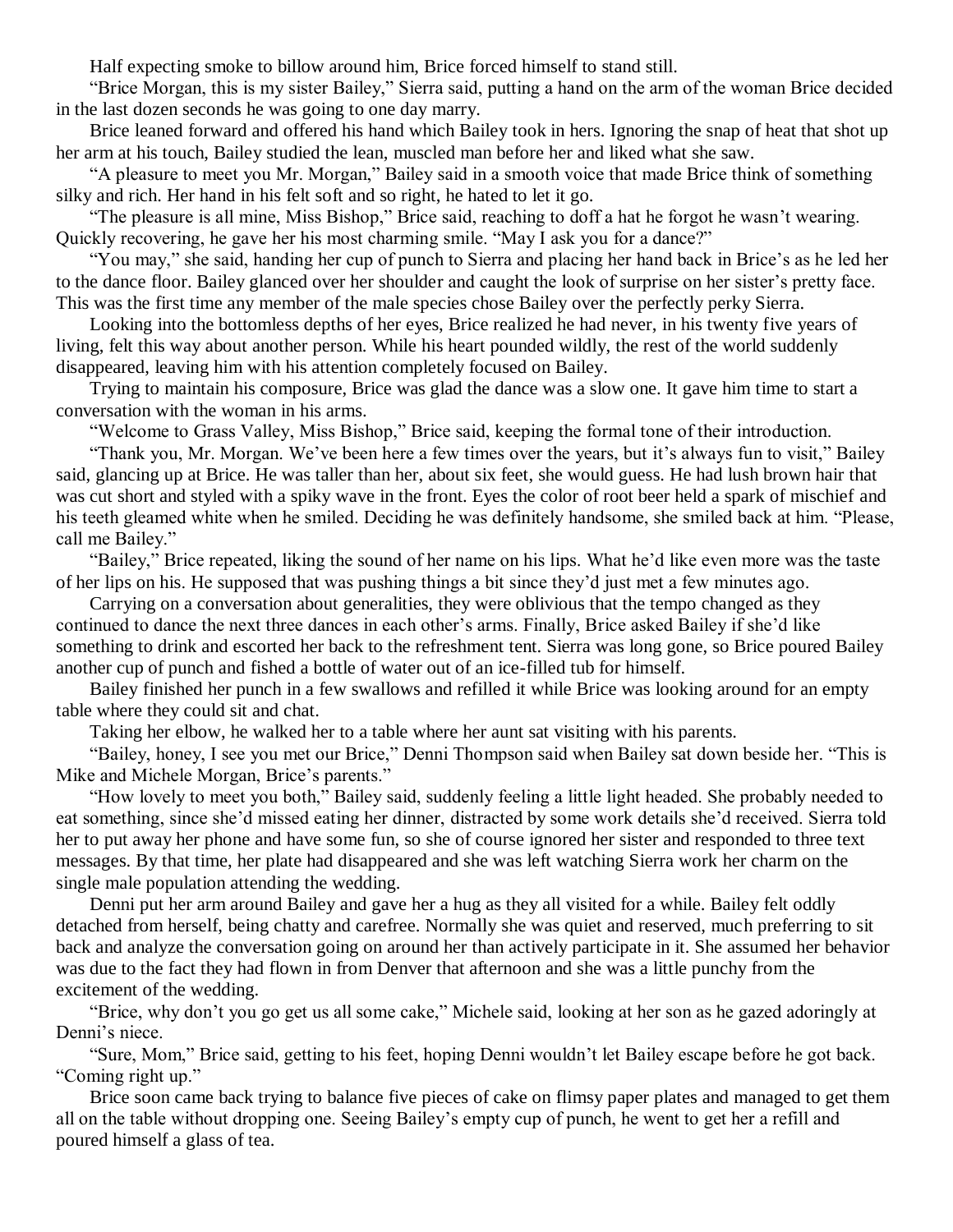Finishing up their cake, Bailey seemed interested in spending more time with him, so Brice asked her to dance again. He nearly bore a hole through his brother Ben with his cold glare when he cut in. Knowing he ruffled Brice's feathers, Ben returned Bailey to his keeping at the end of the dance with a wiggle of his eyebrows.

"Your brother seems nice," Bailey said, watching Ben walk away, surprised at how much the two brothers looked alike. In fact, if there wasn't a definite age difference between the two, it would have been easy to think they were twins.

"He has his moments," Brice said, pulling Bailey a little closer into his arms. When she didn't offer any resistance, he ran his hands up and down her back, fighting the urge to kiss her.

Observing her as they danced, he realized she wasn't the most beautiful woman he'd ever seen. Her nose was a little too wide and a gap between her two front teeth would keep her from being considered magazine cover quality, but she had a heart-shaped face and skin that looked like smooth porcelain.

Although her mouth was small, her lips were moist and inviting. She had long legs, a nice curved figure, and apparently worked out by the toned muscles visible with her sleeveless dress. The most important thing Brice noticed was how absolutely perfect she felt in his arms.

"I enjoyed meeting your parents," Bailey said, glancing around like she was looking for someone. "Mom and Dad are around here somewhere. I'll introduce you if I can find them."

"I'd like that," Brice said, knowing it was hard to find anyone in the crowd of hundreds of guests filling the Triple T ranch yard. Since it was getting late, some of the guests were starting to leave. It wouldn't be long before Trent and Lindsay tossed the bouquet and said their goodbyes, then the cleanup process would begin.

Brice promised to help tear down the tents after the crowd cleared out, so he hoped to spend the next few hours with Bailey. He suddenly wondered if she was staying at the ranch or elsewhere. "Where are you staying?"

"Here at the ranch," Bailey said, enjoying the feel of Brice's arms around her. It had been a while since she had allowed herself the pleasure of being close to a man. This particular man was doing funny things to her ability to reason as his warm, leathery scent kept teasing her nose and his engaging smiles kept drawing hers out in return. "I have some business to attend to Monday and then I'll head back to Denver with the family on Thursday. We all want to make sure we have time to visit with Nana."

Brice smiled as he thought about Ester Nordon, grandmother to the rowdy Thompson brothers. She had the same brilliant blue eyes as Trey and Bailey and was known for her gentle yet formidable spirit.

"You definitely don't want to miss that opportunity. I've had my ears boxed by your Nana more than once," Brice said with a grin.

"I'm sure you did nothing to deserve it," Bailey said, smiling at Brice and finding herself wanting to kiss the mole that rested at the edge of his bottom lip. Shaking her head to rid herself of the notion made her dizzy, so she leaned forward and pressed her cheek against Brice's. She felt his arms tighten slightly around her and let out a contented sigh.

Brice had never been so enraptured by a woman before. Usually one to take things slow to keep girls he wasn't all that interested in from getting the wrong idea, Brice felt like he'd been hurtling headlong down an unchartered course since his eyes connected with Bailey's.

"Bailey, I know this sounds crazy…" Brice started to say, but was cut off by cheers and clapping when it was announced that Lindsay was ready to toss the bouquet. Turning with his arm around Bailey's waist so they could watch the fun, Brice cheered when Trent shot the garter in a high arc and Travis captured it by sticking one of his crutches up in the air.

The crowd went wild with applause when Lindsay tossed the bouquet straight to Tess. Someone hollered "two down, one to go," causing Tess' face to turn a bright shade of red. It seemed to be a fact of general agreement that there would be another Thompson family wedding in the near future.

"That is perfectly splendid," Bailey said, leaning closer to Brice. "I didn't realize Travis was that serious about your sister."

"He didn't either until a few weeks ago," Brice said, taking Bailey's hand and leading her along with the crowd as they followed Trent and Lindsay out to where a carriage waited to whisk them away. Given the lateness of the hour, Trent and Lindsay were going to spend the night at their cute little cottage down the road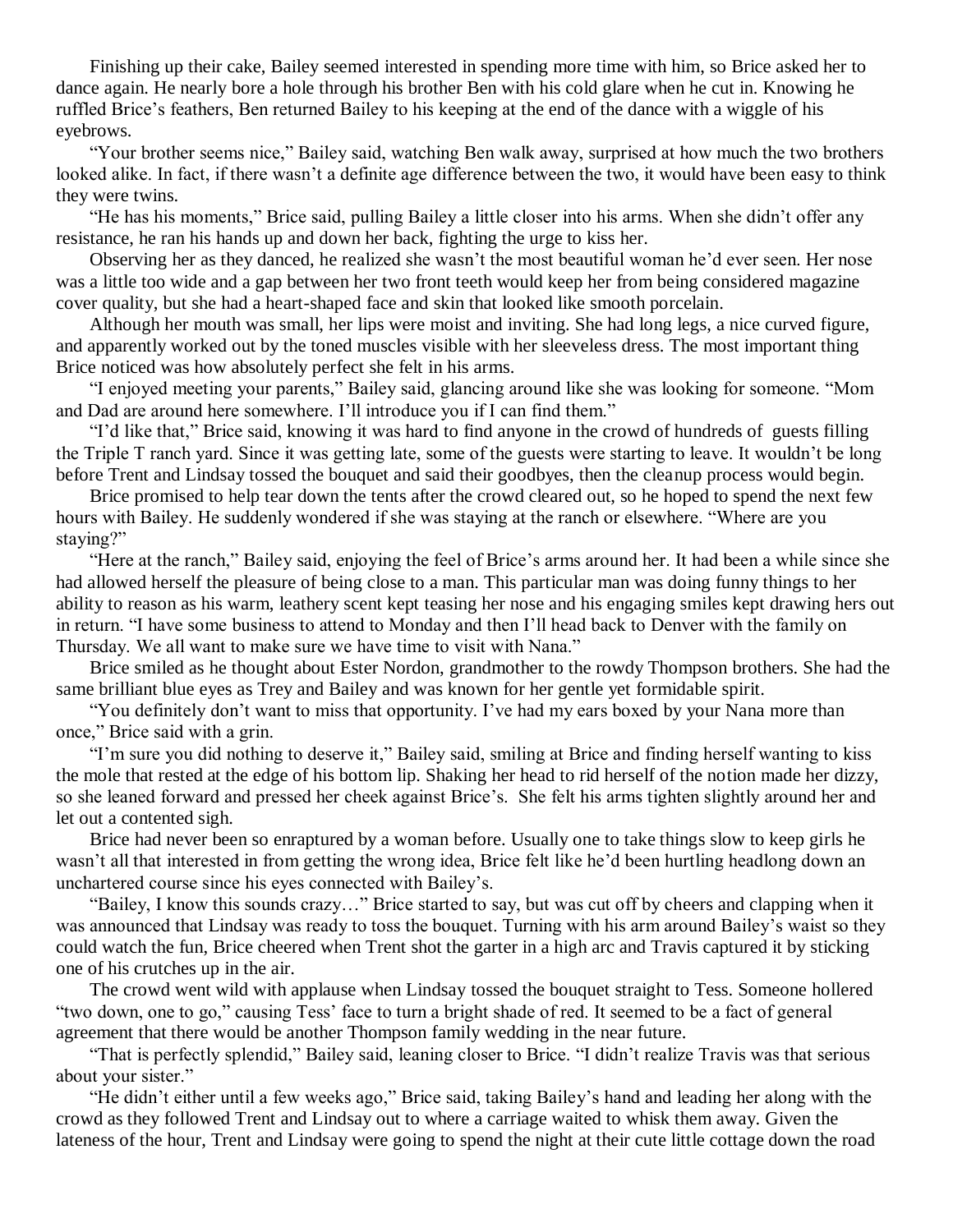then leave in the morning for a week on the Oregon coast. The carriage would drive them the few miles from the Triple T to their house.

Waving as the carriage rolled down the long driveway, the guests began saying their goodbyes. It didn't take long for the crowd to depart and the remaining family and friends to begin the massive undertaking of taking down the fairyland and picking up the debris left from the celebration.

Brice and Bailey helped clear off tables, fold linens and carry gifts into the house where Trent and Lindsay would open them upon their return. Bailey was uncommonly thirsty and drank three more cups of punch while she helped move the gifts inside.

Noticing that plenty of help was making short work of the mess, Brice caught Bailey's hand and tugged her away from the chatter of the others down to the pond where Lindsay and Trent exchanged vows earlier in the evening.

Hundreds of white lights illuminated the area, hanging in the trees and draped over shrubs. It was beyond lovely and Bailey stopped at the bottom of the hill where the trail ended to take it all in.

Brice watched Bailey and smiled, wondering if she enjoyed evenings like this in Denver. Frogs and crickets created a soft serenade and a slight breeze cooled the warm summer air. In addition to the twinkling white lights around them, a canopy of stars twinkled overhead.

"Wow," Bailey said, tipping her head back to stare at the night sky. She wasn't sure if she moved or Brice did, but she found her head resting against his shoulder and his arm around her waist as they stared up at the stars. It was one of the most romantic moments Bailey had ever experienced.

Feeling completely unlike herself, she spun around, throwing her arms around Brice's neck and putting her lips to his.

Brice's surprise rapidly gave way to acceptance as his arms went around her and he pulled her closer, deepening the kiss.

Sure her lips were on fire, Bailey was torn between wanting the kiss to end immediately and go on forever. Tremors rocked through her and her heart felt like it might take flight from her chest in its frenzied beating.

"Brice, I…"

Lips moving insistently on hers kept her from saying more. It was probably a good thing since she couldn't remember what it was she was going to say. Brice worked his way from her lips down her neck and back up to her ear, which made her moan and bury her hands into his thick hair. She tipped her head back to give him better access and he pulled her flush against him.

Suddenly he released his hold and took a step back as reality crashed down on him. What was he doing? This was Travis' cousin and from all appearances, she wasn't the kind of girl to get embroiled in a passionate encounter upon first meeting someone.

"I'm sorry, Bailey," Brice said, trying to catch his breath and recapture some small degree of sense.

"Don't apologize, Brice," Bailey said, leaning against him, even though she knew she shouldn't. She should be offended, annoyed and angry.

Only she wasn't.

She was, however, lightheaded, emboldened, and more interested in the good-looking cowboy standing in front of her than she had ever been with a man before.

Brice took a series of deep breaths, started to say something, stopped and swiped a hand over his face. It would be way too easy to take advantage of this situation and he wasn't going to let it happen.

Finally, he took her hand and turned them both toward the house, urging her up the trail. "I think we better get back to the house. We both seem to be under some sort of spell."

"Spells can be good," Bailey said, casting him a look that filled him with renewed longing. The heat in her intensely blue eyes made Brice trip. He had to take a few hurried steps to catch himself, making Bailey giggle.

"Bewitched is more like it," Brice muttered under his breath. He was doing some fast thinking as they walked back up the hill. If Bailey left Thursday that only gave him about ninety-six hours to convince her she was the woman for him and to stay in Grass Valley permanently.

"You can't be bewitched, I can't wriggle my nose," Bailey said in a breathy voice, turning her face to Brice. "See?"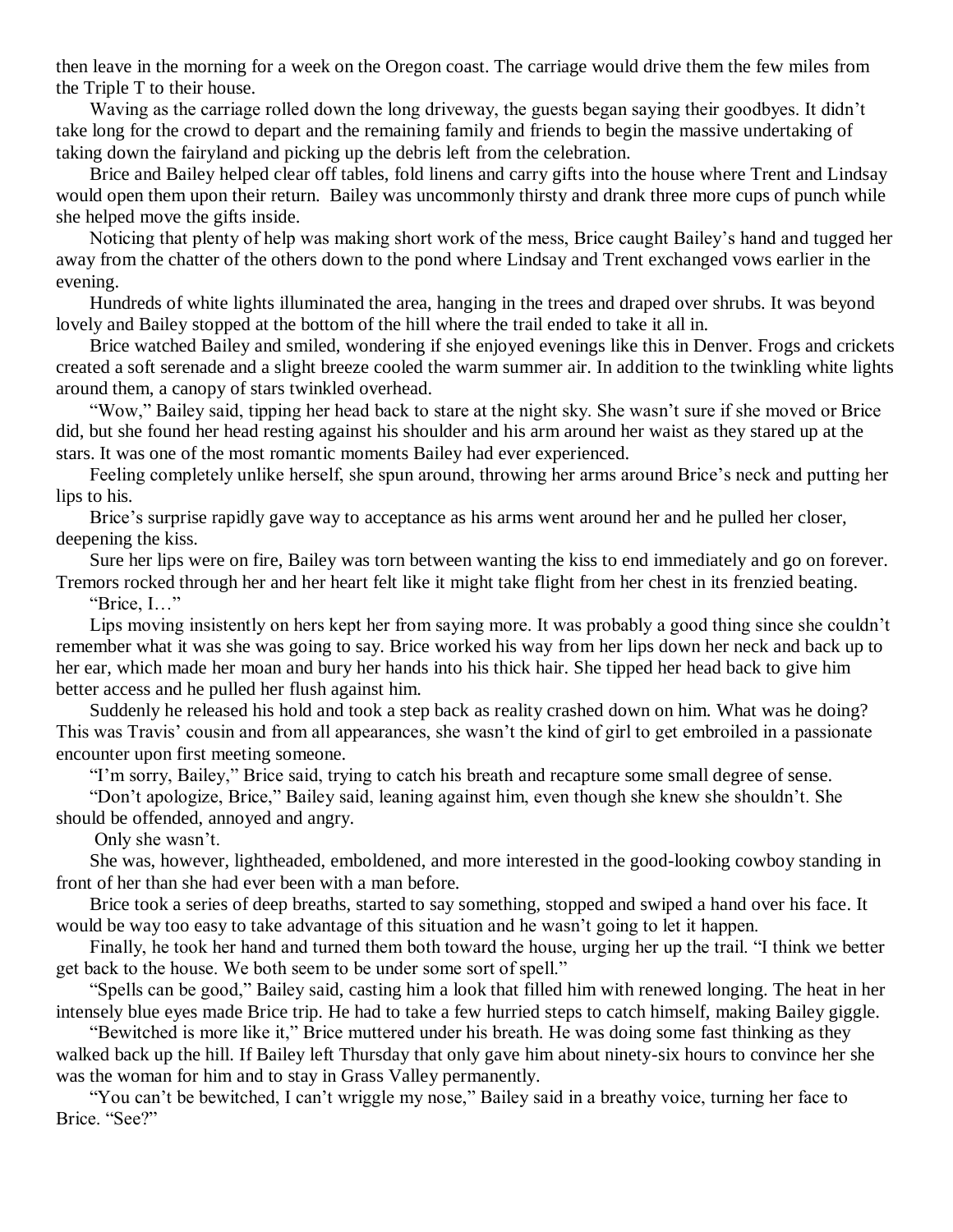"Yes, I do see," he said, trying not to kiss her again with her face only an inch away from his. Actually, he was finding it difficult to see anything except the alluring woman who was standing next to him, warm and willing for his attentions. Gently pushing her forward, they continued walking.

Cresting the hill, it looked like the work was done and those left behind were either going to the bunkhouse, the ranch house, or getting in their cars to go home. He watched Travis limp beside Tess as she walked to her car and whisper something in her ear that made her smile. Brice knew he'd have a few minutes before he needed to leave since Tess was his ride home and she obviously wasn't quite ready to tell Travis goodnight.

Leading Bailey around the corner of the ranch house where it was dark and quiet, he put his arms around her and let her warmth seep into him. He never imagined holding a woman would make him feel like he was finally complete, but that is exactly how he felt with Bailey.

"Can I see you tomorrow?" Brice asked as Bailey rested against his chest, melting against him while melting his restraint.

"Umm, hmm," she said, eyes closed and face upturned to his. Feeling weightless and wonderful, she grinned. "But you better kiss me goodnight first."

"Yes, ma'am," Brice said, dropping his head to hers and giving her a kiss that made bright lights explode behind his eyes and his gut clench with heat.

Bailey wrapped her arms around his neck and was leaning so far into him, he was all but holding her up.

"Oh, Brice, I think I just love you," she said with a giggle followed by a hiccup. She toyed with the wave of his hair that fell across his forehead and was nearly purring in his ear. "You're so sweet and sexy."

Pulling back, Brice studied her, trying to determine if she was sincere in what she was saying. Bailey had been somewhat reserved and quiet when they first met. As the evening progressed she became more and more relaxed and now she was quite … uninhibited. If he didn't know better, he'd think she was drunk, but all he'd seen her drink was punch.

Rolling his eyes, Brice realized the punch must have been spiked. Thinking back, he saw the rotten Bradshaw boys hanging around the punch bowl when no one else was around. They were famous for their ability to spike just about anything in liquid form.

"Punch, Bailey. How much punch did you have, sugar?" Brice asked, gently untangling her arms from around his neck and helping her walk around the corner of the house.

"I don't know. Five or nine or eleventy-three cups," Bailey said, knowing she sounded stupid, but unable to keep her mouth shut. Feeling flushed and dizzy, she was having the most difficult time simultaneously holding open her eyes and moving her feet forward. Despite that she felt completely light and without care. She giggled again and leaned against Brice's arm. "It was yummy."

"I'm sure it was," Brice said dryly, trying to keep her walking upright in her high heels.

The third time she stumbled, Brice sighed and picked her up in his arms. Hurrying up the back steps, through the mud room and into the kitchen, he wasn't surprised to see a few people milling around. Sierra was there talking to an older woman who looked enough like her, he assumed she was her mother.

"My gracious, is she hurt?" the woman asked as Brice tried to set Bailey down and she refused to let go of his neck.

"No, but she's probably going to have a humdinger of a headache tomorrow," Brice said, bending his head and sliding it out of Bailey's grasp. He set her down on her feet, but her legs were wobbly and she tilted dangerously to the right.

"I hate to ask, but would you mind? I'm her mother, Mary Bishop" the woman said, pointing toward the great room. She tried to hide a smirk behind her hand. "I can't believe she's snockered."

"No problem. Just point me in the right direction. South or North Wing?" Brice said, happy to help as he picked Bailey up, enjoying the feel of her body close to his, even if she was drunk.

"South," Mary said leading the way. Knowing the house well, Brice followed Mary and Sierra through the kitchen and dining area, past the great room and down the hall to the south wing of the house. "I'm Brice Morgan, a good friend of Travis'."

"Thank you, Brice. I hate to meet you under this embarrassing circumstance, but it's our pleasure. My apologies for Bailey," Mary said, sounding more amused than distraught over Bailey's drunken state. "I can honestly say she's never been drunk before. I don't know what inspired her to do so this evening."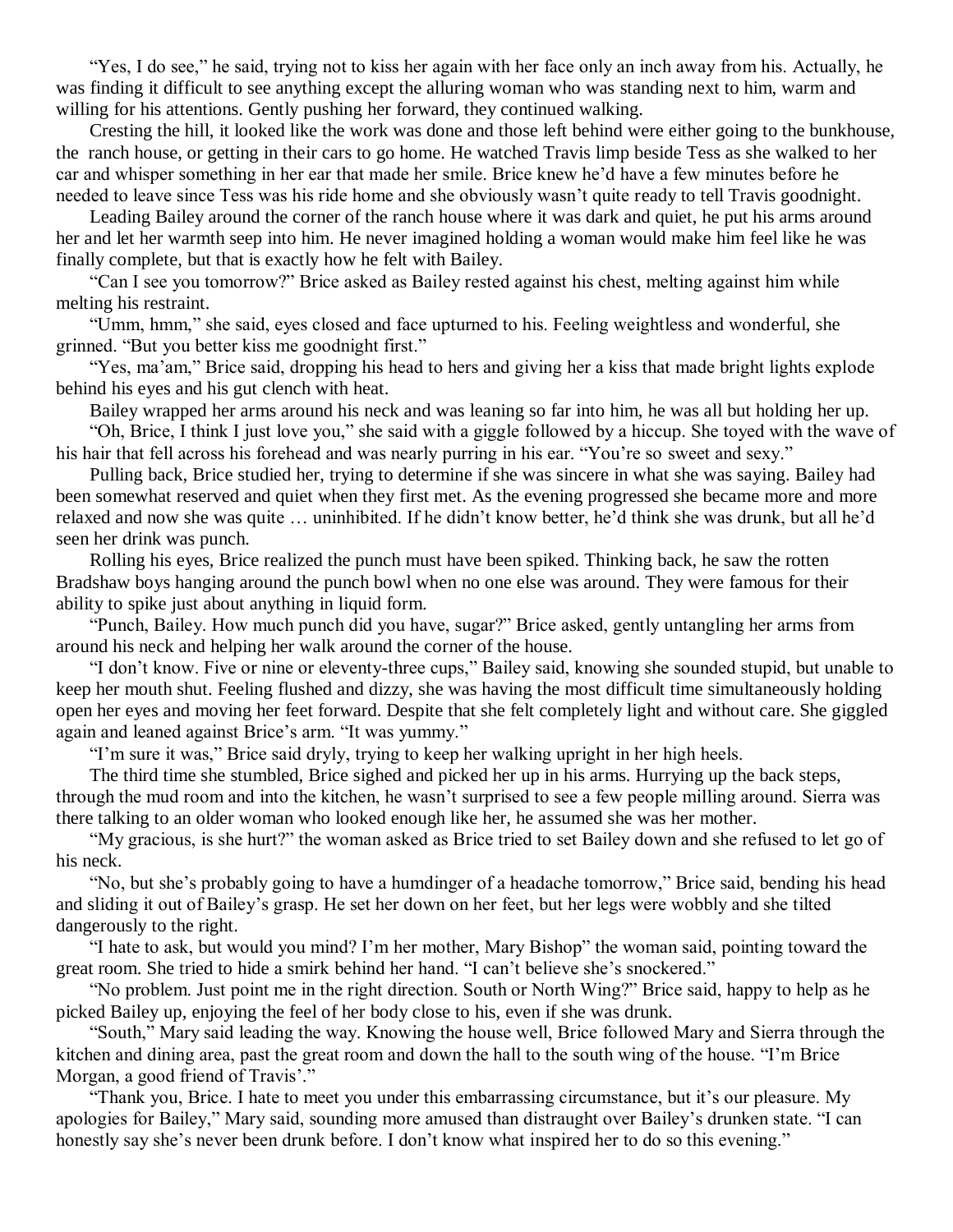Brice laughed and both Sierra and Mary turned to look at him. "It's not her fault. I think the punch was spiked. Here I thought she found me charming and clever. Guess it was only the liquor talking."

Sierra, who was glad to see her sister show some spark of interest in a man regardless of how drunk she may have been, smiled.

"Oh, she liked you, Brice, or she would never have danced with you in the first place. She's not much of a socializer," Sierra said, sharing a knowing look with her mother.

Brice carried Bailey into the room that was Trey's during his growing up years and gently placed her on the bed. When she reached up looking like she would kiss him again, he turned his face so all she got was his cheek. It wasn't that he didn't want about a thousand more kisses from her, he just preferred she be sober without her mom and sister watching.

"Well, isn't that something," her mother said, observing the way Bailey was clinging to Brice.

"I told you, Mom," Sierra whispered, having already informed her mother about the cowboy who swept Bailey off her feet. "Now do you believe me?"

"Yes, I do," Mary said, watching as Brice kissed Bailey on the forehead and told her goodnight.

He turned and gave them both a grin before walking toward the door. Mary put a hand on his arm with a warm smile before he stepped into the hall.

"Thank you, Brice. I hope we'll see you again before we leave the ranch."

"I'd like that," Brice said, tipping his head to both Sierra and Mary. "I look forward to seeing the lovely Bishop ladies soon."

Rather than retracing his steps through the house, Brice walked to the end of the wing and went out the door, hurrying around to the side yard where Tess was parked. Seeing Travis with his hands buried in Tess' hair, Brice grinned.

"I think you two have done more than enough of that for one evening. Come on, Tessie, let's head home," Brice teased as he walked up to the car.

Tess jerked away from Travis, giving her brother a stern glare that only made him laugh.

"Thanks, dude," Travis said, shaking his head at his friend. "Don't think we didn't notice you saying goodnight to Bailey a minute ago."

Brice stopped the snappy retort he was going to give Travis and instead climbed into Tess' car.

Watching his sister blow a kiss to Travis, he felt compelled to blow one as well and bat his eyelashes theatrically, which earned him an elbow in his side from Tess.

Heading down the driveway, Tess was quiet while she seemed to pull her thoughts away from Travis. When he glanced at her again, she offered him a teasing smile. He was going to have to be careful or Tess would give him a hard time about his attraction to Bailey.

"You like Bailey, don't you?" she asked, already knowing the answer.

"Maybe," Brice said trying to sound uninterested.

"She's quite pretty with all that honey colored hair and those intense blue eyes. I wonder how come she and Trey are the only ones to inherit Nana's eye color?"

"Don't know. Just the way genes work I suppose."

"I happened to notice you two getting pretty friendly out back a little while ago. Don't you think that is kind of pushing the limit considering you just met her?" Tess asked with a raised eyebrow.

"I would say yes, except I figured out she was drunk."

"Drunk! How'd she get…oh, the punch," Tess said, turning off the road into their driveway.

"So it was the punch," Brice said, slapping his leg. "Let me guess, the Bradshaw boys?"

"I assumed so," Tess said, parking the car and turning off her lights. "Travis said they asked a couple of their hands to keep an eye on the punch bowl, but there were a few minutes when it went unguarded. I guess we should have thrown it out, but Travis didn't think the boys had time to dump anything into the bowl."

"Well, apparently they did," Brice said, keeping a hand on Tess' elbow to steady her as they walked through the gravel to the back sidewalk. "I mistakenly thought Bailey was completely taken with my undeniable charm and dashing good looks. Instead it was just the punch talking."

Tess laughed as they went in the back door.

"Maybe, but I hope it at least had something good to say."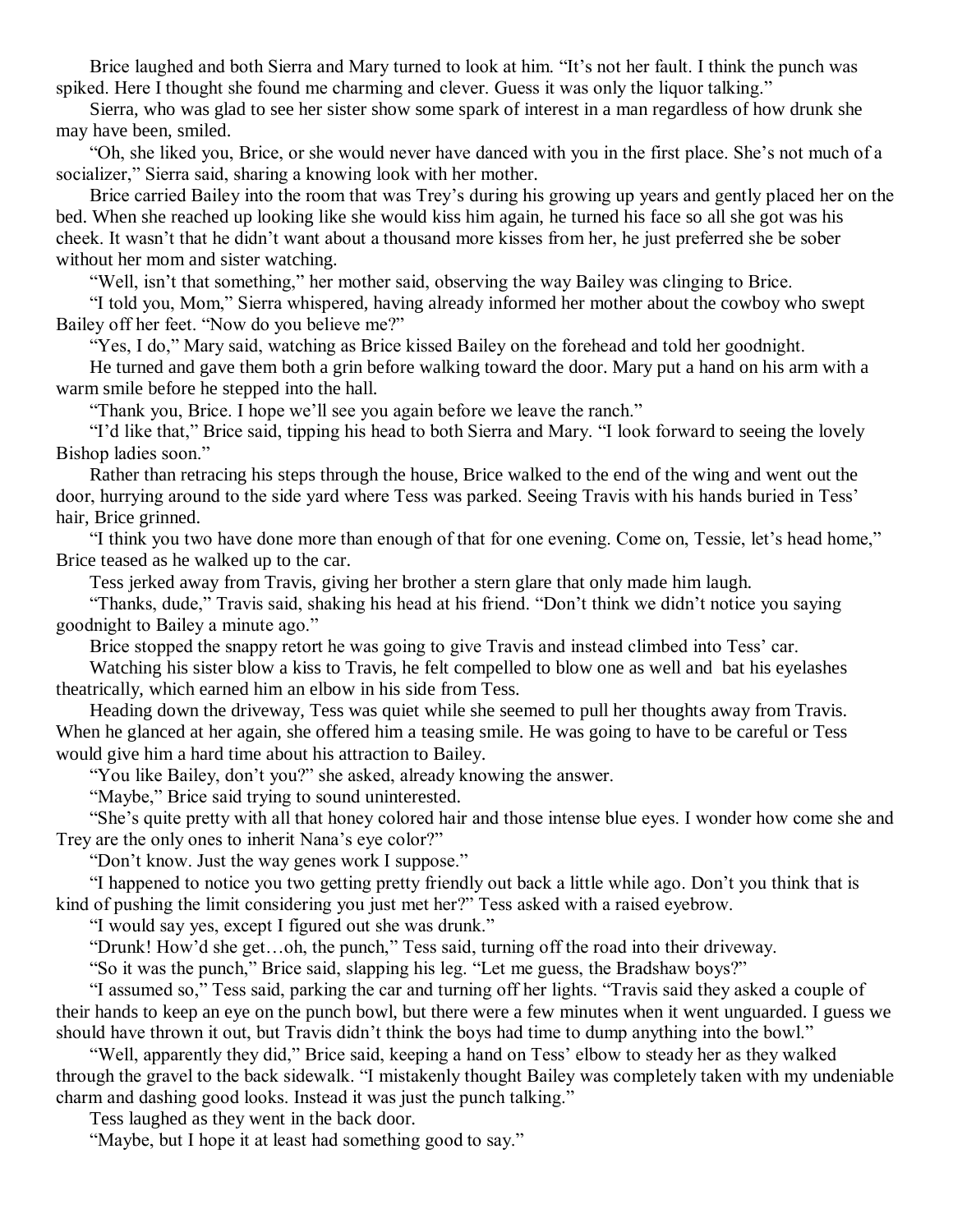Brice grinned. It definitely had something to say. Something along the lines that love at first sight wasn't such a far-fetched crazy notion after all…